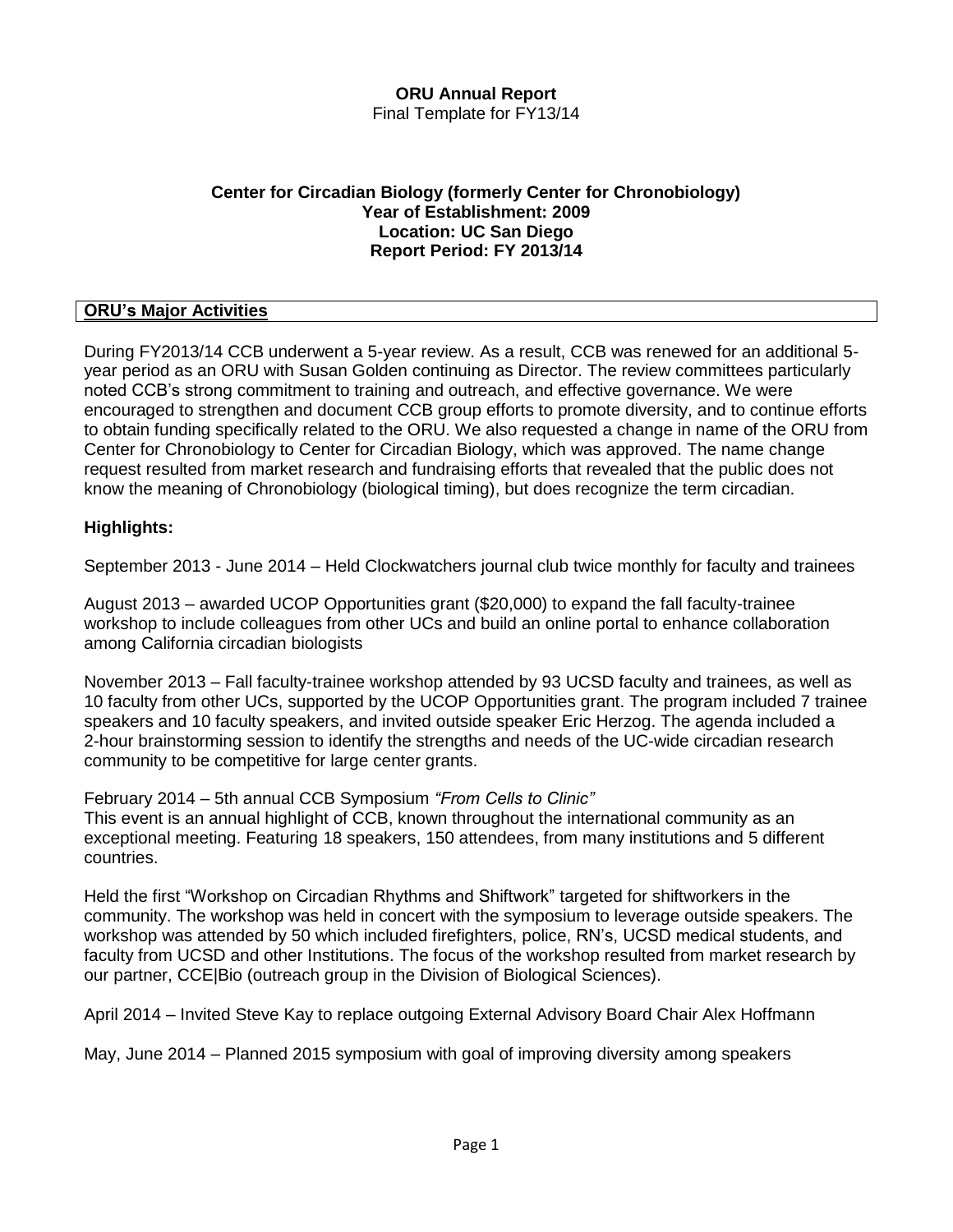June 2014 – Meeting of UC-wide PIs at the Society for Research on Biological Rhythms meeting in Big Sky, Montana, to plan UC-wide Center proposal to plan MRPI or similar center submission

Susan Golden named HHMI Professor for BioClock Studio project, which fosters integration of undergraduate education, CCB research, and outreach efforts

Summer 2014 – Engaged in vigorous fundraising from corporate sponsors to fund CCB activities

Organized a second "Workshop on Circadian Rhythms and Shiftwork" to be held Feb 2015 in concert with the "From Cells to Clinic"

Satchin Panda was awarded an Indo-US Sci & Technology Joint Center for Excellence in Biological Timing. The course was held in Dec 2014 and the funding dates are Dec 8, 2014 – Dec 7, 2016.

#### **ORU's Committees**

#### **Executive Committee and Advisory Committee Meetings**

Executive Committee Meeting Dates: Jul 19, 2013; Aug 23, 2013; Sep 20, 2013; Oct 11, 2013; Nov 15, 2013; Dec 20, 2013; Jan 17, 2014; Mar 18, 2014; Apr 18, 2014; May 16, 2014, and June 24, 2014.

External Advisory Board Committee Meeting held on February 5, 2014. In attendance: Gene Block (UCLA); Alexander Hoffmann (UCSD); Margaret Moline (Purdue Pharma LP); Phyllis Zee (Northwestern); Steve Kay (UCSD); Michael Young (The Rockefeller University); Susan Golden (UCSD); Sonia Ancoli-Israel (UCSD); Stu Brody (UCSD); Michael Gorman (UCSD); Michael McCarthy (UCSD); Satchin Panda (SALK/UCSD); David Welsh (UCSD); and Ben Sheredos (UCSD)

#### **Executive Committee and Advisory Committee Recommendations**

Overall, the external advisory committee is impressed with the activities of CCB, and especially with our commitment to training and outreach, and efforts to expand collaboration throughout California. Specific recommendations included:

- using the External Board more fully (asking them for specific advice and help throughout the year, as well as at the annual meetings);
- adding "sleep" to the name of the center (which we cannot do at this time, as SOM has lost key sleep researchers);
- targeting agriculture and manufacturing as important industries for California in group grants;
- considering chemotherapeutics and architecture as future foci for workshops;
- getting UCSD development to include CCB as part of a team effort in fundraising, in which the group with the best affinity for a donor is showcased and funds are distributed accordingly

#### **Executive Committee and Advisory Committee Documentation**

Copies of CCB executive committee and external advisory board minutes are attached as a separate document.

#### **Diversity Efforts**

Individual members of CCB participate in various diversity efforts that are reported through their home departments. In an effort to make specific contributions as an ORU, CCB is incorporating practices to improve diversity and inclusion in all of our efforts.

 In June 2014 CCB decided to invite students from the Preuss school to attend the final session of the 2015 Symposium, which is the most accessible to a general audience, with no registration fee.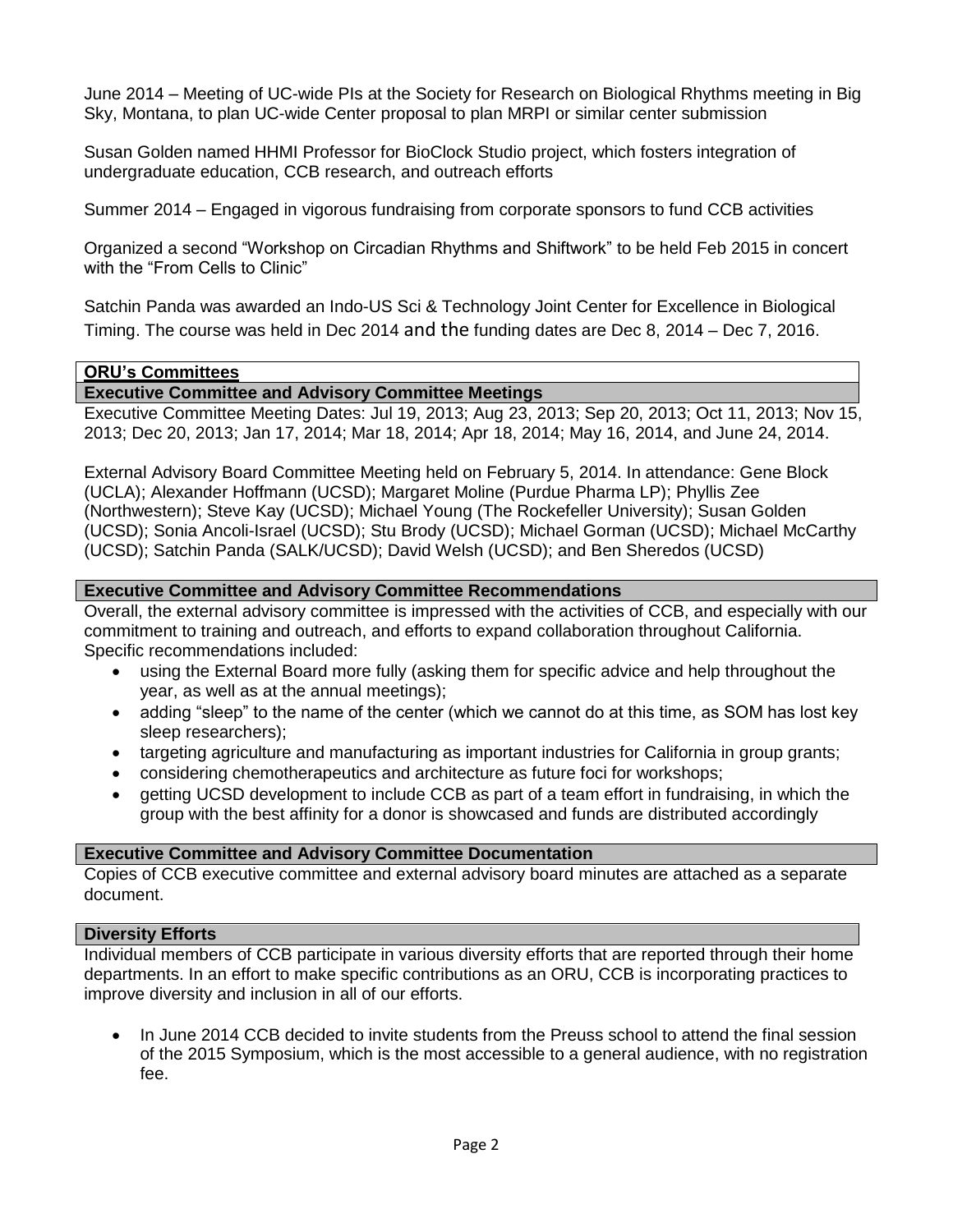- The speaker invitation list for the 2015 symposium (18 total) included four women, of whom two were Assistant Professors and two were from liberal arts colleges; one postdoctoral trainee (winner of the speaking slot as top speaker at the fall workshop); one African American colleague from Morehouse School of Medicine; and one Spanish-speaking colleague from Chile.
- Submitted a proposal for a Indo-US Sci & Technology Joint Center for Excellence in Biological Timing

## **CCB members' contributions to diversity, presentations, and activities, July 2013 – June 2014:**

## **Sonia Ancoli-Israel:**

### **Study sections 2013:**

- Reviewer: Scientific Review Group: NIA Special Emphasis Panel Study of Elderly Sleep Cycle II
- ZAG1 ZIJ-2 (M1), Agenda Seq Num 00258336, March 04, 2013

## **Consulting 2013-14:**

 Astra Zeneca, Aptalis Pharma, Arena, Ferring Pharmaceuticals Inc., Merck, NeuroVigil, Inc., Orphagen Pharmaceuticals, Purdue Pharma LP,

### **Ralph Greenspan:**

- Radio Interview, Australian Broadcasting Company, Feb. 2014
- Panelist, NRC Fellowship Review, NAS Irvine, March, 2014.
- Speaker, SD Brain Injury Foundation Community Meeting, April, 2014.

## **Elizabeth Harrison (Postdoc in Gorman Lab):**

 (2013-2014) Mentor for Expanding Your Horizons. This is a day-long local science conference for female students in 6-10th grade to encourage interest in STEM fields. From the website --"This unique event is designed to foster young girls' enthusiasm for STEM careers, inform them of professions and opportunities, and encourage them to continue their studies in science and math to reach their goals and objectives."

 Taught (2013) for Academic Connections (via UCSD extension), which is high-schoolers, approximately one-fourth of which are first-generation, low income students.

## **Hanne Hoffmann (Postdoc in Pam Mellon Lab):**

 **Outreach** Every quarter the last 2 years I have given lab tours to students from the UCSD SURO program (Society of Undergraduate Research and Outreach). The SURO program is dedicated to connecting undergraduate students, particularly underrepresented high school students, to research. During the workshop we discussed fertility and what disrupts fertility (including circadian rhythm disruption). We set up a small workshop to illustrate how we do experiments and data interpretation.

## **Carrie Partch:**

- Science and Technology Interest Group (Scott's Valley, CA 2014)
- SF Brightworks Charter School (Santa Cruz, CA 2014)
- UCSC Lifelong Learners (2014)
- ACCESS program mentoring luncheons (annually) in February (lunch and discussion with ~10- 15 students)
- ACCESS lab tours and research presentations (annually) in October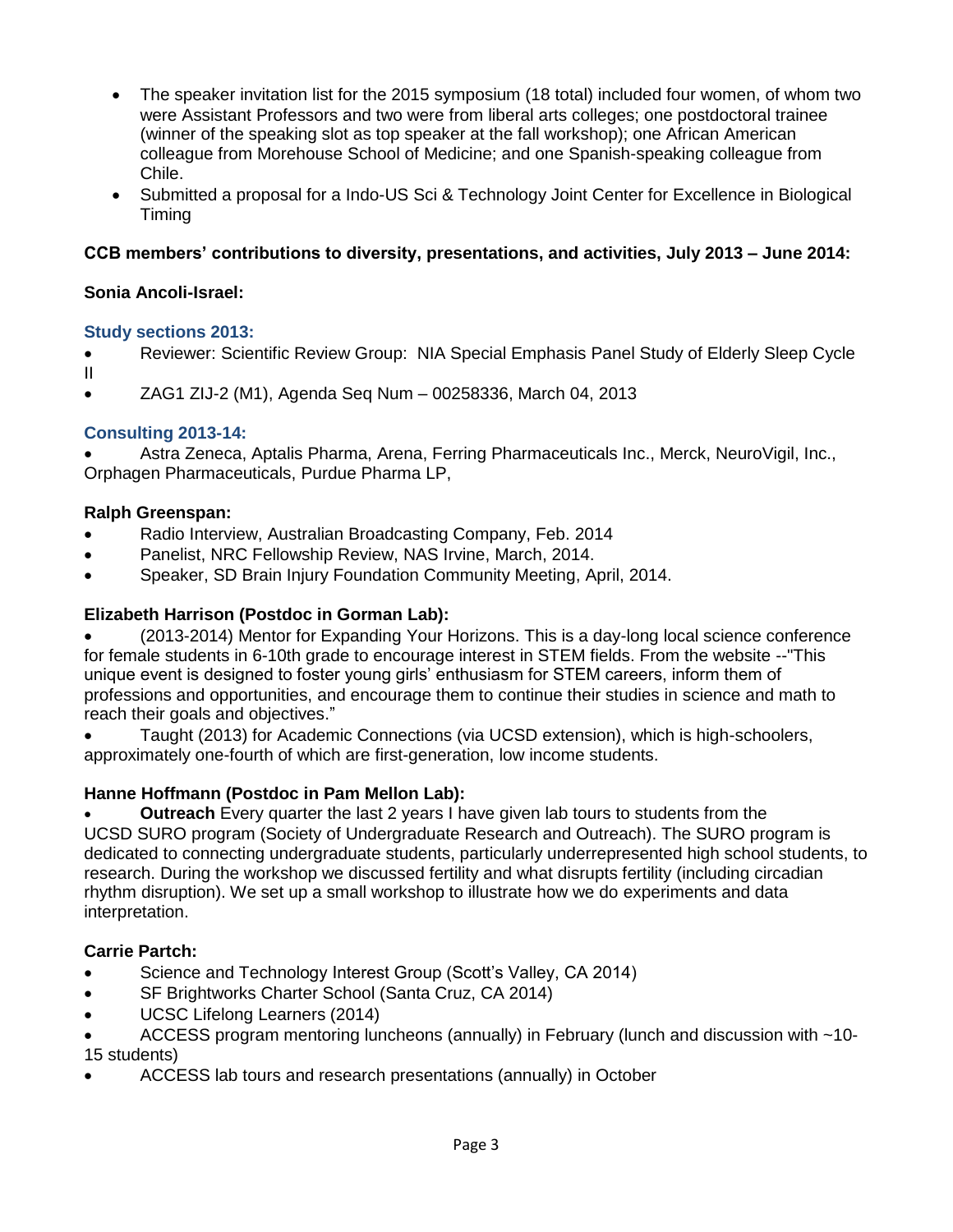Mentoring - NIH-funded ACCESS program, Summer 2014 Michael Sanchez (won a best poster prize in Biochemistry/Biophysics at SACNAS national meeting for his work)

### **Barbara Perry:**

 Parry BL: Challenges of Being a Visionary, based on CS Lewis' Prince Caspian. Women's Dinner Group, St. Paul's Anglican Cathedral. March 6, 2014, San Diego, CA

 Parry BL: Invited radio broadcast. Sleep in Pregnancy-Mental and Emotional Health. The Birth Education Center of San Diego. San Diego, CA June 28, 2014

### **Susan Golden**

- Hosting summer undergraduate research in the UC LEADS, STARS, and CAMP programs
- Mentored a URM postdoctoral candidate to obtain extramural fellowships (American Cancer Society)
- Obtained an NIH supplement for a URM predoctoral student
- Mentored a former undergraduate in the UCLEADS and STARS program to write a successful NSF predoctoral fellowship, with which she is pursuing a PhD at Berkeley
- Currently serving as the Faculty Equity Advisor, working to improve practices for recruitment and retention of members of underrepresented groups and to ensure an inclusive work environment
- Currently serving on the Diversity Committee of the Division of Biological Sciences
- Laboratory tours and presentations for school children and undergraduates, usually 2-3 groups per year

### **David Welsh:**

- "Clinical Relevance of Circadian Rhythms", Lorentz Center Workshop, Leiden University, Leiden, The Netherlands, 2013
- Society for Research on Biological Rhythms, Big Sky, MT, 2014
- American College of Neuropsychopharmacology, Phoenix, AZ, 2014

### **ORU Goals for the coming year**

The goals for 2014-15 included:

Increasing diversity in CCB activities, both through invitations to future events that better represent different groups, and targeted outreach

Submitting MRPI and NSF Science and Technology Center proposals using the ideas gained from deliberations with UC partners

Hosting successful workshops and symposia

Increasing corporate sponsorships to fund activities

Continuing to encourage members to participate more and to submit grants through CCB

## **Additional Information**

#### **Other Income**

### **Comments on the Campus Data Report**

*The Campus Data report incorrectly reflects the space assigned to the Center for Circadian Biology. CCB is assigned two administrative offices and a conference room. The total is 558 square feet.*

### **STAFF & PARTICIPANTS**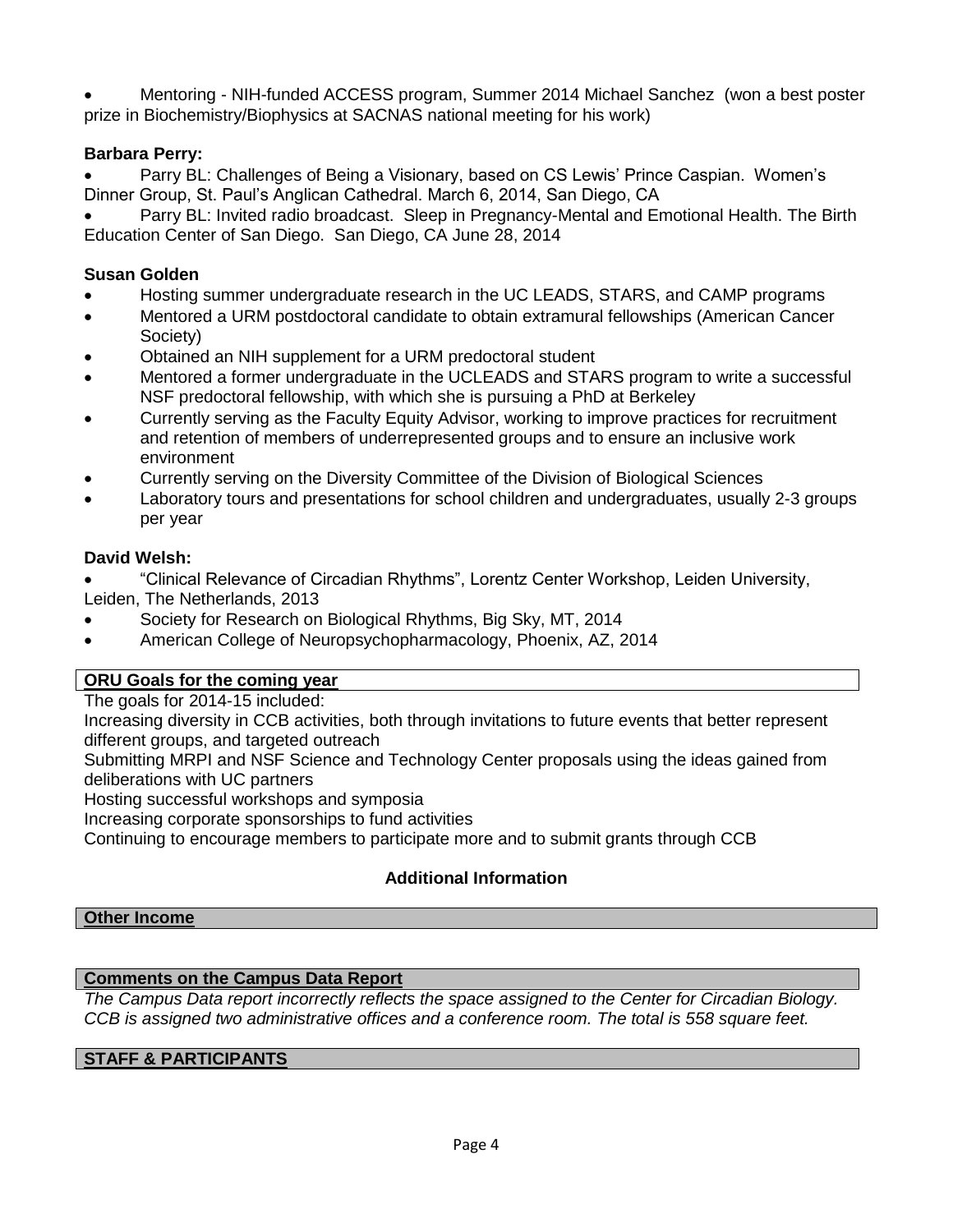| <b>TYPE</b>                          | <b>NAME</b>          | <b>TITLE</b>                      | <b>START</b><br><b>DATE</b> | <b>END DATE</b> | <b>HOME DEPARTMENT or</b><br><b>INSTITUTION</b> |
|--------------------------------------|----------------------|-----------------------------------|-----------------------------|-----------------|-------------------------------------------------|
| Director                             | Golden, Susan        | Professor                         | 7/1/2009                    |                 | <b>Biological Sciences</b>                      |
| Associate<br>Director                | Welsh, David         | Associate<br>Professor            | 7/1/2009                    |                 | Psychiatry                                      |
| External<br>Advisory<br><b>Board</b> | Block, Gene          | Chancellor-<br>Professor          | 5/1/2011                    |                 | <b>UCLA Chancellor's Office</b>                 |
| External<br>Advisory<br>Board        | Hoffman, Alexander   | Professor                         | 5/1/2011                    | 1/1/14          | <b>UCLA - Chemistry</b>                         |
| External<br>Advisory<br>Board        | Kay, Steve           | Dean-<br>Professor                | 7/1/2012                    |                 | University of Southern<br>California            |
| External<br>Advisory<br><b>Board</b> | Moline, Margaret     | PhD, Director                     | 9/1/2012                    |                 | Eisai, Inc.                                     |
| External<br>Advisory<br>Board        | Takahashi, Joseph    | Professor                         | 5/1/2011                    |                 | UT Southwestern                                 |
| External<br>Advisory<br><b>Board</b> | Young, Michael       | Professor                         | 5/1/2011                    |                 | The Rockefeller University                      |
| External<br>Advisory<br>Board        | Zee, Phyllis         | Professor                         | 5/1/2011                    |                 | Northwestern University                         |
| Executive<br>Committee               | Ancoli-Israel, Sonia | Professor<br>Emeritus             | 7/1/2009                    |                 | Psychiatry                                      |
| Executive<br>Committee               | Brody, Stu           | Professor<br>Emeritus             | 7/1/2009                    |                 | <b>Biological Sciences</b>                      |
| Executive<br>Committee               | Gorman, Michael      | Professor                         | 7/1/2009                    |                 | Psychology                                      |
| Executive<br>Committee               | McCarthy, Michael    | Assistant<br>Professor            | 5/1/2011                    |                 | Psychiatry                                      |
| Executive<br>Committee               | Panda, Satchin       | Assistant<br>Adjunct<br>Professor | 7/1/2009                    |                 | Salk, Biological Sciences                       |
| Faculty<br>Member                    | Bechtel, William     | Professor                         | 7/1/2009                    |                 | Philosophy                                      |
| Faculty<br>Member                    | Chory, Joanne        | Professor                         | 7/1/2009                    |                 | Salk, Biological Sciences                       |
| Faculty<br>Member                    | Desplats, Paula      | <b>Asst Professor</b>             | 7/31/2014                   |                 | Neurosciences                                   |
| Faculty<br>Member                    | Elliott, Jeff        | Project<br>Scientist<br>Emeritus  | 7/1/2009                    |                 | Psychiatry                                      |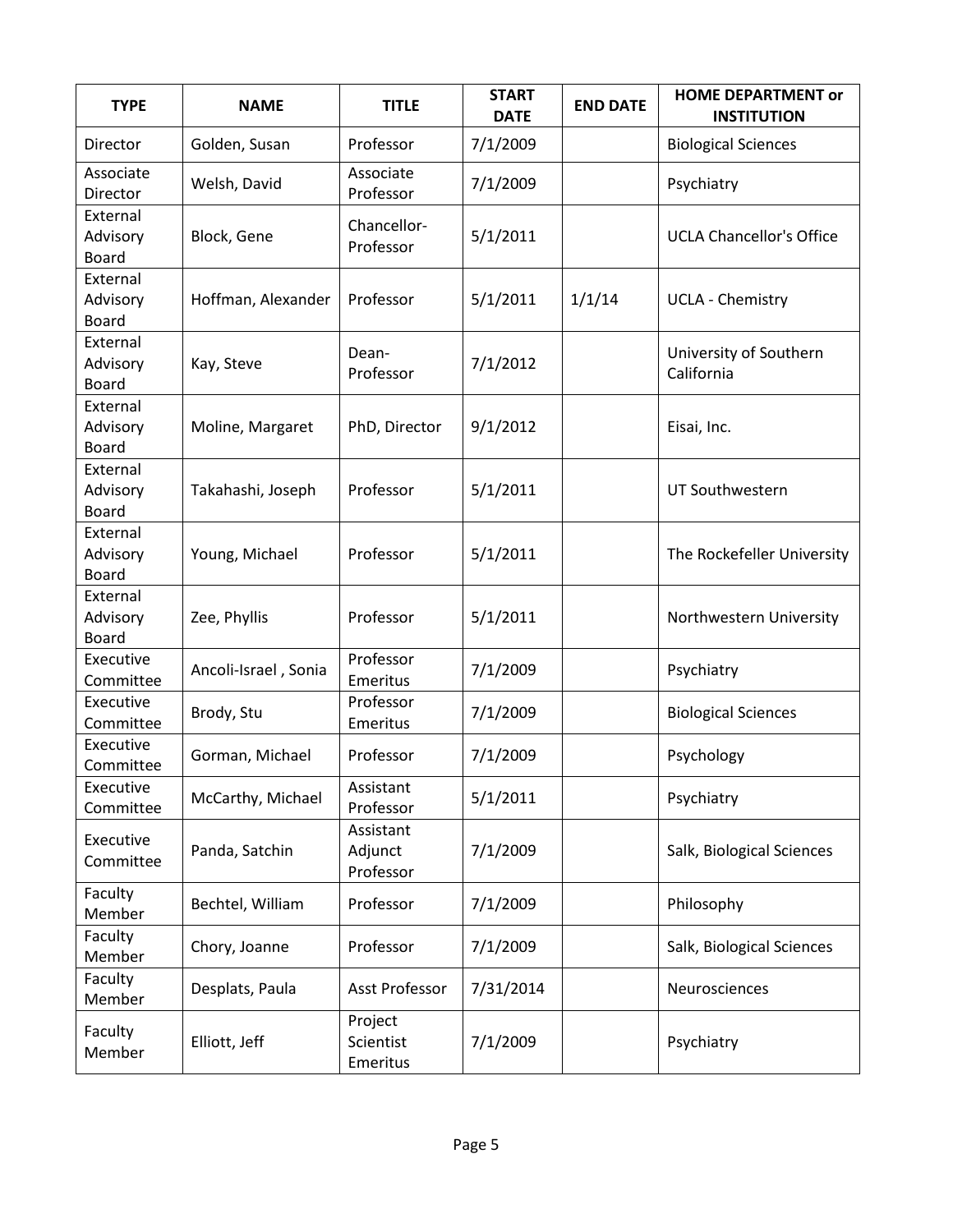| Faculty<br>Member | Ellisman, Mark                 | Professor                         | 7/5/2011  | Neurosciences                                                       |
|-------------------|--------------------------------|-----------------------------------|-----------|---------------------------------------------------------------------|
| Faculty<br>Member | Evans, Ronald                  | Professor                         | 7/1/2009  | Salk, Biological Sciences                                           |
| Faculty<br>Member | Greenspan, Ralph               | Research<br>Scientist             | 7/1/2009  | Kavli Institute for Brain &<br>Mind                                 |
| Faculty<br>Member | Hasty, Jeff                    | Professor                         | 7/1/2009  | <b>Biological Sciences,</b><br>Bioengineering                       |
| Faculty<br>Member | Huberman, Andy                 | Assistant<br>Professor            | 1/1/2011  | <b>Neurosciences &amp; Division</b><br>of Biological Sciences       |
| Faculty<br>Member | Hwa, Terence<br>(Terry)        | Professor                         | 7/1/2009  | Physics                                                             |
| Faculty<br>Member | Joiner, William                | Assistant<br>Professor            | 7/1/2009  | Pharmacology                                                        |
| Faculty<br>Member | Kauffman,<br>Alexander (Sasha) | Assistant<br>Professor            | 7/1/2009  | <b>Reproductive Medicine</b>                                        |
| Faculty<br>Member | Kelsoe, John                   | Professor                         | 9/21/2011 | Psychiatry                                                          |
| Faculty<br>Member | Kripke, Daniel                 | Professor<br>Emeritus             | 7/1/2009  | Psychiatry                                                          |
| Faculty<br>Member | Lamia, Katja                   | Assistant<br>Professor            | 9/1/2010  | The Scripps Research<br>Institute                                   |
| Faculty<br>Member | LiWang, Andy                   | Associate<br>Professor            | 9/1/2010  | <b>UC Merced</b>                                                    |
| Faculty<br>Member | Malhotra, Atul                 | Professor, MD                     | 8/30/2013 | Medicine - Sleep, Chief of<br><b>Pulmonary and Critical</b><br>Care |
| Faculty<br>Member | Mednick, Sara                  | Assistant<br>Adjunct<br>Professor | 7/1/2009  | Psychology                                                          |
| Faculty<br>Member | Mellon, Pamela                 | Professor                         | 7/1/2009  | <b>Reproductive Medicine</b>                                        |
| Faculty<br>Member | Montminy, Marc                 | Adjunct<br>Professor              | 7/1/2009  | Salk, Biological Sciences                                           |
| Faculty<br>Member | Nievergelt, Caroline           | Assistant<br>Adjunct<br>Professor | 5/1/2011  | Psychiatry                                                          |
| Faculty<br>Member | Parry, Barbara                 | Professor                         | 7/1/2009  | Psychiatry                                                          |
| Faculty<br>Member | Partch, Carrie                 | Assistant<br>Professor            | 9/28/2011 | <b>UC Santa Cruz</b>                                                |
| Faculty<br>Member | Pruneda-Paz, Jose              | Assistant<br>Professor            | 7/10/2009 | <b>Biological Sciences</b>                                          |
| Faculty<br>Member | Rickard, Timothy               | Professor                         | 7/1/2009  | Psychology                                                          |
| Faculty<br>Member | Rulkov, Nikolai                | Research<br>Scientist             | 11/1/2010 | <b>BioCircuits Institute (BCI)</b>                                  |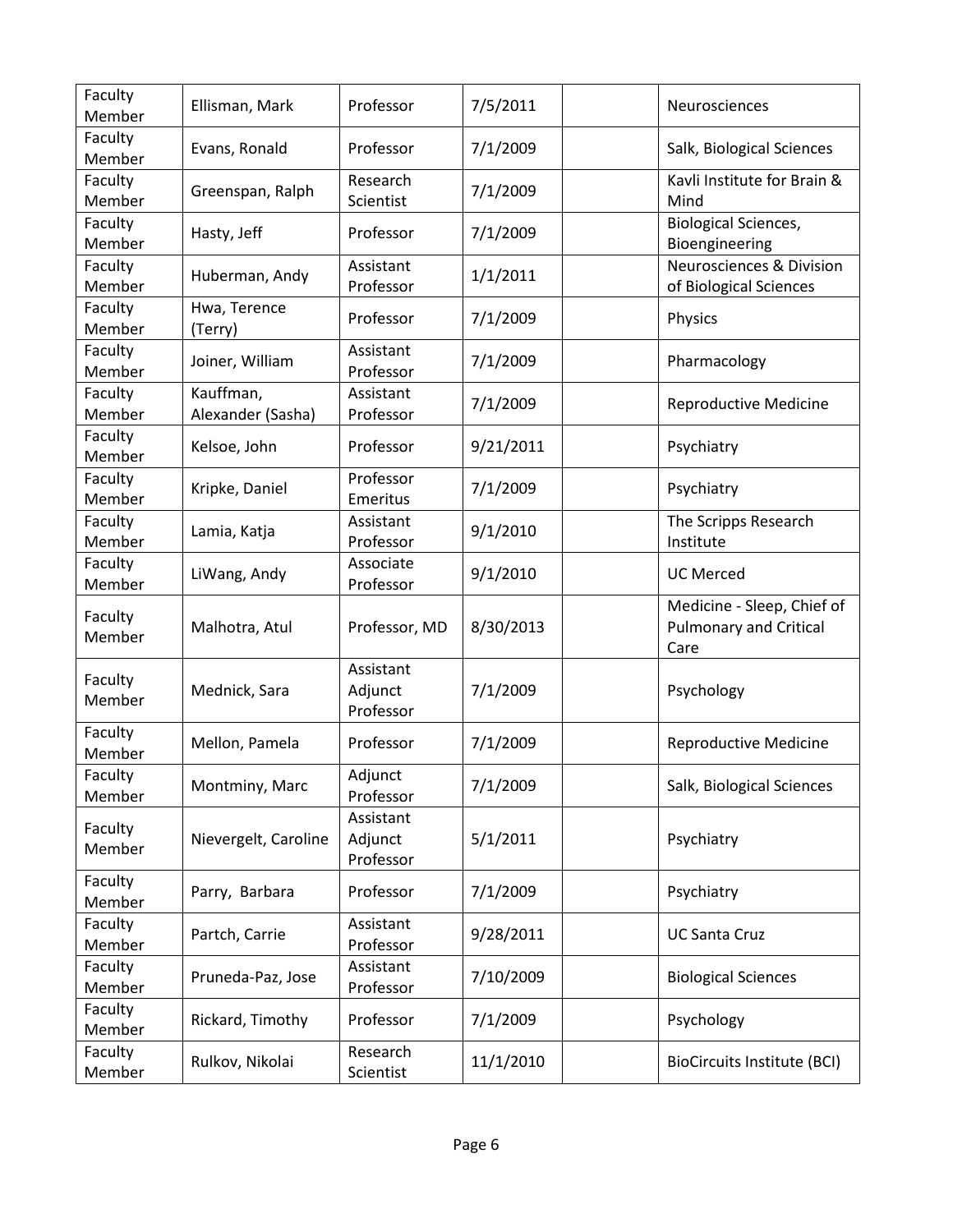| Faculty<br>Member        | Sejnowski, Terry           | Professor                | 9/1/2010   |         | Salk, Biological Sciences,<br>Computer Science and<br>Engineering |
|--------------------------|----------------------------|--------------------------|------------|---------|-------------------------------------------------------------------|
| Faculty<br>Member        | Spitzer, Nicholas          | Professor                | 7/10/2009  |         | <b>Biological Sciences</b>                                        |
| Faculty<br>Member        | Tsimring, Lev              | Research<br>Scientist    | 7/1/2010   |         | <b>BioCircuits Institute (BCI)</b>                                |
| <b>CCB Lab</b><br>Member | Abrahamsen, Adele          | Research<br>Scientist    | 7/10/2009  |         | Center for Research in<br>Language                                |
| <b>CCB Lab</b><br>Member | Afetian, Megan             | Research Tech            | 9/1/2010   |         | Chemical Physiology,<br>Molecular & Experimental<br>Medicine      |
| <b>CCB Lab</b><br>Member | Aimon, Sophie              | Postdoc                  | 9/27/2012  |         | Kavli Institute for Brain &<br>Mind                               |
| <b>CCB Lab</b><br>Member | Applebee, Kenyon           | Postdoc                  | 6/30/2011  |         | Kavli Institute for Brain &<br>Mind                               |
| <b>CCB Lab</b><br>Member | Avanzino, Julie            | Undergraduate<br>Student | 1/7/2012   |         | Psychiatry                                                        |
| <b>CCB Lab</b><br>Member | Beesley, Stephen           | Postdoc                  | 4/12/2011  | 4/8/14  | Bioengineering                                                    |
| <b>CCB Lab</b><br>Member | Bittihn, Philip            | Postdoc                  | 12/13/2011 |         | <b>BioCircuits Institute (BCI)</b>                                |
| <b>CCB Lab</b><br>Member | Bonaldi, Katia             | Postdoc                  | 7/5/2011   |         | Psychiatry                                                        |
| <b>CCB Lab</b><br>Member | Bordowitz, Juliana         | Postdoc                  | 7/10/2009  |         | Kavli Institute for Brain &<br>Mind                               |
| <b>CCB Lab</b><br>Member | Borek, Bart                | Postdoc                  | 10/3/2012  |         | Institute for Neural<br>Comptation                                |
| <b>CCB Lab</b><br>Member | Boyd, Joseph               | Postdoc                  | 10/11/2011 |         | Center for Circadian<br>Biology (CCB)                             |
| <b>CCB Lab</b><br>Member | Breen Church, Kellie       | Project<br>Scientist     | 7/2/2013   |         | <b>Reproductive Medicine</b>                                      |
| <b>CCB Lab</b><br>Member | Carvallo-Pinto,<br>Marcela | Postdoc                  | 7/10/2009  | 12/9/13 | Division of Biological<br>Sciences                                |
| CCB Lab<br>Member        | Chaix, Amandine            | Research<br>Associate    | 9/20/2011  |         | Division of Biological<br>Sciences                                |
| <b>CCB Lab</b><br>Member | Chang, Yonggang<br>(Tyler) | Postdoc                  | 4/27/2011  |         | <b>School of Natural Sciences</b>                                 |
| CCB Lab<br>Member        | Chen, Jason                | Undergrad<br>Student     | 6/29/2011  | 1/1/14  | Division of Biological<br><b>Sciences</b>                         |
| <b>CCB Lab</b><br>Member | Chen, You                  | Postdoc                  | 2/19/2013  |         | Center for Circadian<br><b>Biology (CCB)</b>                      |
| <b>CCB Lab</b><br>Member | Clark, Daniel              | Assistant I              | 7/10/2009  |         | Medicine                                                          |
| <b>CCB Lab</b><br>Member | Cohen, Susan               | Postdoc-<br>Fellow       | 7/10/2009  |         | Center for Circadian<br>Biology (CCB)                             |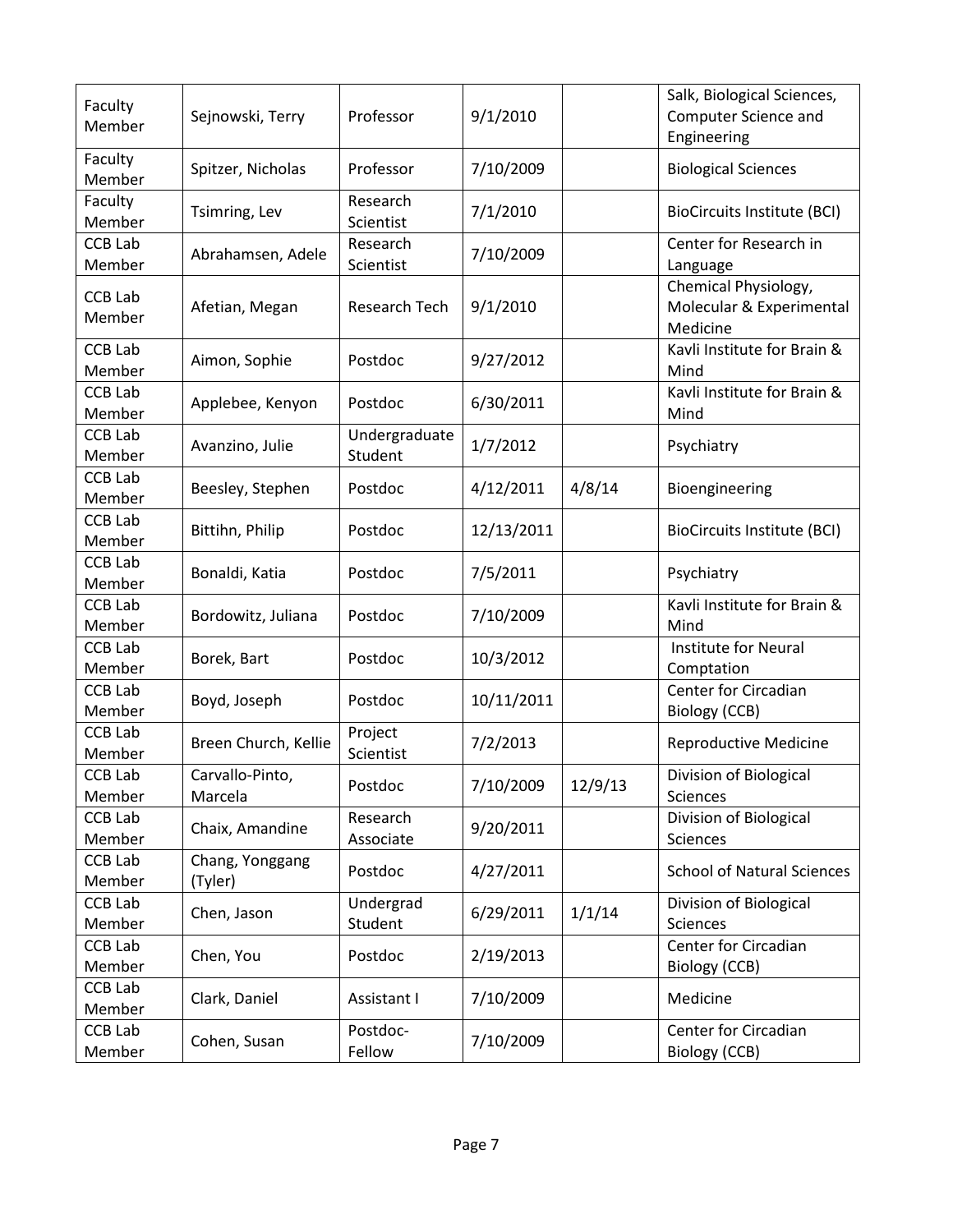| CCB Lab<br>Member        | Cookson, Natalie               | Assistant<br>Research Sci.            | 7/10/2009  |         | <b>BioCircuits Institute (BCI)</b>    |
|--------------------------|--------------------------------|---------------------------------------|------------|---------|---------------------------------------|
| <b>CCB Lab</b><br>Member | Didovyk, Andriy                | Postdoc                               | 12/13/2011 |         | BioCircuits Institute (BCI)           |
| <b>CCB Lab</b><br>Member | Diemer, Tanja                  | <b>Staff Research</b><br>Associate II | 7/27/2011  |         | Psychiatry                            |
| <b>CCB Lab</b><br>Member | Effner, Emily                  | Lab Assistant II                      | 9/10/2013  | 2/16/14 | Center for Chronobiology<br>(CCB)     |
| <b>CCB Lab</b><br>Member | Fernandes, Malcom              | Undergrad<br>Student                  | 6/29/2011  |         | Psychiatry                            |
| <b>CCB Lab</b><br>Member | Ferry, Mike                    | Postdoc                               | 7/10/2009  |         | BioCircuits Institute (BCI)           |
| <b>CCB Lab</b><br>Member | Fogle, Keri                    | Undergrad<br>Student                  | 2/20/2010  | 1/1/14  | Physiology and Biophysics             |
| <b>CCB Lab</b><br>Member | Glickman, Gena                 | Postdoc                               | 7/10/2009  |         | Psychology                            |
| <b>CCB Lab</b><br>Member | Glidewell-Kenney,<br>Christine | Postdoc                               | 6/30/2011  | 12/4/13 | Reproductive Medicine                 |
| <b>CCB Lab</b><br>Member | Hoffmann, Hanne                | Postdoc                               | 6/30/2011  |         | <b>Reproductive Medicine</b>          |
| <b>CCB Lab</b><br>Member | Huang, Polly                   | Undergraduate<br>Rotation<br>Student  | 6/30/2011  |         | Reproductive Medicine                 |
| <b>CCB Lab</b><br>Member | Huber, Anne-Laure              | Research<br>Associate                 | 1/7/2012   |         | Phsiology, Neuroscience               |
| <b>CCB Lab</b><br>Member | Jin, Meng                      | Postdoc                               | 9/28/2012  |         | BioCircuits Institute (BCI)           |
| <b>CCB Lab</b><br>Member | Johnson, Jeremy                | Undergraduate<br>Student              | 2/7/2012   |         | Psychology                            |
| <b>CCB Lab</b><br>Member | Jun, Darae                     | Lab Assistant                         | 4/26/2011  | 8/10/13 | Division of Biological<br>Sciences    |
| <b>CCB Lab</b><br>Member | Kang, Shannon                  | Undergrad<br>Student                  | 6/29/2011  | 1/1/14  | Division of Biological<br>Sciences    |
| CCB Lab<br>Member        | Kim, Yong Ick                  | Postdoc                               | 6/1/12     |         | Center for Circadian<br>Biology (CCB) |
| CCB Lab<br>Member        | Kolnik, Martin                 | Postdoc                               | 7/10/2009  |         | Bioengineering                        |
| <b>CCB Lab</b><br>Member | Lee, Yvonne                    | STDT3                                 | 6/21/2013  | 9/22/13 | Center for Circadian<br>Biology (CCB) |
| <b>CCB Lab</b><br>Member | McKenna, Ben                   | Postdoc                               | 7/10/2009  |         | Psychiatry                            |
| CCB Lab<br>Member        | Nagel, Dawn                    | Postdoc-<br>Fellow                    | 12/1/2012  | 7/31/13 | Center for Circadian<br>Biology (CCB) |
| <b>CCB Lab</b><br>Member | Noguchi, Takako                | Asst. Project<br>Scientist            | 7/10/2009  |         | Psychiatry                            |
| CCB Lab<br>Member        | Paddock, Mark                  | STDT3                                 | 6/21/13    | 9/22/13 | Center for Circadian<br>Biology (CCB) |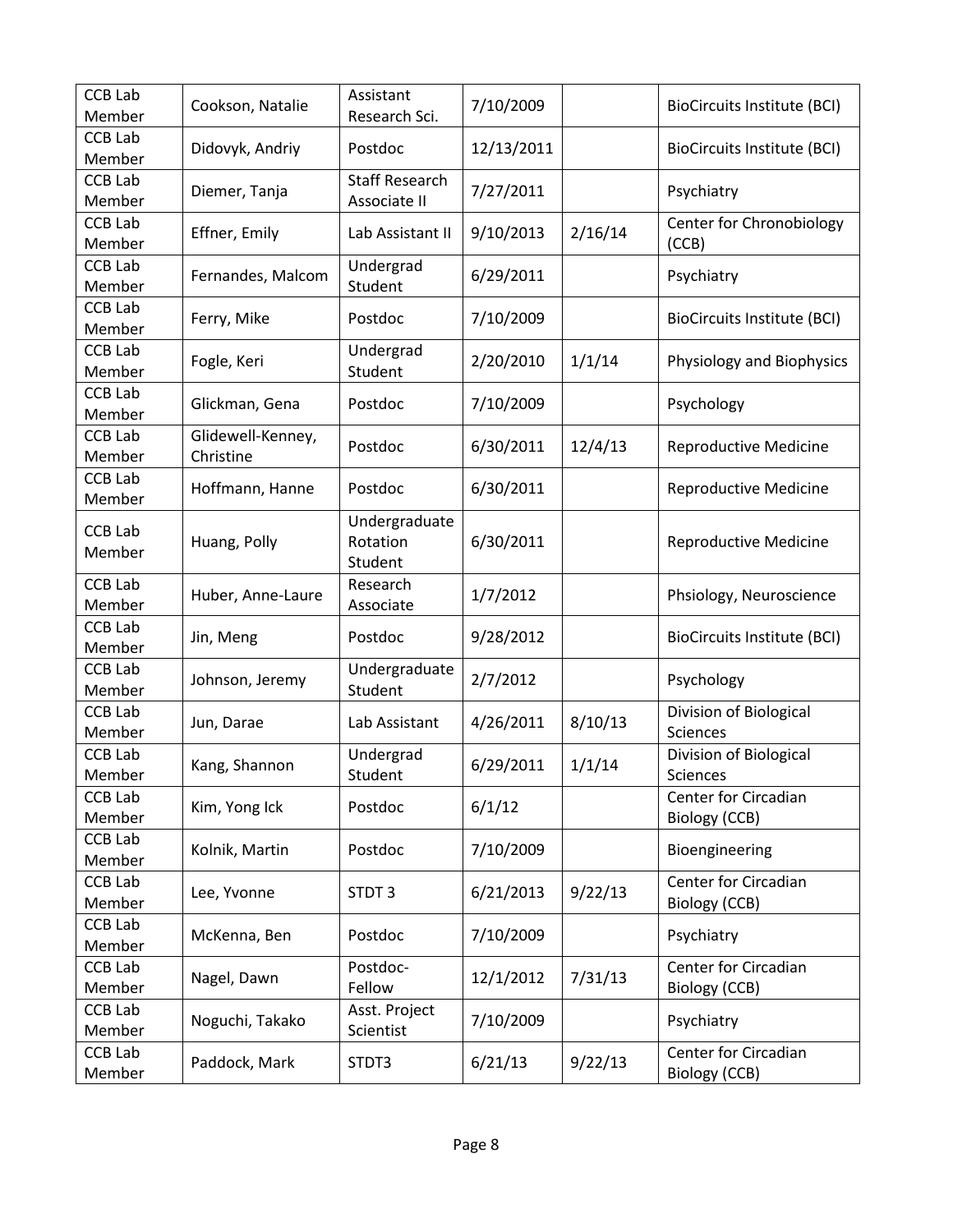| <b>CCB Lab</b><br>Member | Pongsawakul,<br>Pagkapol (Yhew) | <b>Postdoc</b>    | 3/1/2014   |            | <b>Center for Circadian</b><br>Biology (CCB) |
|--------------------------|---------------------------------|-------------------|------------|------------|----------------------------------------------|
| CCB Lab<br>Member        | Raiewski, Evan                  | Postdoc           | 7/10/2009  |            | Psychology                                   |
| CCB Lab<br>Member        | Razinkov, Ivan                  | <b>Postdoc</b>    | 7/10/2009  |            | Bioengineering                               |
| CCB Lab<br>Member        | Shultzaberger, Ryan<br>Kent     | Postdoc-Fellow    | 4/1/2012   | 3/31/2014  | <b>Center for Circadian</b><br>Biology (CCB) |
| CCB Lab<br>Member        | Simkovsky, Ryan<br>Matthew      | <b>Postdoc</b>    | 3/1/2012   | 12/31/2015 | <b>Center for Circadian</b><br>Biology (CCB) |
| CCB Lab<br>Member        | Sun, Jonathan X                 | LAB AST 2         | 9/4/2013   | 10/3/2014  | Center for Circadian<br>Biology (CCB)        |
| CCB Lab<br>Member        | Taton, Arnaud                   | Postdoc           | 4/26/2011  |            | Division of Biological<br><b>Sciences</b>    |
| CCB Lab<br>Member        | Yassear, Simone<br>Halima       | STDT <sub>3</sub> | 10/28/2012 | 12/11/2013 | Center for Circadian<br>Biology (CCB)        |

## ACADEMIC AFFILIATES

| <b>NAME</b>         | <b>TITLE</b>               | <b>DEPARTMENT</b>              | <b>INSTITUTION</b>      |  |
|---------------------|----------------------------|--------------------------------|-------------------------|--|
| Bentley, George     | <b>Assistant Professor</b> | Integrative Biology            | <b>UC Berkeley</b>      |  |
| Bunney, Blynn       | Specialist                 | Psychiatry & Human<br>Behavior | <b>UC</b> Irvine        |  |
| Bunney, William     | Distinguished              | Psychiatry & Human             |                         |  |
|                     | Professor                  | Behavior                       | <b>UC</b> Irvine        |  |
| Colwell, Chris      | Professor                  | Psychiatry and                 |                         |  |
|                     |                            | Biobehavioral                  | <b>UCLA</b>             |  |
|                     |                            | <b>Sciences</b>                |                         |  |
| Doyle, Frank        | Professor                  | Chemical                       | <b>UC Santa Barbara</b> |  |
|                     |                            | Engineering                    |                         |  |
| Fu, Ying-Hui        | Porfessor                  | Department of                  | <b>UC San Francisco</b> |  |
|                     |                            | Neurology                      |                         |  |
| Harmer, Stacey      | Professor                  | Department of Plant            | <b>UC Davis</b>         |  |
|                     |                            | <b>Biology</b>                 |                         |  |
| Harmon, Frank       | Adjunct Associate          | <b>Plant and Microbial</b>     | <b>UC Berkeley</b>      |  |
|                     | Professor                  | Biology                        |                         |  |
| Hoffmann, Alexander | Professor                  | Chemistry &                    | <b>UCLA</b>             |  |
|                     |                            | Biochemistry                   |                         |  |
| Holmes, Todd        | Professor                  | Pysiology and                  | <b>UC</b> Irvine        |  |
|                     |                            | <b>Biophysics</b>              |                         |  |
| Kriegsfeld, Lance   | Professor                  | Psychology and                 |                         |  |
|                     |                            | Neuroscience                   | <b>UC Berkeley</b>      |  |
|                     |                            | Institute                      |                         |  |
|                     |                            | Mechanical &                   |                         |  |
| Petzold, Linda      | Professor                  | Environmental                  | <b>UC Santa Barbara</b> |  |
|                     |                            | Engineering                    |                         |  |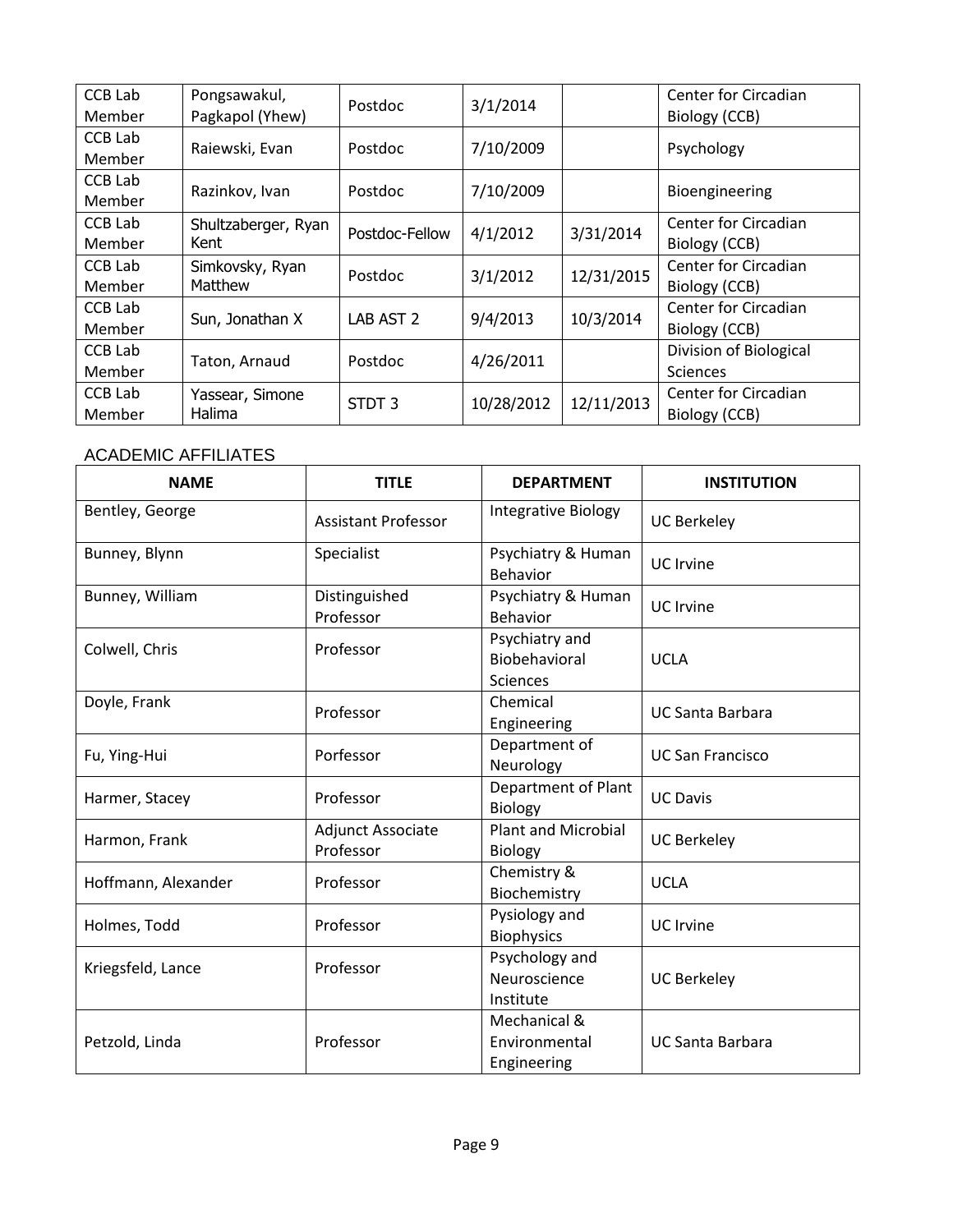| Plikus, Maksim             | <b>Assistant Professor</b> | Developmental &<br>Cell Biology, School<br>of Biological<br><b>Sciences</b> | UC Irvine               |
|----------------------------|----------------------------|-----------------------------------------------------------------------------|-------------------------|
| Professor<br>Ptáček, louis |                            | Department of<br>Neurology                                                  | <b>UC San Francisco</b> |
| Sassone-Corsi, Paolo       | Professor                  | Department of<br>Pharmacology                                               | UC Irvine               |
| Zhao, Qun-Yong             | Professor                  | Department of<br>Pharmacology                                               | UC Irvine               |
| Zucker, Irving             | <b>Professor Emeritus</b>  | Psysiology &<br><b>Integrative Biology</b>                                  | <b>UC Berkeley</b>      |

### GRADUATE STUDENTS

| <b>NAME</b>               | <b>ADVISOR</b>        | <b>START DATE</b> | <b>END DATE</b> | <b>HOME</b><br><b>DEPARTMENT</b>                | DEGREE /<br><b>CONFERAL</b><br><b>DATE</b> |
|---------------------------|-----------------------|-------------------|-----------------|-------------------------------------------------|--------------------------------------------|
| Diamond, Spencer          | Susan Golden          | 4/26/11           |                 | Division of Biological<br>Sciences              |                                            |
| Gill, Shubhroz            | Satchin Panda         | 7/10/2009         | 10/1/12         | Salk Institute for<br><b>Biological Studies</b> |                                            |
| Harrison, Elizabeth       | Michael Gorman        | 7/10/2009         |                 | Psychology                                      |                                            |
| Hoang, Michelle           | Susan Golden          | 4/26/2011         | 3/30/14         | Division of Biological<br>Sciences              | 3/30/14                                    |
| Kochman, David            | William Joiner        | 6/29/2011         | 4/8/14          | Pharmacology                                    | 4/8/14                                     |
| Li, Zheng                 | Jose Pruneda-Paz      | 10/10/2014        |                 | Division of Biological<br>Sciences              |                                            |
| Liu, Cindy                | Satchin Panda         | 12/12/2013        |                 | Salk Institute for<br><b>Biological Studies</b> |                                            |
| Luke, Joyce               | Jeff Hasty            | 7/10/2009         |                 | Bioengineering                                  |                                            |
| Meves, Jessica            | David Welsh           | 3/12/2012         |                 | Psychiatry                                      |                                            |
| Poling, Matthew           | Alexander<br>Kauffman | 7/10/2009         |                 | Reproductive<br>Medicine                        |                                            |
| Prindle, Arthur           | Jeff Hasty            | 7/10/2009         |                 | Bioengineering                                  |                                            |
| Robinson, Jim             | William Joiner        | 6/29/2011         |                 | Pharmacology                                    |                                            |
| Rubin, Ben                | Susan Golden          | 12/12/2013        |                 | Center for Circadian<br>Biology (CCB)           |                                            |
| Sheredos, Benjamin        | William Bechtel       | 7/10/2009         |                 | Center for Research<br>in Language              |                                            |
| Sinning, Susan<br>(mandy) | Michael Gorman        | 7/10/2009         |                 | Psychology                                      |                                            |
| Sun, Ruichen              | Ralph Greenspan       | 9/27/2012         |                 | Kavli Institute for<br>Brain & Mind             |                                            |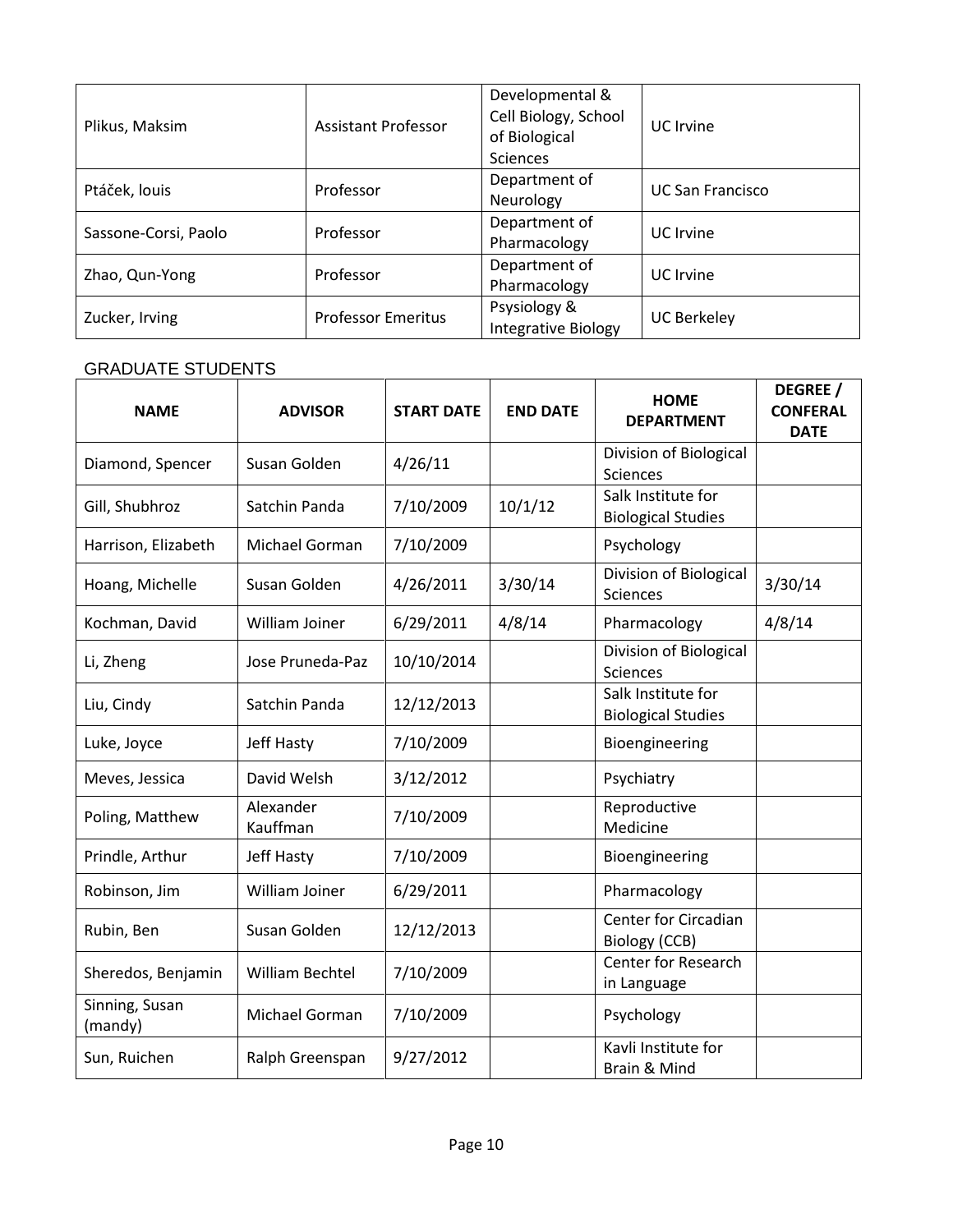| Taylor, Brooks   | Jeff Hasty   | 7/10/2009  | Bioengineering                            |  |
|------------------|--------------|------------|-------------------------------------------|--|
| Uribe, Francisco | Susan Golden | 11/30/2012 | Division of Biological<br><b>Sciences</b> |  |

### VISITORS/VOLUNTEERS

| <b>NAME</b>      | <b>START</b><br><b>DATE</b> | <b>END DATE</b> | <b>HOME INSTITUTION</b>             | <b>SOURCE OF SUPPORT</b> |
|------------------|-----------------------------|-----------------|-------------------------------------|--------------------------|
| Andretic, Rozi   | 3/12/2012                   | 3/30/14         | Kavli Institute for Brain<br>& Mind | Home Institution         |
| Espinosa, Javier | 6/5/2013                    | 1/1/14          | Valencia Spain                      | Home Institution         |

### **University-Industry and University-Government Activities**

Drs. Satchin Panda and Michael Gorman – Joint Center for Biological Timing from the Indo-US Since & Technology Forum.

Drs. Susan Golden and Rakefet Schwarz of Bar-Ilan - NSF- US-Israel Binational Foundation (BSF) Intercellular Communication Underlying Biofilm Development in Cyanobacteria. Drs. David Welsh and Michael McCarthy work at the VA.

### **Seminars, Lectures, Symposia and Conference programs**

## **Title: CCB Fall Workshop on Biological Timing**

**Date**: Friday, November 8, 2013

### **Presenter(s):**

Pagkapol (Yhew) Pongsawakul, Postdoc in Montminy Lab, Salk Institute Sabine Jordan, Postdoc in Lamia Lab, The Scripps Research Institute Erik Herzog, Professor of Biology, Washington University in St. Louis Susan Cohen, Postdoc in Susan Golden Lab, UCSD Xuan Zhao, Postdoc in Evans Lab, Salk Institute Ben Sheredos, Graduate Student in Bechtel Lab, UCSD Colleen Doherty, Dominic Landgraf, and Shubhroz Gill, UCSD & Salk Institute Maksim Plikus, Assistant Professor of Developmental & Cell Biology, UC Irvine Dominic Landgraf, Postdoc in Welsh Lab, UCSD Sharon Franks, Director, Research Proposal Development Service, UCSD **External UC campus participants:** Chris Colwell *(UCLA)*, Ying-Hui Fu *(UCSF)*, Stacey Harmer *(UC Davis)*, Lance Kriegsfeld *(UC Berkeley)*, Andy LiWang *(UC Merced)*, Sara Mednick *(UC Riverside)*, Carrie Partch *(UC Santa Cruz)*, and Maksim Plikus *(UC Irvine)* **Location: UCSD 15<sup>th</sup> Floor, Village West** 

## **Title: 5 th Annual CCB Symposium "From Cells to Clinic"**

**Date**: February 5-7, 2014 **Presenter(s):** Charmane Eastman - Rush University Medical Center, Chicago Shubhroz Gill - The Salk Institute, La Jolla Susan Golden - UC San Diego Ralph Greenspan - UC San Diego Michael Hastings - University of Cambridge, UK Jeff Hasty - UC San Diego Roelof Hut - University of Groningen, Netherlands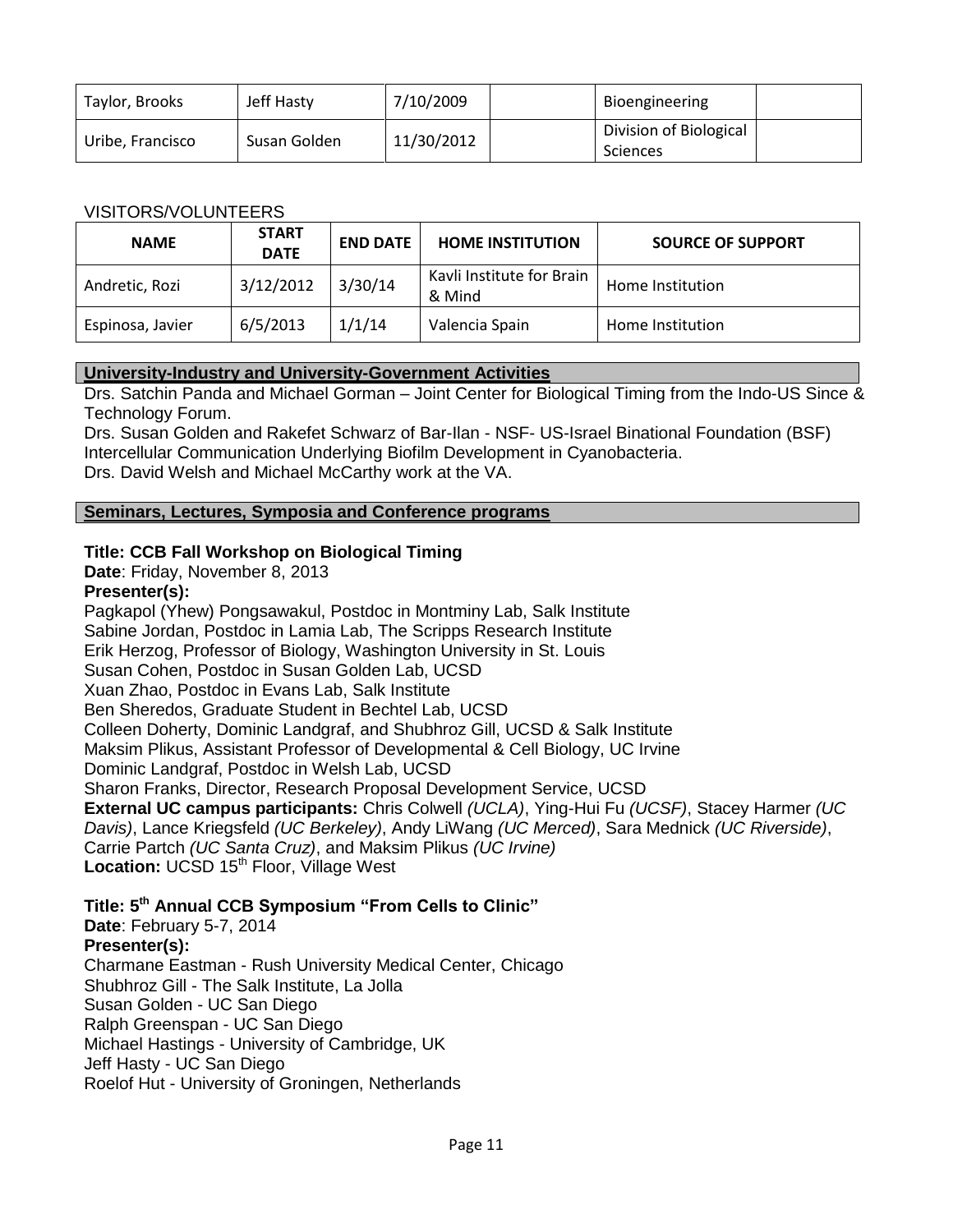Mukesh Jain - Case Western Reserve University William Joiner - UC San Diego Steve Kay - University of Southern California Pat Lakin-Thomas - York University, Toronto Johanna Meijer - Leiden University Medical Center, Netherlands Steven Reppert - University of Massachusetts Medical School, Worcester Paolo Sassone-Corsi - UC Irvine Gurol Süel - UC San Diego Hans P.A. Van Dongen - Washington State University Charles J. Weitz - Harvard Medical School Michael Young - The Rockefeller University **Location:** Sanford Consortium Auditorium

## **Title: CCB Workshop on Circadian Rhythms & Shiftwork**

**Date:** Wednesday, February 5, 2014 **Presenter(s):** 

Phyllis Zee - Director of the Center for Sleep and Circadian Medicine, Northwestern University Feinberg School of Medicine Hans P.A. Ban Dongen - Professor of Psychology, Assistant Director of Sleep & Performance

Research Center, Washington State University Charmane Eastman - Professor of Behavioral Sciences, Biological Rhythms Research Laboratory, Rush University Medical Center, Chicago

Sonia Ancoli-Israel - Professor Emeritus of Psychiatry and Medicine, UC San Diego **Location:** Sanford Consortium Auditorium

## **ORU Publications**

### **The 3 Most Cited Publications of the ORU**

To be provided at next 5-year review.

### **Publications**

## **CCB Journal Publications – July 1, 2013 to June 30, 2014**

### **Sonia Ancoli-Israel**

Associations of objectively and subjectively measured sleep quality with subsequent cognitive decline in older community-dwelling men: the MrOS sleep study.

Blackwell T, Yaffe K, Laffan A, Ancoli-Israel S, Redline S, Ensrud KE, Song Y, Stone KL; Osteoporotic Fractures in Men (MrOS) Study Group.

Sleep. 2014 Apr 1;37(4):655-63. doi: 10.5665/sleep.3562. PMID: 24899757

Systematic light exposure in the treatment of cancer-related fatigue: a preliminary study. Redd WH, Valdimarsdottir H, Wu LM, Winkel G, Byrne EE, Beltre MA, Liebman ES, Erazo T, Hayes JA, Isola L, Scigliano E, Meschian Y, Lutgendorf S, Ancoli-Israel S. Psychooncology. 2014 Dec;23(12):1431-4. doi: 10.1002/pon.3553. Epub 2014 May 2. No abstract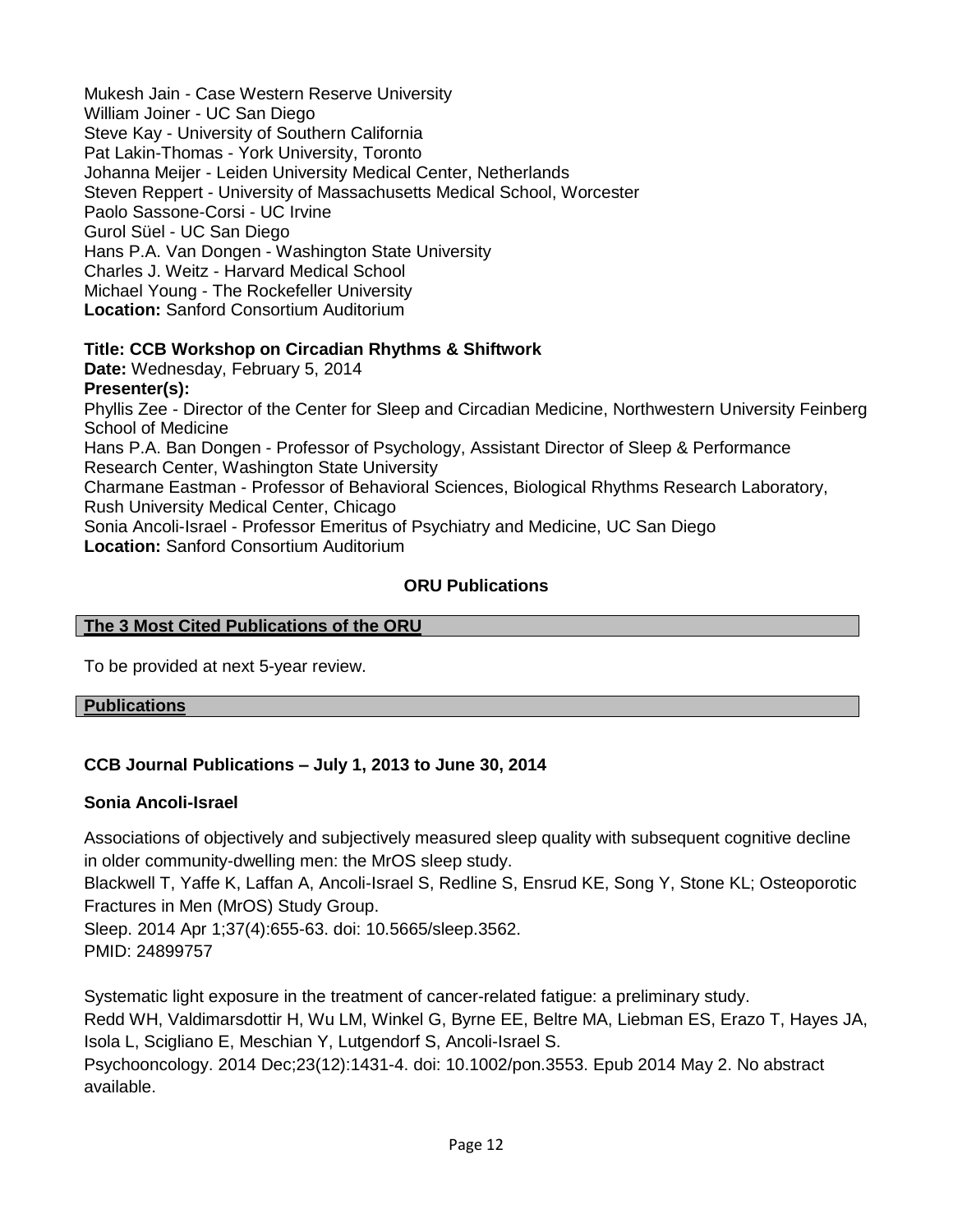## PMID: 24798589

Inflammation, sleep disturbances, and depressed mood among community-dwelling older men. Smagula SF, Ancoli-Israel S, Barrett-Connor E, Lane NE, Redline S, Stone KL, Cauley JA; Osteoporotic Fractures in Men (MrOS) Research Group. J Psychosom Res. 2014 May;76(5):368-73. doi: 10.1016/j.jpsychores.2014.02.005. Epub 2014 Feb 22.

PMID: 24745777

Sleep, fatigue, depression, and circadian activity rhythms in women with breast cancer before and after treatment: a 1-year longitudinal study.

Ancoli-Israel S, Liu L, Rissling M, Natarajan L, Neikrug AB, Palmer BW, Mills PJ, Parker BA, Sadler GR, Maglione J.

Support Care Cancer. 2014 Sep;22(9):2535-45. doi: 10.1007/s00520-014-2204-5. Epub 2014 Apr 15. PMID: 24733634

Senior living environments: evidence-based lighting design strategies. White MD, Ancoli-Israel S, Wilson RR. HERD. 2013 Fall;7(1):60-78. PMID: 24554316

Short sleep duration is associated with higher energy intake and expenditure among African-American and non-Hispanic white adults.

Patterson RE, Emond JA, Natarajan L, Wesseling-Perry K, Kolonel LN, Jardack P, Ancoli-Israel S, Arab L.

J Nutr. 2014 Apr;144(4):461-6. doi: 10.3945/jn.113.186890. Epub 2014 Feb 12. PMID: 24523490

Continuous positive airway pressure improves sleep and daytime sleepiness in patients with Parkinson disease and sleep apnea.

Neikrug AB, Liu L, Avanzino JA, Maglione JE, Natarajan L, Bradley L, Maugeri A, Corey-Bloom J, Palmer BW, Loredo JS, Ancoli-Israel S.

Sleep. 2014 Jan 1;37(1):177-85. doi: 10.5665/sleep.3332.

PMID: 24470706

Association Between Thyroid Function and Objective and Subjective Sleep Quality in Older Men: The Osteoporotic Fractures in Men (MrOS) Study.

Akatsu H, Ewing SK, Stefanick ML, Fink HA, Stone KL, Barrett-Connor E, Mehra R, Ancoli-Israel S, Redline S, Hoffman AR, For The Osteoporotic Fractures In Men MrOS Research Group. Endocr Pract. 2014 Jun;20(6):576-86. doi: 10.4158/EP13282.OR. PMID: 24449663

Sleep disturbances and risk of falls in older community-dwelling men: the outcomes of Sleep Disorders in Older Men (MrOS Sleep) Study.

Stone KL, Blackwell TL, Ancoli-Israel S, Cauley JA, Redline S, Marshall LM, Ensrud KE; Osteoporotic Fractures in Men Study Group.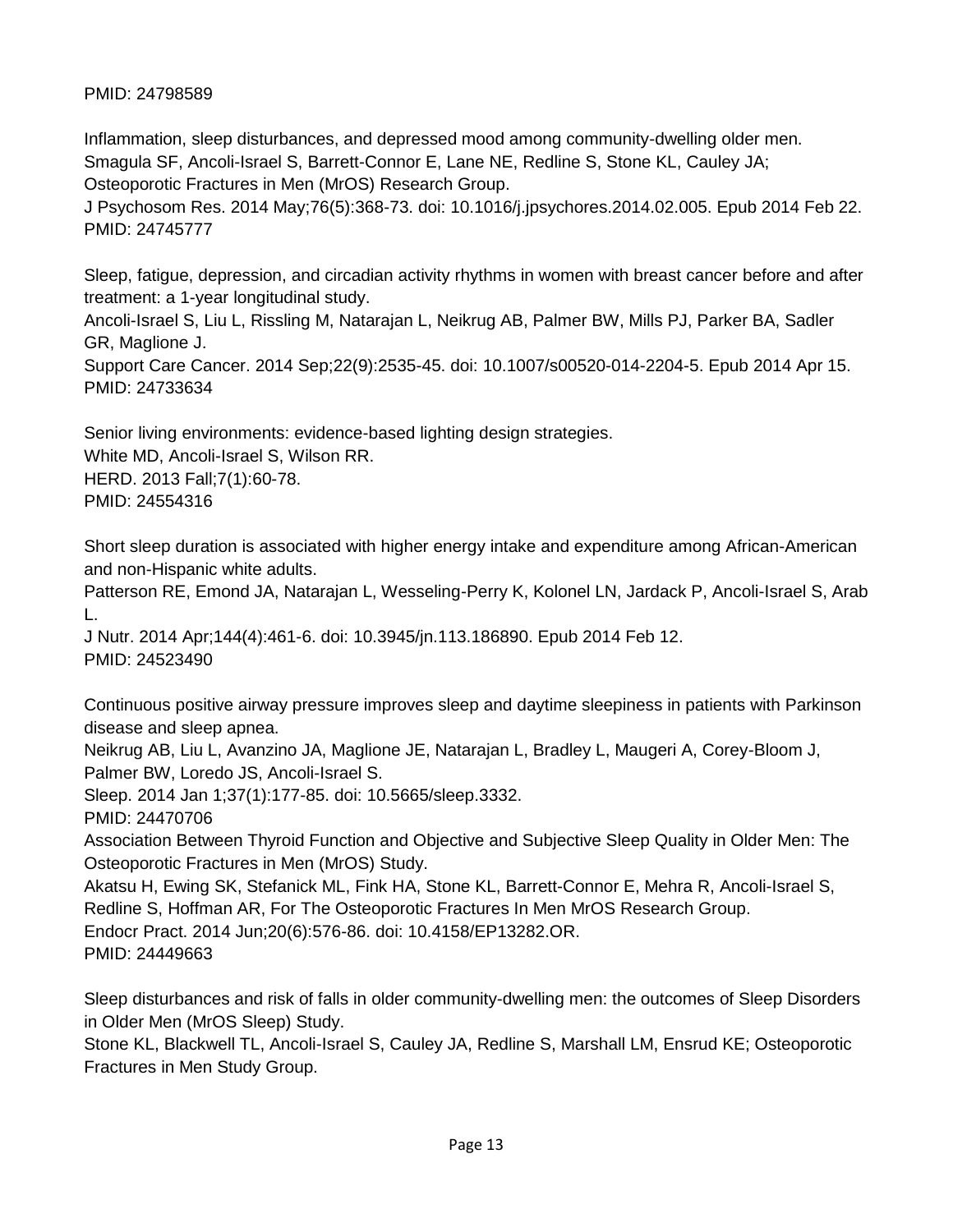J Am Geriatr Soc. 2014 Feb;62(2):299-305. doi: 10.1111/jgs.12649. Epub 2014 Jan 15. PMID: 24428306

Periodic limb movements during sleep and cardiac arrhythmia in older men (MrOS sleep). Koo BB, Mehra R, Blackwell T, Ancoli-Israel S, Stone KL, Redline S; Osteoporotic Fractures in Men (MrOS) Study Group. J Clin Sleep Med. 2014 Jan 15;10(1):7-11. doi: 10.5664/jcsm.3346. PMID: 24426814

Sleep Architecture and Mental Health Among Community-Dwelling Older Men. Smagula SF, Reynolds CF 3rd, Ancoli-Israel S, Barrett-Connor E, Dam TT, Hughes-Austin JM, Paudel M, Redline S, Stone KL, Cauley JA; for the Osteoporotic Fractures in Men (MrOS) Research Group. J Gerontol B Psychol Sci Soc Sci. 2013 Dec 10. [Epub ahead of print] PMID: 24326077

Obstructive sleep apnea and neurocognitive performance: the role of cortisol. Edwards KM, Kamat R, Tomfohr LM, Ancoli-Israel S, Dimsdale JE. Sleep Med. 2014 Jan;15(1):27-32. doi: 10.1016/j.sleep.2013.08.789. Epub 2013 Oct 31. PMID: 24269133

Effects of sleep disorders on the non-motor symptoms of Parkinson disease. Neikrug AB, Maglione JE, Liu L, Natarajan L, Avanzino JA, Corey-Bloom J, Palmer BW, Loredo JS, Ancoli-Israel S. J Clin Sleep Med. 2013 Nov 15;9(11):1119-29. doi: 10.5664/jcsm.3148. PMID: 24235892

Periodic leg movements are associated with reduced sleep quality in older men: the MrOS Sleep Study. Claman DM, Ewing SK, Redline S, Ancoli-Israel S, Cauley JA, Stone KL; Study of Osteoporotic Fractures Research Group. J Clin Sleep Med. 2013 Nov 15;9(11):1109-17. doi: 10.5664/jcsm.3146. PMID: 24235891

Positive affect and sleep in spousal Alzheimer caregivers: a longitudinal study. von Känel R, Mausbach BT, Ancoli-Israel S, Mills PJ, Dimsdale JE, Patterson TL, Grant I. Behav Sleep Med. 2014 Sep 3;12(5):358-72. doi: 10.1080/15402002.2013.819470. Epub 2013 Oct 24. PMID: 24156281

Association between hospice care and psychological outcomes in Alzheimer's spousal caregivers. Irwin SA, Mausbach BT, Koo D, Fairman N, Roepke-Buehler SK, Chattillion EA, Dimsdale JE, Patterson TL, Ancoli-Israel S, Mills PJ, von Känel R, Ziegler MG, Grant I. J Palliat Med. 2013 Nov;16(11):1450-4. doi: 10.1089/jpm.2013.0130. Epub 2013 Oct 5. PMID: 24093721

Recommendations for high-priority research on cancer-related fatigue in children and adults.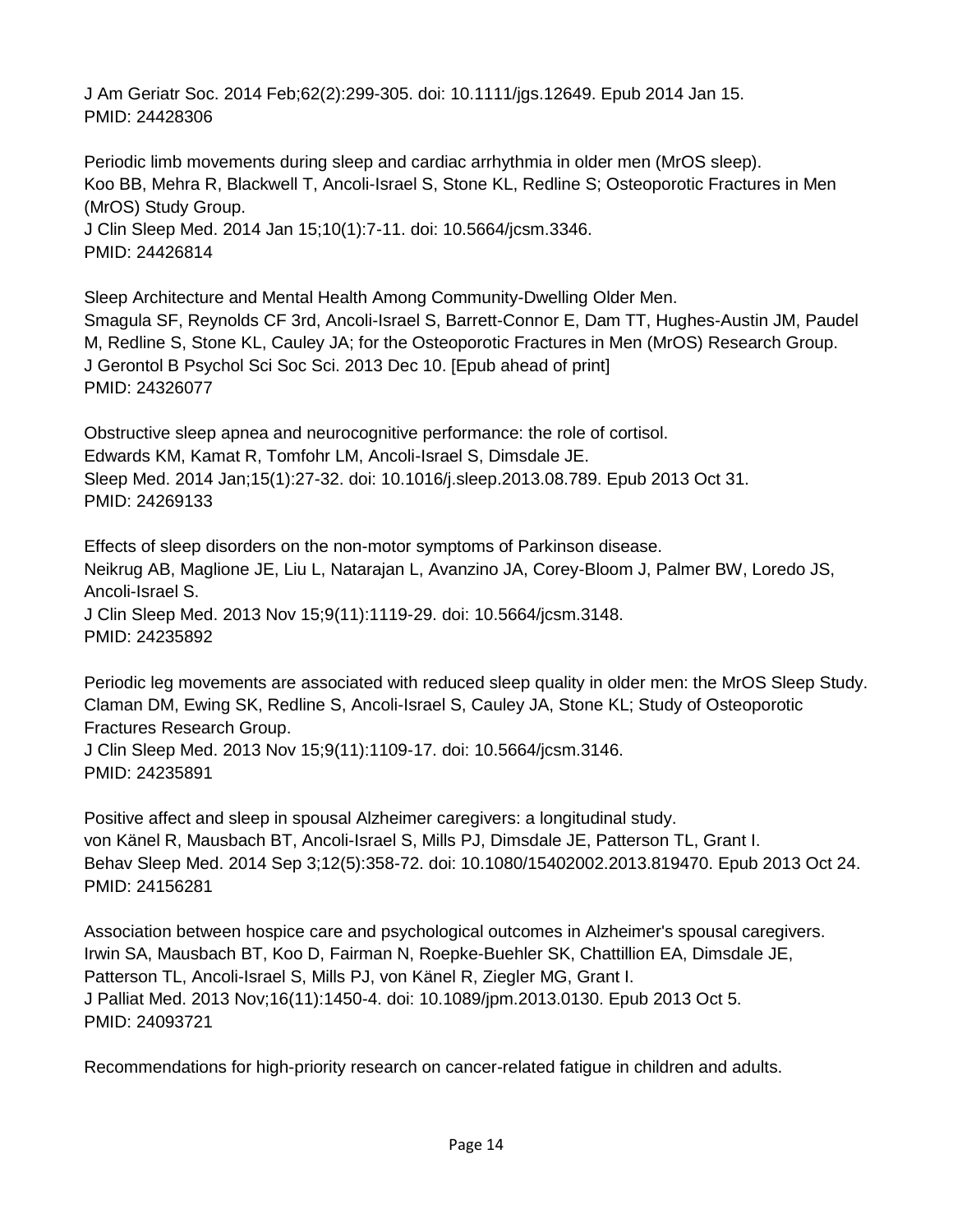Barsevick AM, Irwin MR, Hinds P, Miller A, Berger A, Jacobsen P, Ancoli-Israel S, Reeve BB, Mustian K, O'Mara A, Lai JS, Fisch M, Cella D; National Cancer Institute Clinical Trials Planning Meeting. J Natl Cancer Inst. 2013 Oct 2;105(19):1432-40. doi: 10.1093/jnci/djt242. Epub 2013 Sep 18. PMID: 24047960

Endothelial function and sleep: associations of flow-mediated dilation with perceived sleep quality and rapid eye movement (REM) sleep.

Cooper DC, Ziegler MG, Milic MS, Ancoli-Israel S, Mills PJ, Loredo JS, Von Känel R, Dimsdale JE. J Sleep Res. 2014 Feb;23(1):84-93. doi: 10.1111/jsr.12083. Epub 2013 Aug 29. PMID: 24033699

Modafinil improves antipsychotic-induced parkinsonism but not excessive daytime sleepiness, psychiatric symptoms or cognition in schizophrenia and schizoaffective disorder: a randomized, doubleblind, placebo-controlled study.

Lohr JB, Liu L, Caligiuri MP, Kash TP, May TA, Murphy JD, Ancoli-Israel S. Schizophr Res. 2013 Oct;150(1):289-96. doi: 10.1016/j.schres.2013.07.039. Epub 2013 Aug 9. PMID: 2393817

Actigraphy for the assessment of sleep measures in Parkinson's disease. Maglione JE, Liu L, Neikrug AB, Poon T, Natarajan L, Calderon J, Avanzino JA, Corey-Bloom J, Palmer BW, Loredo JS, Ancoli-Israel S. Sleep. 2013 Aug 1;36(8):1209-17. doi: 10.5665/sleep.2888. PMID: 23904681 Free

Impaired prefrontal sleep spindle regulation of hippocampal-dependent learning in older adults. Mander BA, Rao V, Lu B, Saletin JM, Ancoli-Israel S, Jagust WJ, Walker MP. Cereb Cortex. 2014 Dec;24(12):3301-9. doi: 10.1093/cercor/bht188. Epub 2013 Jul 30. PMID: 23901074

Sleep Disturbances and Risk of Depression in Older Men. Paudel M, Taylor BC, Ancoli-Israel S, Blackwell T, Maglione JE, Stone K, Redline S, Ensrud KE. Sleep. 2013 Jul 1;36(7):1033-1040. PMID: 23814340

Longitudinal relationship of low leisure satisfaction but not depressive symptoms with systemic lowgrade inflammation in dementia caregivers.

von Känel R, Mausbach BT, Mills PJ, Dimsdale JE, Patterson TL, Ancoli-Israel S, Ziegler MG, Allison M, Chattillion EA, Grant I.

J Gerontol B Psychol Sci Soc Sci. 2014 May;69(3):397-407. doi: 10.1093/geronb/gbt020. Epub 2013 May 6.

PMID: 23650246

Depressive symptoms and circadian activity rhythm disturbances in community-dwelling older women.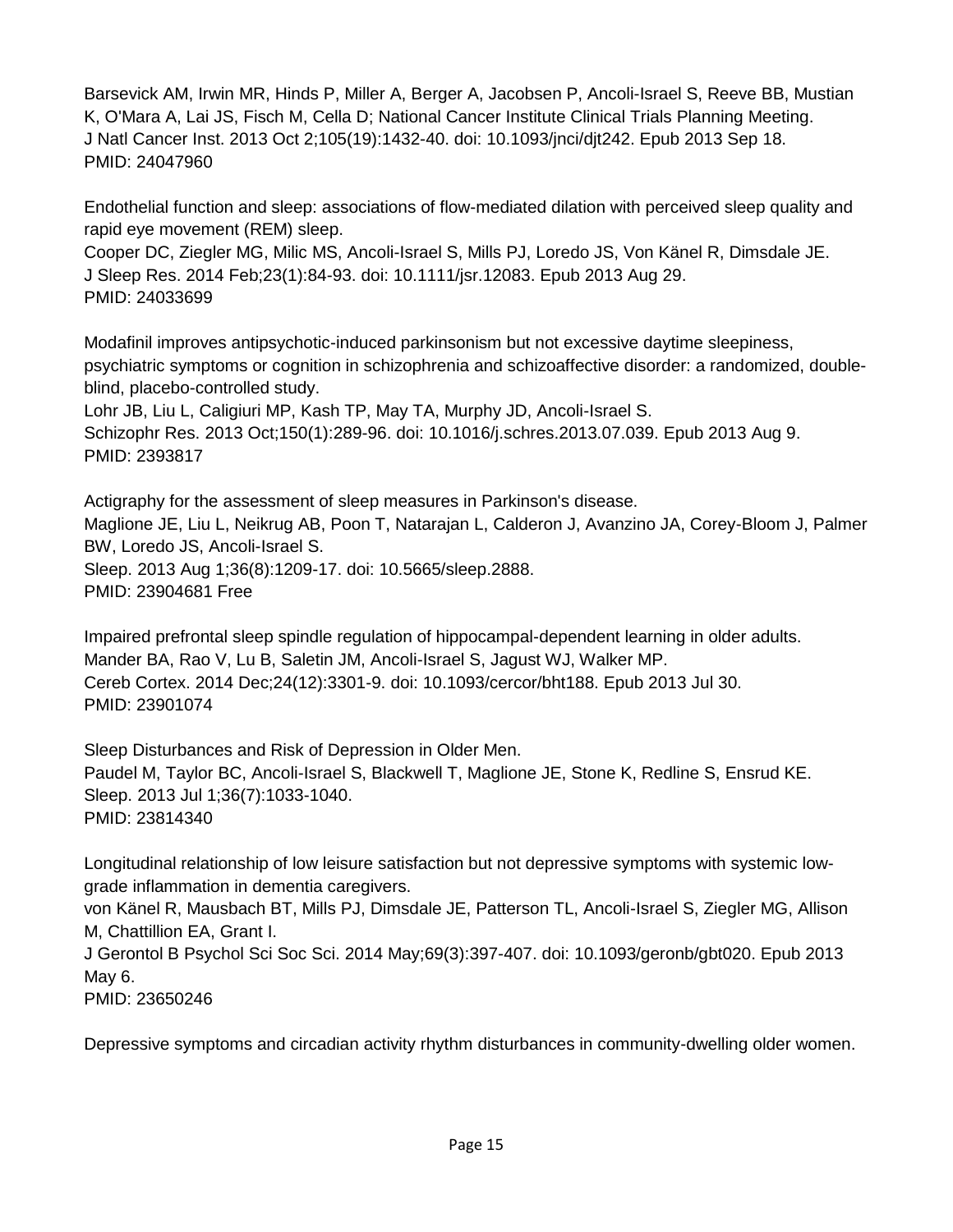Maglione JE, Ancoli-Israel S, Peters KW, Paudel ML, Yaffe K, Ensrud KE, Tranah GJ, Stone KL; Study of Osteoporotic Fractures Research Group.

Am J Geriatr Psychiatry. 2014 Apr;22(4):349-61. doi: 10.1016/j.jagp.2012.09.003. Epub 2013 Mar 26. PMID: 23567424

Neuropsychiatric symptoms in Alzheimer's disease: past progress and anticipation of the future. Geda YE, Schneider LS, Gitlin LN, Miller DS, Smith GS, Bell J, Evans J, Lee M, Porsteinsson A, Lanctôt KL, Rosenberg PB, Sultzer DL, Francis PT, Brodaty H, Padala PP, Onyike CU, Ortiz LA, Ancoli-Israel S, Bliwise DL, Martin JL, Vitiello MV, Yaffe K, Zee PC, Herrmann N, Sweet RA, Ballard C, Khin NA, Alfaro C, Murray PS, Schultz S, Lyketsos CG; Neuropsychiatric Syndromes Professional Interest Area of ISTAART.

Alzheimers Dement. 2013 Sep;9(5):602-8. doi: 10.1016/j.jalz.2012.12.001. Epub 2013 Apr 3. Review. PMID: 23562430

Sleep, type 2 diabetes, dyslipidemia, and hypertension in elderly Alzheimer's caregivers. Schwartz J, Allison MA, Ancoli-Israel S, Hovell MF, Patterson RE, Natarajan L, Marshall SJ, Grant I. Arch Gerontol Geriatr. 2013 Jul-Aug;57(1):70-7. doi: 10.1016/j.archger.2013.02.008. Epub 2013 Mar 20.

PMID: 23522093

Prevention of quality-of-life deterioration with light therapy is associated with changes in fatigue in women with breast cancer undergoing chemotherapy.

Jeste N, Liu L, Rissling M, Trofimenko V, Natarajan L, Parker BA, Ancoli-Israel S. Qual Life Res. 2013 Aug;22(6):1239-44. doi: 10.1007/s11136-012-0243-2. Epub 2012 Aug 3. PMID: 22865153

## **Joanne Chory**

PIL1 participates in a negative feedback loop that regulates its own gene expression in response to shade.

Li L, Zhang Q, Pedmale UV, Nito K, Fu W, Lin L, Hazen SP, Chory J. Mol Plant. 2014 Oct;7(10):1582-5. doi: 10.1093/mp/ssu068. Epub 2014 Jun 3. No abstract available. PMID: 24895419

Cotyledon-Generated Auxin Is Required for Shade-Induced Hypocotyl Growth in Brassica rapa. Procko C, Crenshaw CM, Ljung K, Noel JP, Chory J. Plant Physiol. 2014 Jun 2;165(3):1285-1301. [Epub ahead of print] PMID: 24891610

Molecular mechanism of action of plant DRM de novo DNA methyltransferases. Zhong X, Du J, Hale CJ, Gallego-Bartolome J, Feng S, Vashisht AA, Chory J, Wohlschlegel JA, Patel DJ, Jacobsen SE. Cell. 2014 May 22;157(5):1050-60. doi: 10.1016/j.cell.2014.03.056. PMID: 24855943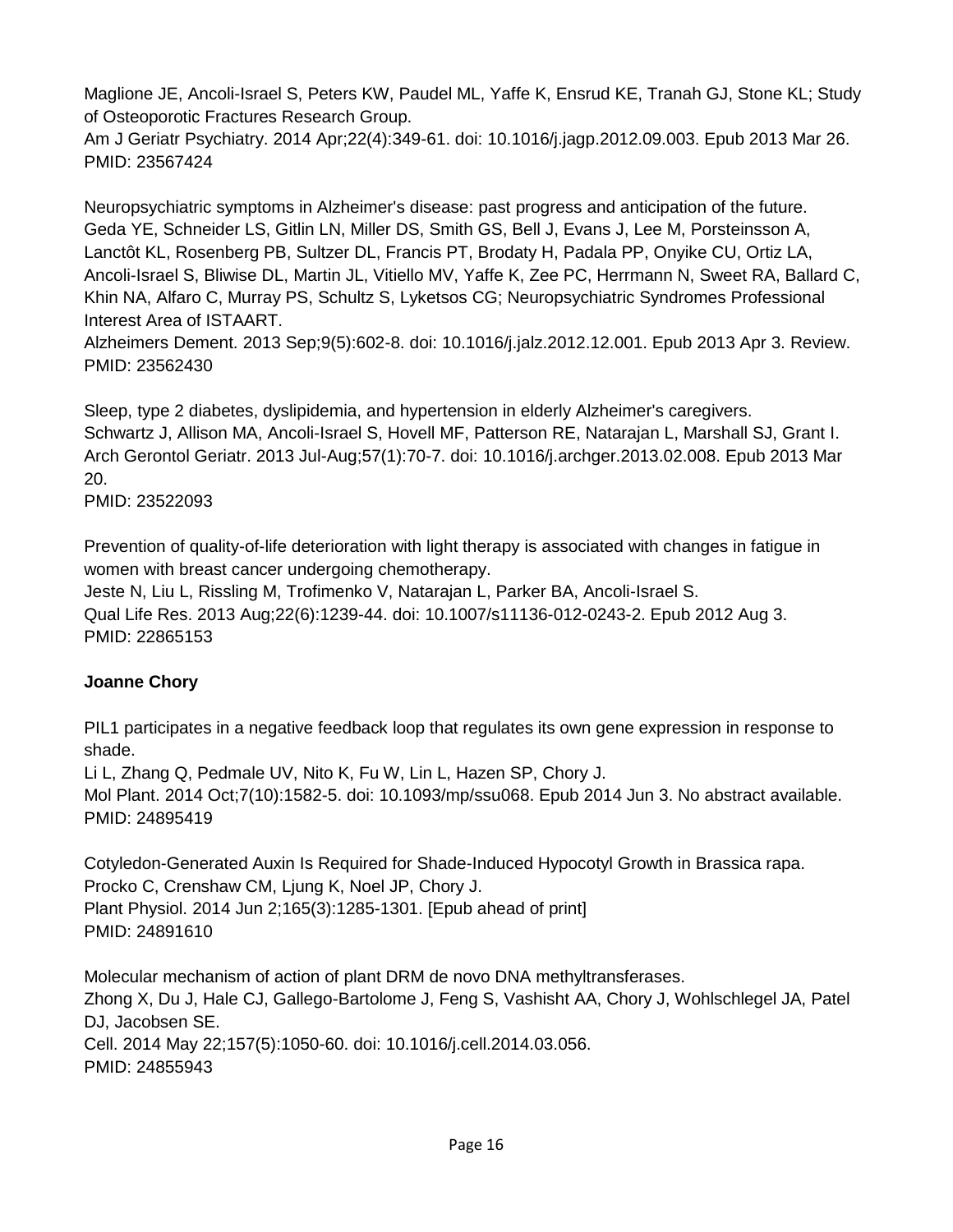New Arabidopsis advanced intercross recombinant inbred lines reveal female control of nonrandom mating.

Fitz Gerald JN, Carlson AL, Smith E, Maloof JN, Weigel D, Chory J, Borevitz JO, Swanson RJ. Plant Physiol. 2014 May;165(1):175-85. doi: 10.1104/pp.113.233213. Epub 2014 Mar 12. PMID: 24623850

Unfolding the mysteries of strigolactone signaling. Zheng Z, Germain Ade S, Chory J. Mol Plant. 2014 Jun;7(6):934-6. doi: 10.1093/mp/ssu021. Epub 2014 Mar 12. No abstract available. PMID: 24623790

A multi-colour/multi-affinity marker set to visualize phosphoinositide dynamics in Arabidopsis. Simon ML, Platre MP, Assil S, van Wijk R, Chen WY, Chory J, Dreux M, Munnik T, Jaillais Y. Plant J. 2014 Jan;77(2):322-37. doi: 10.1111/tpj.12358. Epub 2013 Dec 6. PMID: 24147788

Subset of heat-shock transcription factors required for the early response of Arabidopsis to excess light. Jung HS, Crisp PA, Estavillo GM, Cole B, Hong F, Mockler TC, Pogson BJ, Chory J. Proc Natl Acad Sci U S A. 2013 Aug 27;110(35):14474-9. doi: 10.1073/pnas.1311632110. Epub 2013 Aug 5. PMID: 23918368

# **Paula Desplats**

Hippocampal neuronal cells that accumulate α-synuclein fragments are more vulnerable to Aβ oligomer toxicity via mGluR5--implications for dementia with Lewy bodies.

Overk CR, Cartier A, Shaked G, Rockenstein E, Ubhi K, Spencer B, Price DL, Patrick C, Desplats P, Masliah E.

Mol Neurodegener. 2014 May 19;9:18. doi: 10.1186/1750-1326-9-18. PMID: 24885390

A neuroprotective brain-penetrating endopeptidase fusion protein ameliorates Alzheimer disease pathology and restores neurogenesis.

Spencer B, Verma I, Desplats P, Morvinski D, Rockenstein E, Adame A, Masliah E. J Biol Chem. 2014 Jun 20;289(25):17917-31. doi: 10.1074/jbc.M114.557439. Epub 2014 May 13. PMID: 24825898

Hippocampal neuronal cells that accumulate α-synuclein fragments are more vulnerable to Aβ oligomer toxicity via mGluR5--implications for dementia with Lewy bodies.

Overk CR, Cartier A, Shaked G, Rockenstein E, Ubhi K, Spencer B, Price DL, Patrick C, Desplats P, Masliah E

Mol Neurodegener. 2014 May 19;9:18. doi: 10.1186/1750-1326-9-18. PMID: 24885390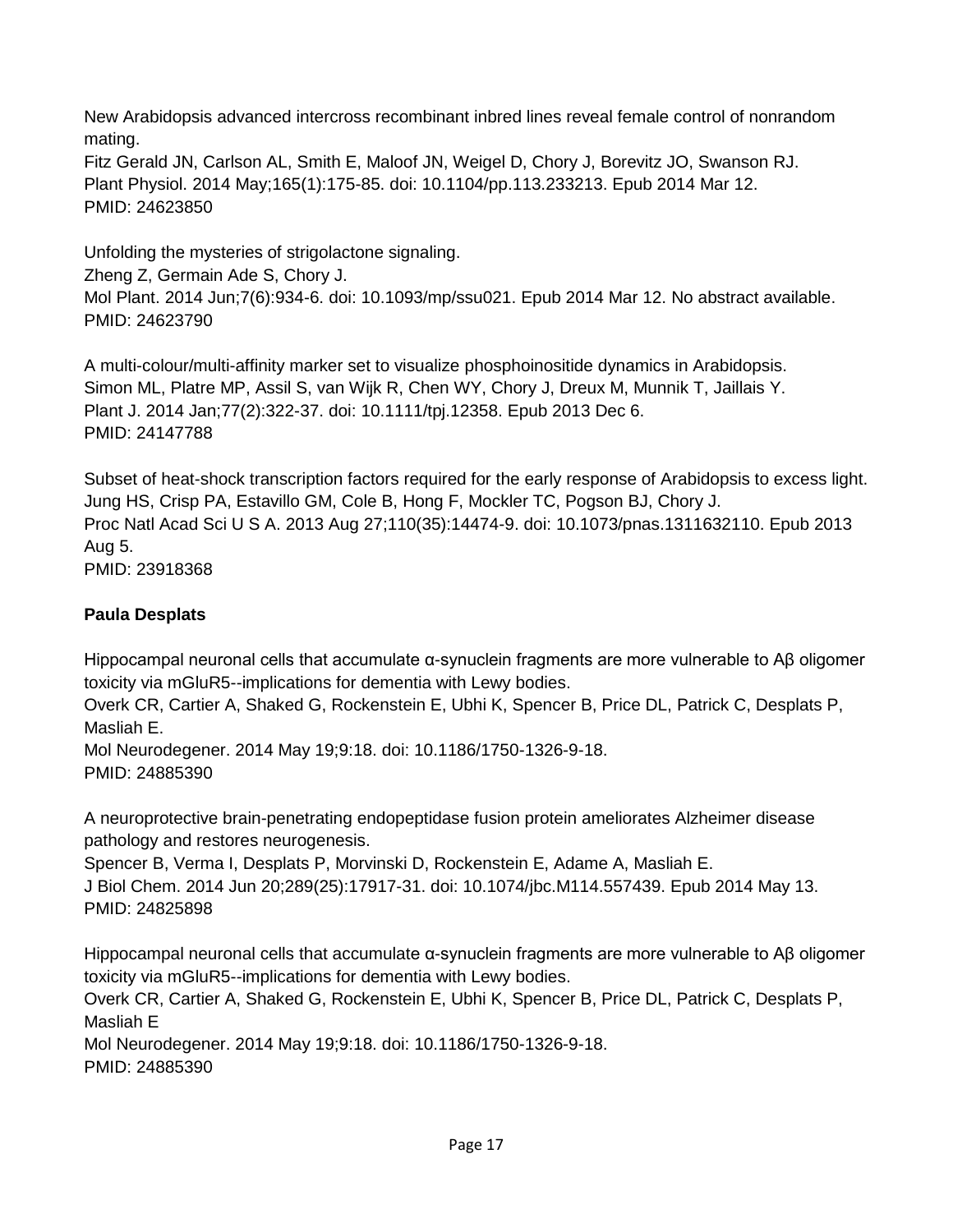Structural diversity of Alzheimer's disease amyloid-β dimers and their role in oligomerization and fibril formation.

Tsigelny IF, Sharikov Y, Kouznetsova VL, Greenberg JP, Wrasidlo W, Gonzalez T, Desplats P, Michael SE, Trejo-Morales M, Overk CR, Masliah E.

J Alzheimers Dis. 2014;39(3):583-600. doi: 10.3233/JAD-131589.

Distinctive patterns of DNA methylation associated with Parkinson disease: identification of concordant epigenetic changes in brain and peripheral blood leukocytes. Masliah E, Dumaop W, Galasko D, Desplats P. Epigenetics. 2013 Oct 1;8(10):1030-8. doi: 10.4161/epi.25865. Epub 2013 Aug 1. PMID: 23907097

## **Sean Drummond**

The Effects of Sleep Deprivation on Brain Functioning in Older Adults. Almklov EL, Drummond SP, Orff H, Alhassoon OM. Behav Sleep Med. 2014 May 1:1-22. [Epub ahead of print] PMID: 24787041

Effect of armodafinil on cortical activity and working memory in patients with residual excessive sleepiness associated with CPAP-Treated OSA: a multicenter fMRI study. Greve DN, Duntley SP, Larson-Prior L, Krystal AD, Diaz MT, Drummond SP, Thein SG, Kushida CA, Yang R, Thomas RJ. J Clin Sleep Med. 2014 Feb 15;10(2):143-53. doi: 10.5664/jcsm.3440. PMID: 24532997

Sleep deprivation impairs performance in the 5-choice continuous performance test: similarities between humans and mice. van Enkhuizen J, Acheson D, Risbrough V, Drummond S, Geyer MA, Young JW. Behav Brain Res. 2014 Mar 15;261:40-8. doi: 10.1016/j.bbr.2013.12.003. Epub 2013 Dec 12. PMID: 24333377

Neural correlates of working memory performance in primary insomnia. Drummond SP, Walker M, Almklov E, Campos M, Anderson DE, Straus LD. Sleep. 2013 Sep 1;36(9):1307-16. doi: 10.5665/sleep.2952. PMID: 23997363

## **Jeff Elliot**

Antepartum depression severity is increased during seasonally longer nights: relationship to melatonin and cortisol timing and quantity.

Meliska CJ1, Martínez LF, López AM, Sorenson DL, Nowakowski S, Kripke DF, Elliott J, Parry BL. Chronobiol Int. 2013 Nov;30(9):1160-73. doi: 10.3109/07420528.2013.808652. Epub 2013 Sep 3.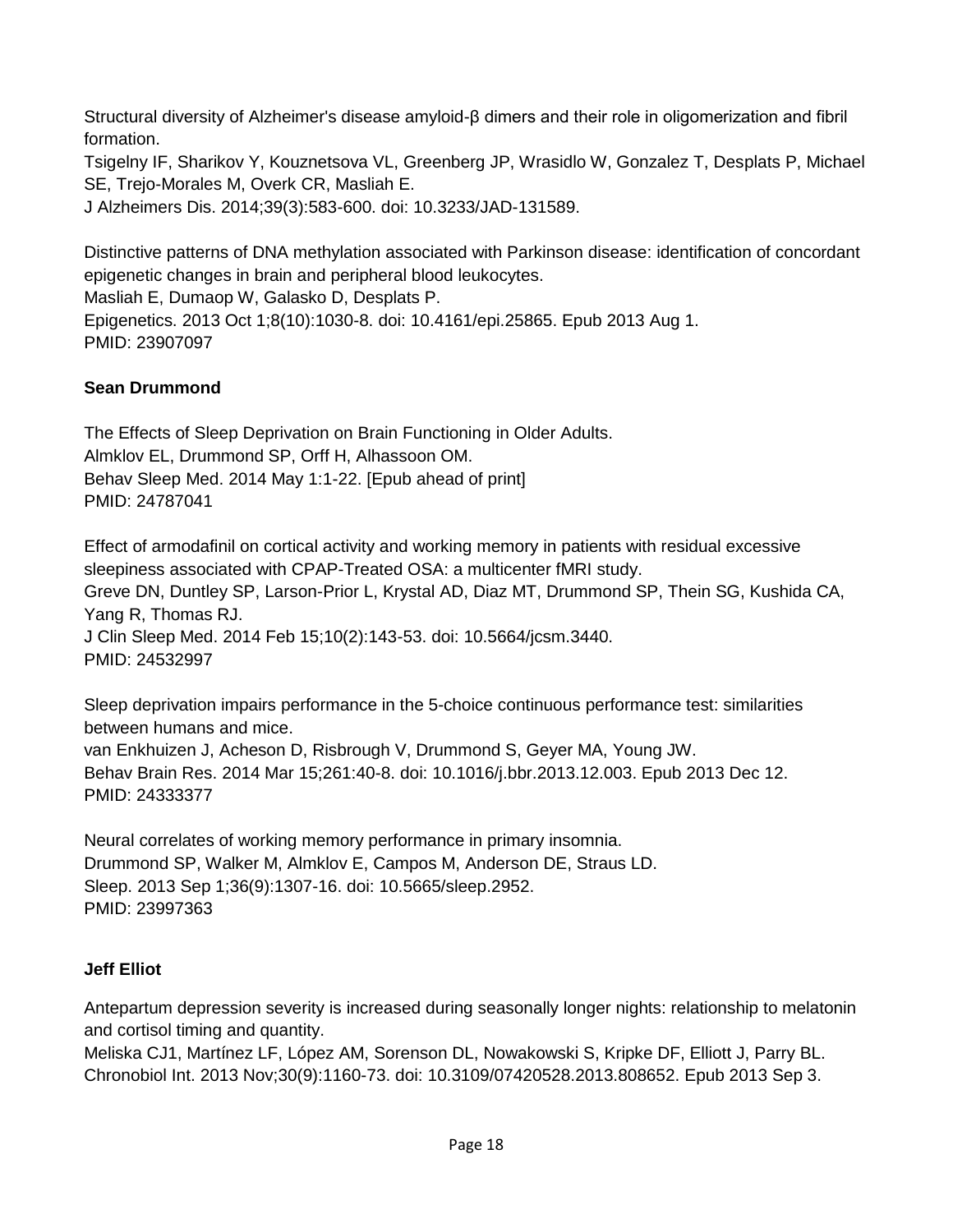## **Ronald Evans**

Nuclear Receptor Signaling: a home for nuclear receptor and coregulator signaling research. McKenna NJ, Evans RM, O'Malley BW. Nucl Recept Signal. 2014 Dec 15;12:e006. doi: 10.1621/nrs.12006. eCollection 2014.

Barx2 and Pax7 have antagonistic functions in regulation of wnt signaling and satellite cell differentiation. Zhuang L, Hulin JA, Gromova A, Tran Nguyen TD, Yu RT, Liddle C, Downes M, Evans RM, Makarenkova HP, Meech R. Stem Cells. 2014 Jun;32(6):1661-73. doi: 10.1002/stem.1674.

Nuclear receptors rock around the clock. Zhao X, Cho H, Yu RT, Atkins AR, Downes M, Evans RM. EMBO Rep. 2014 May;15(5):518-28. doi: 10.1002/embr.201338271. Epub 2014 Apr 15. Review. PMID: 24737872

Metabolic crosstalk: molecular links between glycogen and lipid metabolism in obesity. Lu B, Bridges D, Yang Y, Fisher K, Cheng A, Chang L, Meng ZX, Lin JD, Downes M, Yu RT, Liddle C, Evans RM, Saltiel AR. Diabetes. 2014 Sep;63(9):2935-48. doi: 10.2337/db13-1531. Epub 2014 Apr 10. PMID: 24722244

Nuclear Receptors, RXR, and the Big Bang. Evans RM, Mangelsdorf DJ. Cell. 2014 Mar 27;157(1):255-66. doi: 10.1016/j.cell.2014.03.012. Review. PMID: 24679540

Nuclear receptors and metabolism: from feast to famine. Hong SH, Ahmadian M, Yu RT, Atkins AR, Downes M, Evans RM. Diabetologia. 2014 May;57(5):860-7. doi: 10.1007/s00125-014-3209-9. Epub 2014 Mar 12. Review.

Metabolism: Tick, tock, a high-fat clock. Liu S, Evans RM. Nat Rev Endocrinol. 2014 Apr;10(4):191-2. doi: 10.1038/nrendo.2014.23. Epub 2014 Mar 4. No abstract available.

Mechanisms of vascular dysfunction in mice with endothelium-specific deletion of the PPAR-δ gene. d'Uscio LV, He T, Santhanam AV, Tai LJ, Evans RM, Katusic ZS. Am J Physiol Heart Circ Physiol. 2014 Apr 1;306(7):H1001-10. doi: 10.1152/ajpheart.00761.2013. Epub 2014 Jan 31. PMID: 24486511

Road to exercise mimetics: targeting nuclear receptors in skeletal muscle.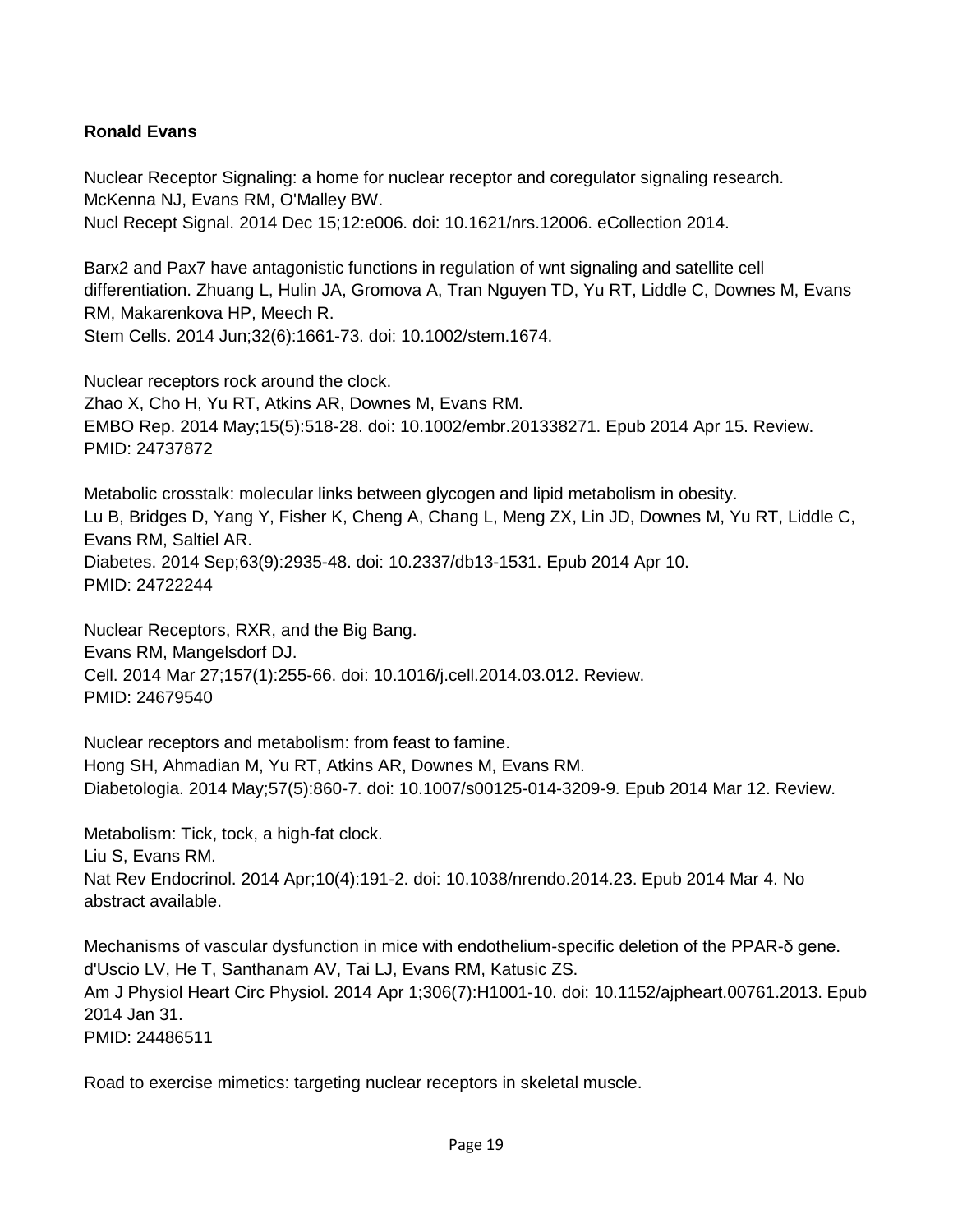Fan W, Atkins AR, Yu RT, Downes M, Evans RM. J Mol Endocrinol. 2013 Nov 26;51(3):T87-T100. doi: 10.1530/JME-13-0258. Print 2013 Dec. Review. Erratum in: J Mol Endocrinol. 2014 Feb;52(1):X1. PMID: 24280961

Journal of Molecular Endocrinology 25th anniversary special issue. Evans RM. J Mol Endocrinol. 2013 Nov 26;51(3):E1-3. doi: 10.1530/JME-13-0257. Print 2013 Dec. No abstract available. PMID: 24280960

Rescue of a primary myelofibrosis model by retinoid-antagonist therapy. Hong SH, Dvorak-Ewell M, Stevens HY, Barish GD, Castro GL, Nofsinger R, Frangos JA, Shoback D, Evans RM. Proc Natl Acad Sci U S A. 2013 Nov 19;110(47):18820-5. doi: 10.1073/pnas.1318974110. Epub 2013 Nov 4.

PMID: 24191050

.

Hepatic actions of vitamin D receptor ligands: a sunshine option for chronic liver disease? Ding N, Liddle C, Evans RM, Downes M.

Expert Rev Clin Pharmacol. 2013 Nov;6(6):597-9. doi: 10.1586/17512433.2013.841078. Review. No abstract available.

Microbiology: Wealth management in the gut. Fang S, Evans RM. Nature. 2013 Aug 29;500(7464):538-9. doi: 10.1038/500538a. No abstract available

Identification of three novel natural product compounds that activate PXR and CAR and inhibit inflammation. Kittayaruksakul S, Zhao W, Xu M, Ren S, Lu J, Wang J, Downes M, Evans RM, Venkataramanan R, Chatsudthipong V, Xie W. Pharm Res. 2013 Sep;30(9):2199-208. doi: 10.1007/s11095-013-1101-9. Epub 2013 Jul 30. PMID: 23896737

## **Susan Golden**

Active output state of the Synechococcus Kai circadian oscillator. Paddock ML, Boyd JS, Adin DM, Golden SS. Proc Natl Acad Sci U S A. 2013 Oct 1;110(40):E3849-57. doi: 10.1073/pnas.1315170110. Epub 2013 Sep 16. PMID: 24043774 Free PMC Article

An allele of the crm gene blocks cyanobacterial circadian rhythms. Boyd JS, Bordowitz JR, Bree AC, Golden SS. Proc Natl Acad Sci U S A. 2013 Aug 20;110(34):13950-5. doi: 10.1073/pnas.1312793110. Epub 2013 Aug 5.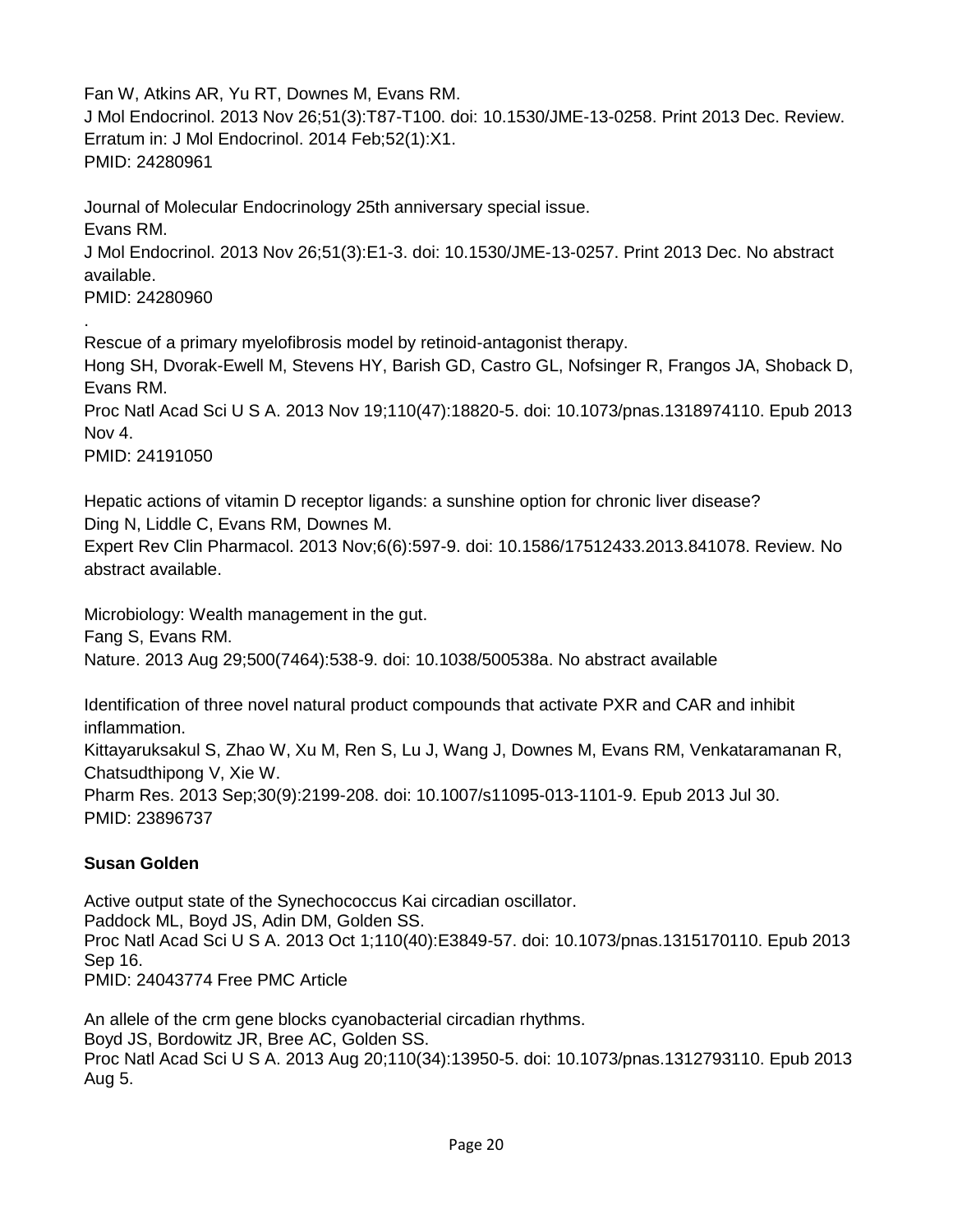PMID: 23918383 PMID: 23522520

### **Michael Gorman**

The circadian timing system in ethanol consumption and dependence. Damaggio AS, Gorman MR. Behav Neurosci. 2014 Jun;128(3):371-86. doi: 10.1037/a0036408. Epub 2014 Apr 28. Review.

Circadian phase determines effects of repeated ethanol vapor exposure and withdrawal on body temperature and activity rhythms of male mice.

Damaggio AS, Gorman MR. Alcohol Clin Exp Res. 2014 Mar;38(3):879-88. doi: 10.1111/acer.12297. Epub 2013 Nov 20. PMID: 24256465

#### **Ralph Greenspan**

Prospective Optimization. Sejnowski TJ, Poizner H, Lynch G, Gepshtein S, Greenspan RJ. Proc IEEE Inst Electr Electron Eng. 2014 May;102(5). doi: 10.1109/JPROC.2014.2314297. PMID: 25328167

Jellyfish nervous systems. Katsuki T, Greenspan RJ. Curr Biol. 2013 Jul 22;23(14):R592-4. doi: 10.1016/j.cub.2013.03.057. No abstract available. PMID: 23885868

### **Jeff Hasty**

In-vivo real-time control of protein expression from endogenous and synthetic gene networks. Menolascina F, Fiore G, Orabona E, De Stefano L, Ferry M, Hasty J, di Bernardo M, di Bernardo D. PLoS Comput Biol. 2014 May 15;10(5):e1003625. doi: 10.1371/journal.pcbi.1003625. eCollection 2014 May. PMID: 24831205

Rapid and tunable post-translational coupling of genetic circuits. Prindle A, Selimkhanov J, Li H, Razinkov I, Tsimring LS, Hasty J. Nature. 2014 Apr 17;508(7496):387-91. doi: 10.1038/nature13238. Epub 2014 Apr 9. PMID: 24717442

Measuring growth and gene expression dynamics of tumor-targeted S. typhimurium bacteria. Danino T, Prindle A, Hasty J, Bhatia S. J Vis Exp. 2013 Jul 6;(77):e50540. doi: 10.3791/50540.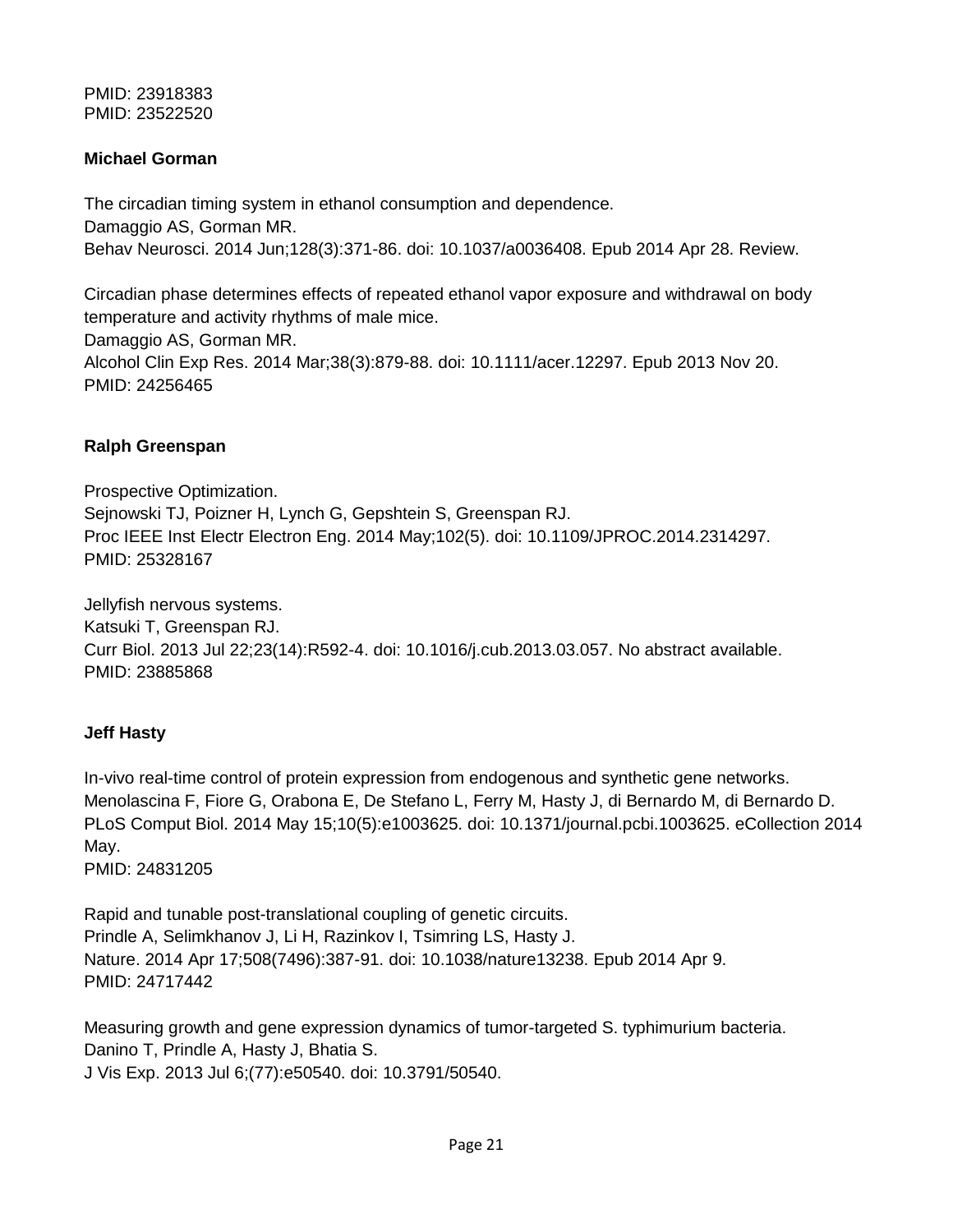## PMID: 23851642

Measuring competitive fitness in dynamic environments. Razinkov IA, Baumgartner BL, Bennett MR, Tsimring LS, Hasty J. J Phys Chem B. 2013 Oct 24;117(42):13175-81. doi: 10.1021/jp403162v. Epub 2013 Aug 7. PMID: 23841812

### **Andy Huberman**

A dedicated circuit links direction-selective retinal ganglion cells to the primary visual cortex. Cruz-Martín A, El-Danaf RN, Osakada F, Sriram B, Dhande OS, Nguyen PL, Callaway EM, Ghosh A, Huberman AD. Nature. 2014 Mar 20;507(7492):358-61. doi: 10.1038/nature12989. Epub 2014 Feb 26. PMID: 24572358

Visual circuits: mouse retina no longer a level playing field. Dhande OS, Huberman AD. Curr Biol. 2014 Feb 17;24(4):R155-6. doi: 10.1016/j.cub.2013.12.045. PMID: 24556437

Dendritic and axonal targeting patterns of a genetically-specified class of retinal ganglion cells that participate in image-forming circuits. Triplett JW, Wei W, Gonzalez C, Sweeney NT, Huberman AD, Feller MB, Feldheim DA.

Neural Dev. 2014 Feb 5;9:2. doi: 10.1186/1749-8104-9-2. PMID: 24495295

Retinal ganglion cell maps in the brain: implications for visual processing. Dhande OS, Huberman AD. Curr Opin Neurobiol. 2014 Feb;24(1):133-42. doi: 10.1016/j.conb.2013.08.006. Epub 2013 Nov 19. Review. PMID: 24492089

Genetic dissection of retinal inputs to brainstem nuclei controlling image stabilization. Dhande OS, Estevez ME, Quattrochi LE, El-Danaf RN, Nguyen PL, Berson DM, Huberman AD. J Neurosci. 2013 Nov 6;33(45):17797-813. doi: 10.1523/JNEUROSCI.2778-13.2013. PMID: 24198370

Gap junctions are essential for generating the correlated spike activity of neighboring retinal ganglion cells.

Völgyi B, Pan F, Paul DL, Wang JT, Huberman AD, Bloomfield SA. PLoS One. 2013 Jul 23;8(7):e69426. doi: 10.1371/journal.pone.0069426. Print 2013. PMID: 23936012

## **Terence Hwa**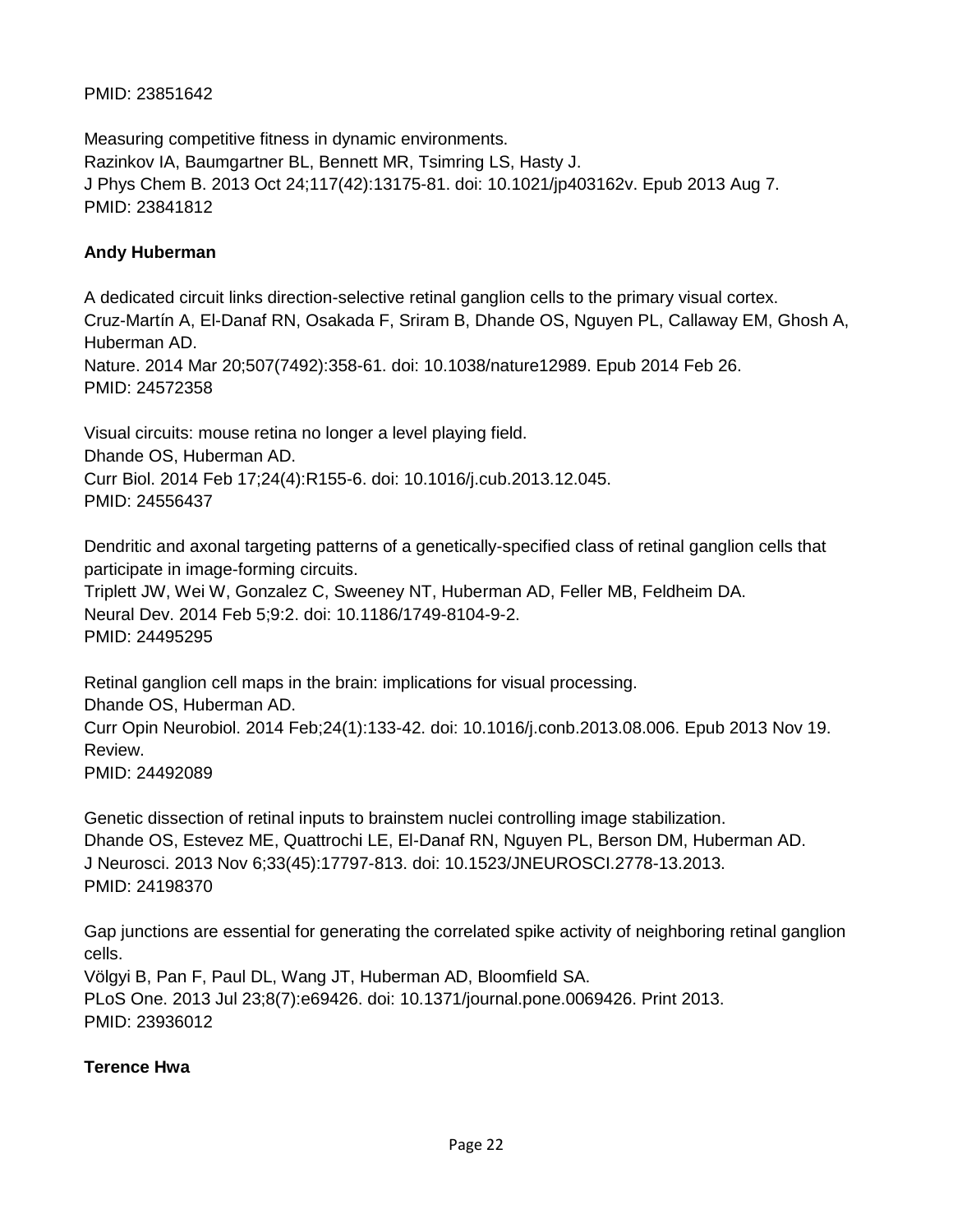Faruck Morocs, Biman Jana, Terence Hwa, Jose Onuchic.

"Co-evolutionary signals across protein lineages help capture multiple protein conformations." PNAS 110: 20533-20538 (2013).

J. Barrett Deris, Minsu Kim, Zhongge Zhang, Hiroyuki Okano, Rutger Hermsen, Alexander Groisman, Terence Hwa

"The innate growth bistability of antibiotic resistant bacteria." Science 342: 1237435 (2013). [Supplementary Materials] [ScienceDaily News] [Inside Science]

Stefan Klumpp, Matthew Scott, Steen Pedersen, Terence Hwa. "Molecular crowding limits translation and cell growth." PNAS 110: 16754-16759 (2013). [ScienceDaily News]

C. You, H. Okano, S. Hui, Z. Zhang, M. Kim, C. W. Gunderson, Y.-P. Wang, P. Lenz, D. Yan & T. Hwa "Coordination of bacterial proteome with metabolism by cyclic AMP signalling" Nature 500: 301-306 (2013). [Supplementary Information] [Nature News & Views], [Physics Today Search & Discovery], [ScienceDaily News]

Chi Wa Cheng, Ben Niu, Mya Warren, Larysa H. Pevny, Robin Lovell-Badge, Terence Hwa, Kathryn Cheah.

"Predicting the spatiotemporal dynamics of hair follicle patterns in the developing mouse." PNAS 111: 2596-2601 (2014).

Stefan Klumpp, Terence Hwa.

"Bacterial growth: global effects on gene expression, growth feedback and proteome partition." Curr. Op. Biotech 28: 96-102 (2014).

## **William Joiner**

SLEEPLESS is a bifunctional regulator of excitability and cholinergic synaptic transmission. Wu M, Robinson JE, Joiner WJ. Curr Biol. 2014 Mar 17;24(6):621-9. doi: 10.1016/j.cub.2014.02.026. Epub 2014 Mar 6. PMID: 24613312

Metabolic and transcriptional response to a high-fat diet in Drosophila melanogaster. Heinrichsen ET, Zhang H, Robinson JE, Ngo J, Diop S, Bodmer R, Joiner WJ, Metallo CM, Haddad GG.

Mol Metab. 2013 Oct 23;3(1):42-54. doi: 10.1016/j.molmet.2013.10.003. eCollection 2014 Feb. PMID: 24567903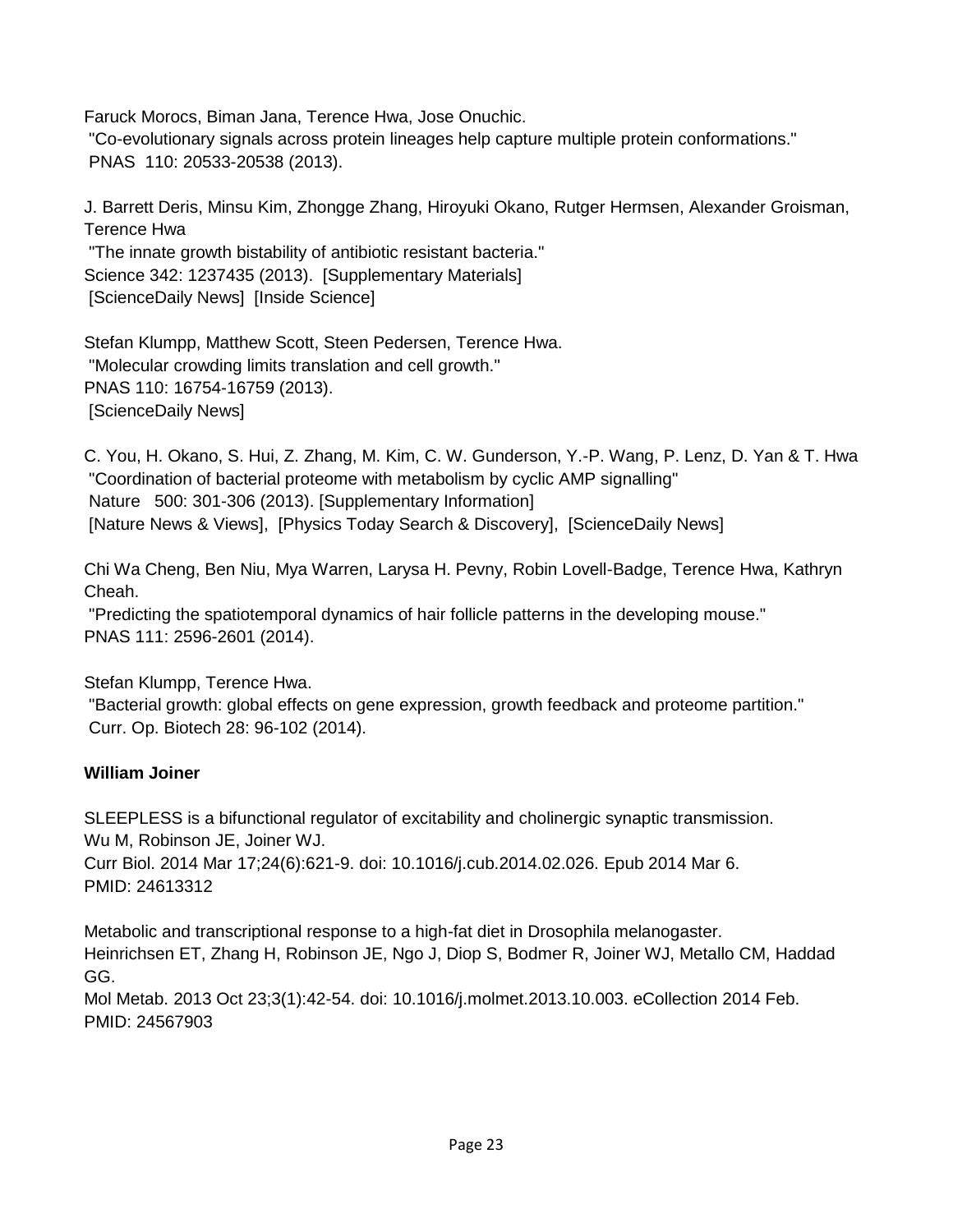Genetic and anatomical basis of the barrier separating wakefulness and anesthetic-induced unresponsiveness. Joiner WJ, Friedman EB, Hung HT, Koh K, Sowcik M, Sehgal A, Kelz MB. PLoS Genet. 2013;9(9):e1003605. doi: 10.1371/journal.pgen.1003605. Epub 2013 Sep 5. PMID: 24039590

## **Alexander (Sasha) Kauffman**

Examination of the influence of leptin and acute metabolic challenge on RFRP-3 neurons of mice in development and adulthood.

Poling MC, Shieh MP, Munaganuru N, Luo E, Kauffman AS. Neuroendocrinology. 2014;100(4):317-33. doi: 10.1159/000369276. Epub 2014 Nov 1. PMID: 25378037

Primary cilia enhance kisspeptin receptor signaling on gonadotropin-releasing hormone neurons. Koemeter-Cox AI, Sherwood TW, Green JA, Steiner RA, Berbari NF, Yoder BK, Kauffman AS, Monsma PC, Brown A, Askwith CC, Mykytyn K.

Proc Natl Acad Sci U S A. 2014 Jul 15;111(28):10335-40. doi: 10.1073/pnas.1403286111. Epub 2014 Jun 30.

PMID: 24982149

Impaired kisspeptin signaling decreases metabolism and promotes glucose intolerance and obesity. Tolson KP, Garcia C, Yen S, Simonds S, Stefanidis A, Lawrence A, Smith JT, Kauffman AS. J Clin Invest. 2014 Jul;124(7):3075-9. doi: 10.1172/JCI71075. Epub 2014 Jun 17. PMID: 24937427

Vasoactive intestinal peptide modulation of the steroid-induced LH surge involves kisspeptin signaling in young but not in middle-aged female rats.

Kauffman AS, Sun Y, Kim J, Khan AR, Shu J, Neal-Perry G.

Endocrinology. 2014 Jun;155(6):2222-32. doi: 10.1210/en.2013-1793. Epub 2014 Mar 21. PMID: 2465478

Impaired GABAB receptor signaling dramatically up-regulates Kiss1 expression selectively in nonhypothalamic brain regions of adult but not prepubertal mice.

Di Giorgio NP, Semaan SJ, Kim J, López PV, Bettler B, Libertun C, Lux-Lantos VA, Kauffman AS. Endocrinology. 2014 Mar;155(3):1033-44. doi: 10.1210/en.2013-1573. Epub 2013 Dec 20. PMID: 24424047

Lack of functional GABAB receptors alters Kiss1 , Gnrh1 and Gad1 mRNA expression in the medial basal hypothalamus at postnatal day 4.

Di Giorgio NP, Catalano PN, López PV, González B, Semaan SJ, López GC, Kauffman AS, Rulli SB, Somoza GM, Bettler B, Libertun C, Lux-Lantos VA.

Neuroendocrinology. 2013;98(3):212-23. doi: 10.1159/000355631. Epub 2013 Nov 6. PMID: 24080944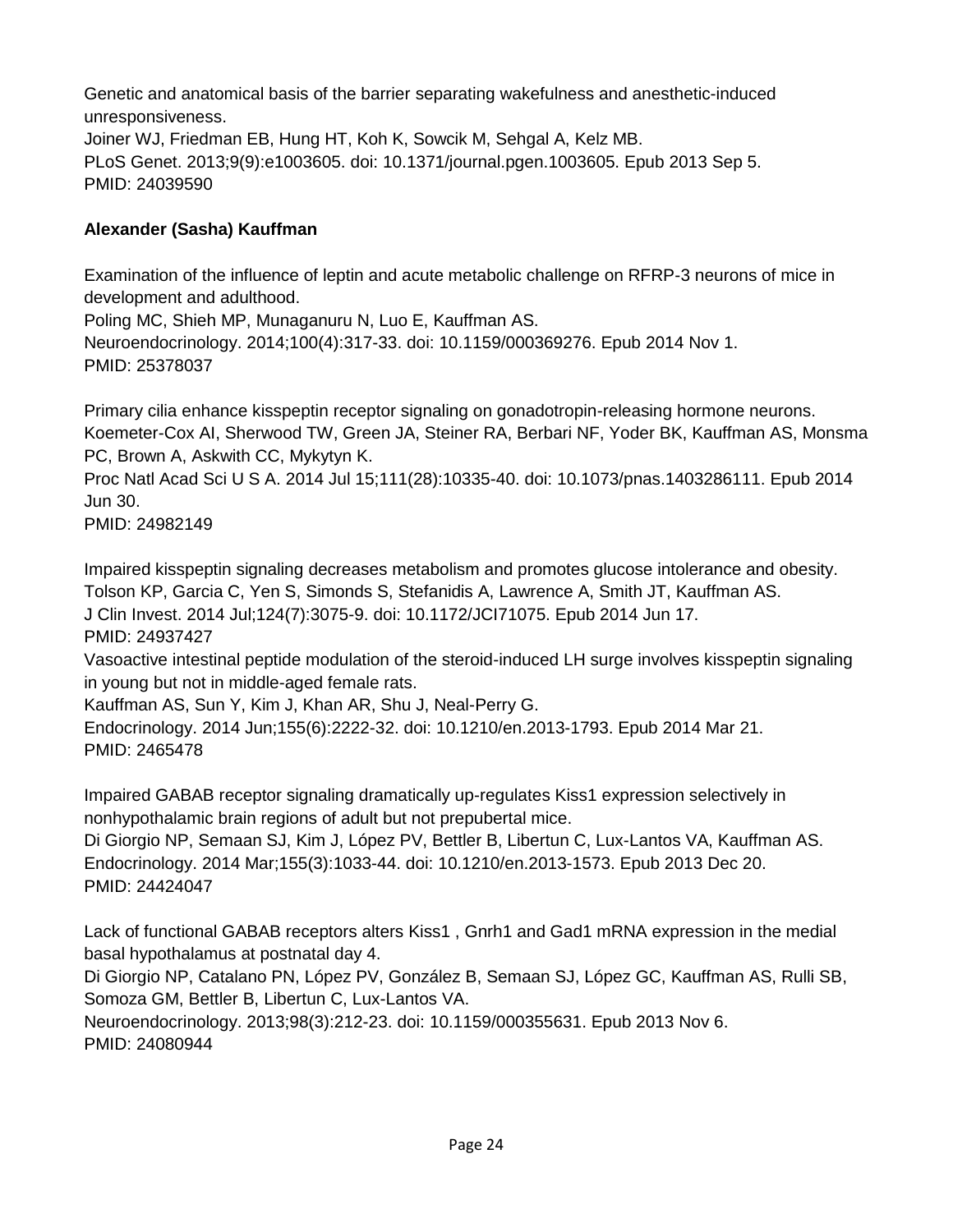Developmental GnRH signaling is not required for sexual differentiation of kisspeptin neurons but is needed for maximal Kiss1 gene expression in adult females.

Kim J, Tolson KP, Dhamija S, Kauffman AS.

Endocrinology. 2013 Sep;154(9):3273-83. doi: 10.1210/en.2013-1271. Epub 2013 Jul 3. PMID: 23825121

Kisspeptin regulates gonadotropin genes via immediate early gene induction in pituitary gonadotropes. Witham EA, Meadows JD, Hoffmann HM, Shojaei S, Coss D, Kauffman AS, Mellon PL. Mol Endocrinol. 2013 Aug;27(8):1283-94. doi: 10.1210/me.2012-1405. Epub 2013 Jun 14. PMID: 23770611

Emerging concepts on the epigenetic and transcriptional regulation of the Kiss1 gene. Semaan SJ, Kauffman AS.

Int J Dev Neurosci. 2013 Oct;31(6):452-62. doi: 10.1016/j.ijdevneu.2013.03.006. Epub 2013 Mar 16. Review.

PMID: 23510953

## **John Kelsoe**

Heritability and genome-wide SNP linkage analysis of temperament in bipolar disorder. Greenwood TA, Badner JA, Byerley W, Keck PE, McElroy SL, Remick RA, Sadovnick AD, Akiskal HS, Kelsoe JR. J Affect Disord. 2013 Sep 25;150(3):1031-40. doi: 10.1016/j.jad.2013.05.035. Epub 2013 Jun 10.

PMID: 23759419

Neuroimaging in psychiatric pharmacogenetics research: the promise and pitfalls. Falcone M, Smith RM, Chenoweth MJ, Bhattacharjee AK, Kelsoe JR, Tyndale RF, Lerman C; Pharmacogenomics Research Network Central Nervous System Working Group. Neuropsychopharmacology. 2013 Nov;38(12):2327-37. doi: 10.1038/npp.2013.152. Epub 2013 Jun 24. Review.

PMID: 23793356

Genetic relationship between five psychiatric disorders estimated from genome-wide SNPs. Cross-Disorder Group of the Psychiatric Genomics Consortium, Lee SH, Ripke S, Neale BM, Faraone SV, Purcell SM, Perlis RH, Mowry BJ, Thapar A, Goddard ME, Witte JS, Absher D, Agartz I, Akil H, Amin F, Andreassen OA, Anjorin A, Anney R, Anttila V, Arking DE, Asherson P, Azevedo MH, Backlund L, Badner JA, Bailey AJ, Banaschewski T, Barchas JD, Barnes MR, Barrett TB, Bass N, Battaglia A, Bauer M, Bayés M, Bellivier F, Bergen SE, Berrettini W, Betancur C, Bettecken T, Biederman J, Binder EB, Black DW, Blackwood DH, Bloss CS, Boehnke M, Boomsma DI, Breen G, Breuer R, Bruggeman R, Cormican P, Buccola NG, Buitelaar JK, Bunney WE, Buxbaum JD, Byerley WF, Byrne EM, Caesar S, Cahn W, Cantor RM, Casas M, Chakravarti A, Chambert K, Choudhury K, Cichon S, Cloninger CR, Collier DA, Cook EH, Coon H, Cormand B, Corvin A, Coryell WH, Craig DW, Craig IW, Crosbie J, Cuccaro ML, Curtis D, Czamara D, Datta S, Dawson G, Day R, De Geus EJ, Degenhardt F, Djurovic S, Donohoe GJ, Doyle AE, Duan J, Dudbridge F, Duketis E, Ebstein RP, Edenberg HJ, Elia J, Ennis S,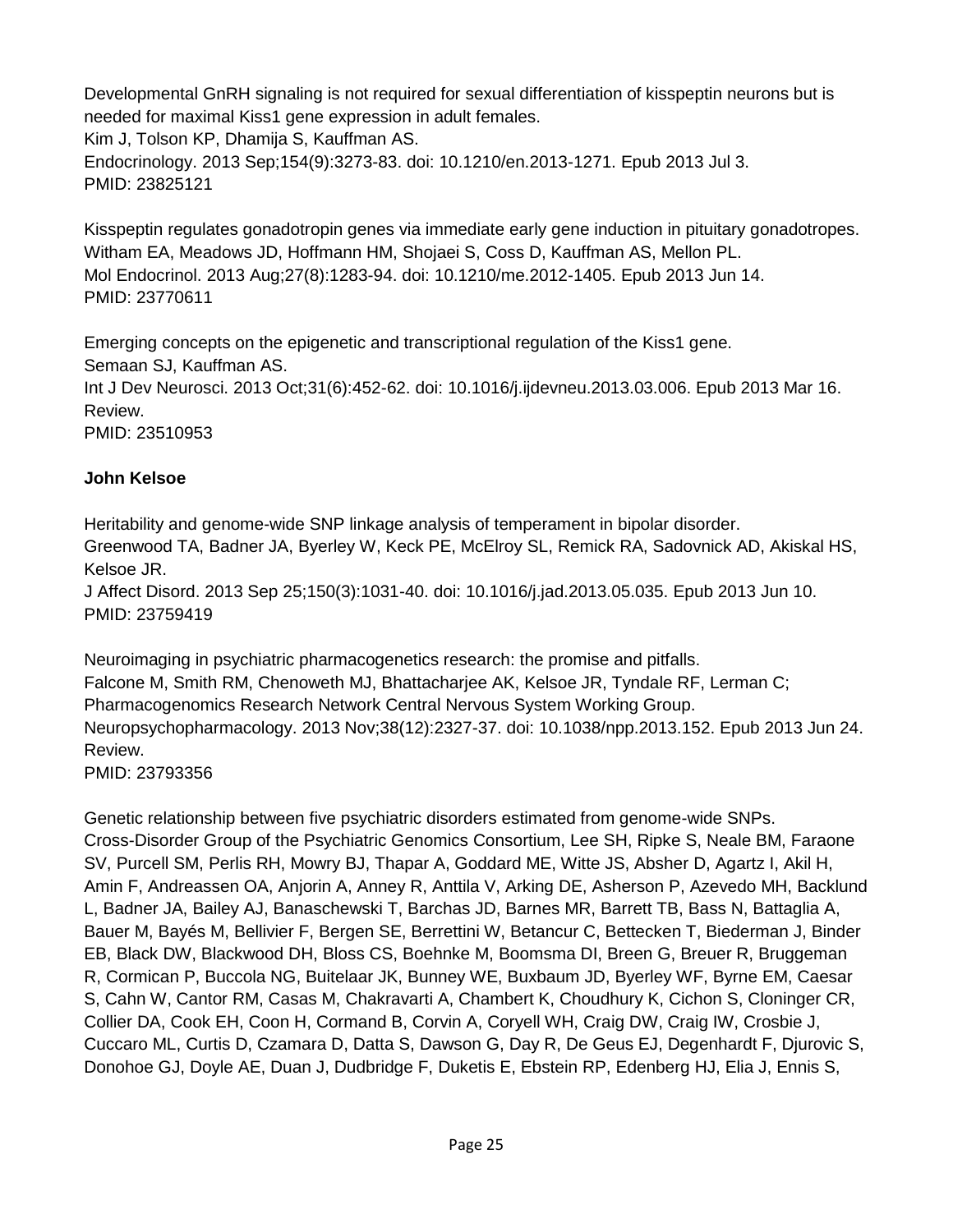Etain B, Fanous A, Farmer AE, Ferrier IN, Flickinger M, Fombonne E, Foroud T, Frank J, Franke B, Fraser C, Freedman R, Freimer NB, Freitag CM, Friedl M, Frisén L, Gallagher L, Gejman PV, Georgieva L, Gershon ES, Geschwind DH, Giegling I, Gill M, Gordon SD, Gordon-Smith K, Green EK, Greenwood TA, Grice DE, Gross M, Grozeva D, Guan W, Gurling H, De Haan L, Haines JL, Hakonarson H, Hallmayer J, Hamilton SP, Hamshere ML, Hansen TF, Hartmann AM, Hautzinger M, Heath AC, Henders AK, Herms S, Hickie IB, Hipolito M, Hoefels S, Holmans PA, Holsboer F, Hoogendijk WJ, Hottenga JJ, Hultman CM, Hus V, Ingason A, Ising M, Jamain S, Jones EG, Jones I, Jones L, Tzeng JY, Kähler AK, Kahn RS, Kandaswamy R, Keller MC, Kennedy JL, Kenny E, Kent L, Kim Y, Kirov GK, Klauck SM, Klei L, Knowles JA, Kohli MA, Koller DL, Konte B, Korszun A, Krabbendam L, Krasucki R, Kuntsi J, Kwan P, Landén M, Långström N, Lathrop M, Lawrence J, Lawson WB, Leboyer M, Ledbetter DH, Lee PH, Lencz T, Lesch KP, Levinson DF, Lewis CM, Li J, Lichtenstein P, Lieberman JA, Lin DY, Linszen DH, Liu C, Lohoff FW, Loo SK, Lord C, Lowe JK, Lucae S, MacIntyre DJ, Madden PA, Maestrini E, Magnusson PK, Mahon PB, Maier W, Malhotra AK, Mane SM, Martin CL, Martin NG, Mattheisen M, Matthews K, Mattingsdal M, McCarroll SA, McGhee KA, McGough JJ, McGrath PJ, McGuffin P, McInnis MG, McIntosh A, McKinney R, McLean AW, McMahon FJ, McMahon WM, McQuillin A, Medeiros H, Medland SE, Meier S, Melle I, Meng F, Meyer J, Middeldorp CM, Middleton L, Milanova V, Miranda A, Monaco AP, Montgomery GW, Moran JL, Moreno-De-Luca D, Morken G, Morris DW, Morrow EM, Moskvina V, Muglia P, Mühleisen TW, Muir WJ, Müller-Myhsok B, Murtha M, Myers RM, Myin-Germeys I, Neale MC, Nelson SF, Nievergelt CM, Nikolov I, Nimgaonkar V, Nolen WA, Nöthen MM, Nurnberger JI, Nwulia EA, Nyholt DR, O'Dushlaine C, Oades RD, Olincy A, Oliveira G, Olsen L, Ophoff RA, Osby U, Owen MJ, Palotie A, Parr JR, Paterson AD, Pato CN, Pato MT, Penninx BW, Pergadia ML, Pericak-Vance MA, Pickard BS, Pimm J, Piven J, Posthuma D, Potash JB, Poustka F, Propping P, Puri V, Quested DJ, Quinn EM, Ramos-Quiroga JA, Rasmussen HB, Raychaudhuri S, Rehnström K, Reif A, Ribasés M, Rice JP, Rietschel M, Roeder K, Roeyers H, Rossin L, Rothenberger A, Rouleau G, Ruderfer D, Rujescu D, Sanders AR, Sanders SJ, Santangelo SL, Sergeant JA, Schachar R, Schalling M, Schatzberg AF, Scheftner WA, Schellenberg GD, Scherer SW, Schork NJ, Schulze TG, Schumacher J, Schwarz M, Scolnick E, Scott LJ, Shi J, Shilling PD, Shyn SI, Silverman JM, Slager SL, Smalley SL, Smit JH, Smith EN, Sonuga-Barke EJ, St Clair D, State M, Steffens M, Steinhausen HC, Strauss JS, Strohmaier J, Stroup TS, Sutcliffe JS, Szatmari P, Szelinger S, Thirumalai S, Thompson RC, Todorov AA, Tozzi F, Treutlein J, Uhr M, van den Oord EJ, Van Grootheest G, Van Os J, Vicente AM, Vieland VJ, Vincent JB, Visscher PM, Walsh CA, Wassink TH, Watson SJ, Weissman MM, Werge T, Wienker TF, Wijsman EM, Willemsen G, Williams N, Willsey AJ, Witt SH, Xu W, Young AH, Yu TW, Zammit S, Zandi PP, Zhang P, Zitman FG, Zöllner S; International Inflammatory Bowel Disease Genetics Consortium (IIBDGC), Devlin B, Kelsoe JR, Sklar P, Daly MJ, O'Donovan MC, Craddock N, Sullivan PF, Smoller JW, Kendler KS, Wray NR. Nat Genet. 2013 Sep;45(9):984-94. doi: 10.1038/ng.2711. Epub 2013 Aug 11. PMID: 23933821

Heritability and linkage analysis of personality in bipolar disorder.

Greenwood TA, Badner JA, Byerley W, Keck PE, McElroy SL, Remick RA, Dessa Sadovnick A, Kelsoe JR.

J Affect Disord. 2013 Nov;151(2):748-55. doi: 10.1016/j.jad.2013.06.015. Epub 2013 Aug 22. PMID: 23972719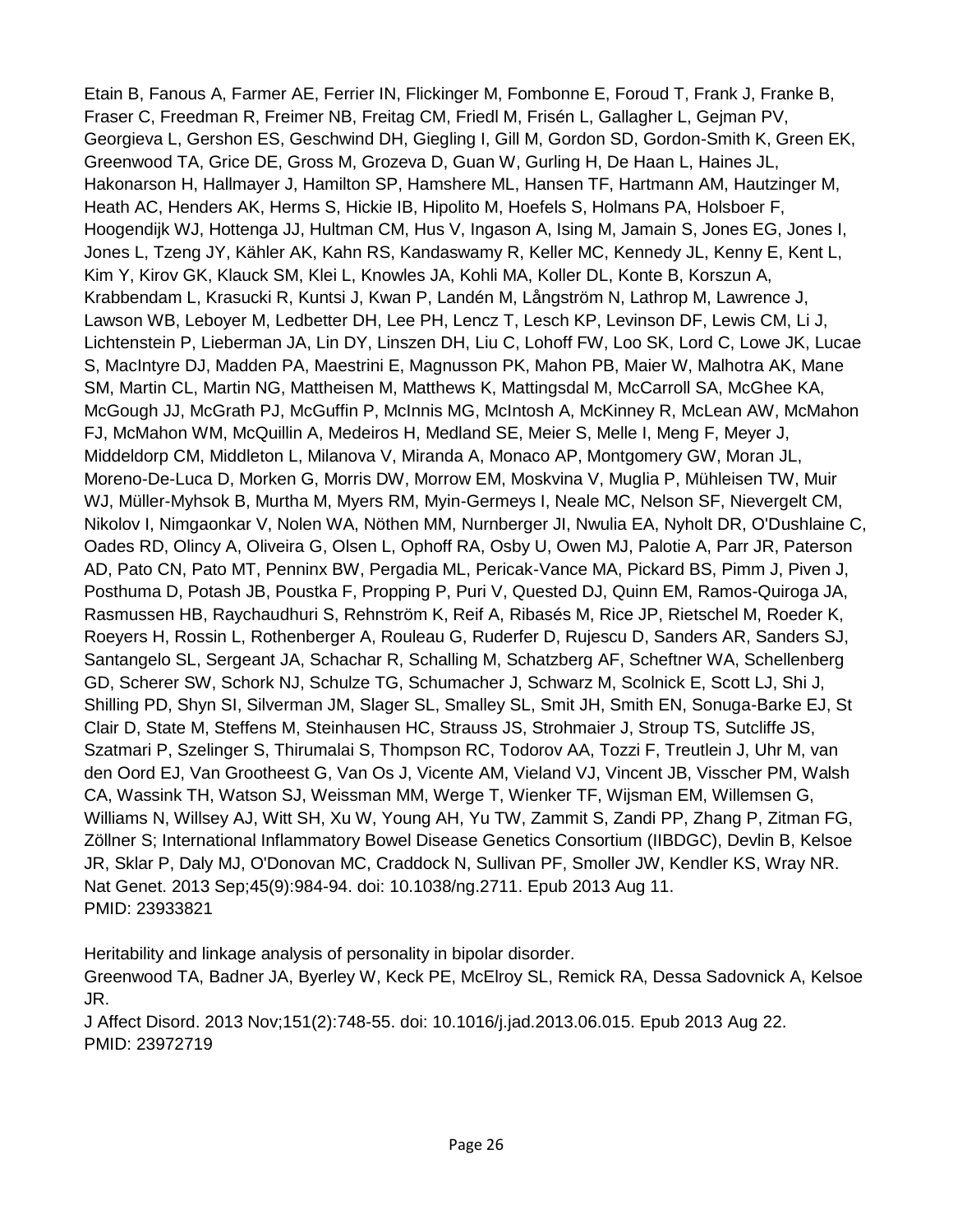Variable clinical presentation of an MUC1 mutation causing medullary cystic kidney disease type 1. Bleyer AJ, Kmoch S, Antignac C, Robins V, Kidd K, Kelsoe JR, Hladik G, Klemmer P, Knohl SJ, Scheinman SJ, Vo N, Santi A, Harris A, Canaday O, Weller N, Hulick PJ, Vogel K, Rahbari-Oskoui FF, Tuazon J, Deltas C, Somers D, Megarbane A, Kimmel PL, Sperati CJ, Orr-Urtreger A, Ben-Shachar S, Waugh DA, McGinn S, Bleyer AJ Jr, Hodanová K, Vylet'al P, Živná M, Hart TC, Hart PS. Clin J Am Soc Nephrol. 2014 Mar;9(3):527-35. doi: 10.2215/CJN.06380613. Epub 2014 Feb 7. PMID: 24509297

Identification of pathways for bipolar disorder: a meta-analysis. Nurnberger JI Jr, Koller DL, Jung J, Edenberg HJ, Foroud T, Guella I, Vawter MP, Kelsoe JR; Psychiatric Genomics Consortium Bipolar Group. JAMA Psychiatry. 2014 Jun;71(6):657-64. doi: 10.1001/jamapsychiatry.2014.176. PMID: 24718920

Variant GADL1 and response to lithium in bipolar I disorder. Consortium on Lithium Genetics, Hou L, Heilbronner U, Rietschel M, Kato T, Kuo PH, McMahon FJ, Schulze TG. N Engl J Med. 2014 May 8;370(19):1857-9. doi: 10.1056/NEJMc1401817#SA4. No abstract available. PMID: 24806176

Towards the clinical implementation of pharmacogenetics in bipolar disorder. Salloum NC, McCarthy MJ, Leckband SG, Kelsoe JR. BMC Med. 2014 May 30;12:90. doi: 10.1186/1741-7015-12-90. PMID: 24885933

Whole brain expression of bipolar disorder associated genes: structural and genetic analyses. McCarthy MJ, Liang S, Spadoni AD, Kelsoe JR, Simmons AN. PLoS One. 2014 Jun 18;9(6):e100204. doi: 10.1371/journal.pone.0100204. eCollection 2014. PMID: 24941232

Common and rare variant analysis in early-onset bipolar disorder vulnerability.

Jamain S, Cichon S, Etain B, Mühleisen TW, Georgi A, Zidane N, Chevallier L, Deshommes J, Nicolas A, Henrion A, Degenhardt F, Mattheisen M, Priebe L, Mathieu F, Kahn JP, Henry C, Boland A, Zelenika D, Gut I, Heath S, Lathrop M, Maier W, Albus M, Rietschel M, Schulze TG, McMahon FJ, Kelsoe JR, Hamshere M, Craddock N, Nöthen MM, Bellivier F, Leboyer M.

PLoS One. 2014 Aug 11;9(8):e104326. doi: 10.1371/journal.pone.0104326. eCollection 2014. PMID: 25111785

# **Daniel Kripke**

Antepartum depression severity is increased during seasonally longer nights: relationship to melatonin and cortisol timing and quantity.

Meliska CJ, Martínez LF, López AM, Sorenson DL, Nowakowski S, Kripke DF, Elliott J, Parry BL. Chronobiol Int. 2013 Nov;30(9):1160-73. doi: 10.3109/07420528.2013.808652. Epub 2013 Sep 3.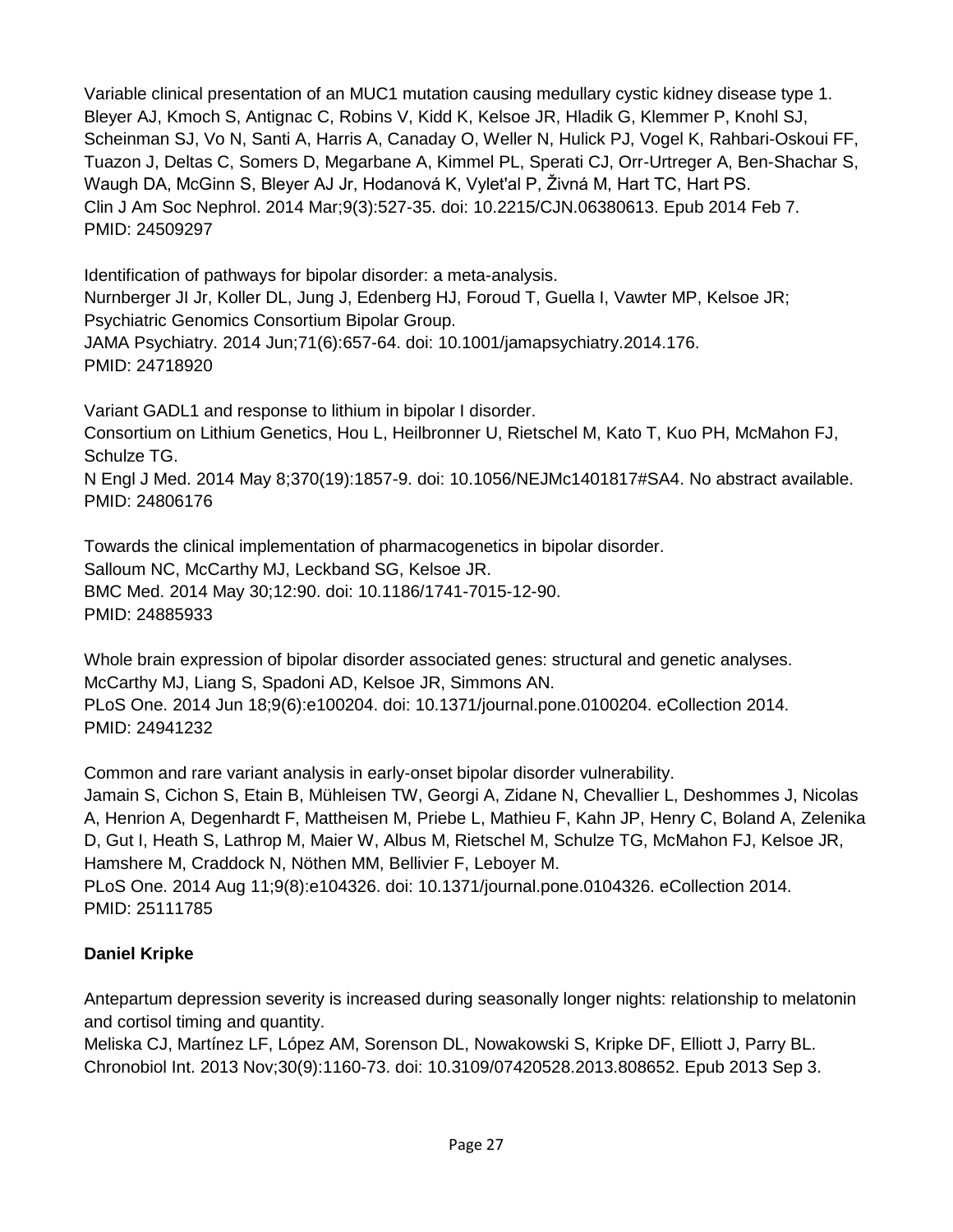## PMID: 23998286

Surprising view of insomnia and sleeping pills. Kripke DF. Sleep. 2013 Aug 1;36(8):1127-8. doi: 10.5665/sleep.2868. No abstract available. PMID: 23904671

Chronic moderate sleep restriction in older long sleepers and older average duration sleepers: a randomized controlled trial. Youngstedt SD, Jean-Louis G, Bootzin RR, Kripke DF, Cooper J, Dean LR, Catao F, James S, Vining C, Williams NJ, Irwin MR. Contemp Clin Trials. 2013 Sep;36(1):175-86. doi: 10.1016/j.cct.2013.06.014. Epub 2013 Jun 28.

## **Katja Lamia**

Depletion of a putatively druggable class of phosphatidylinositol kinases inhibits growth of p53-null tumors.

Emerling BM1, Hurov JB, Poulogiannis G, Tsukazawa KS, Choo-Wing R, Wulf GM, Bell EL, Shim HS, Lamia KA, Rameh LE, Bellinger G, Sasaki AT, Asara JM, Yuan X, Bullock A, Denicola GM, Song J, Brown V, Signoretti S, Cantley LC.

Cell. 2013 Nov 7;155(4):844-57. doi: 10.1016/j.cell.2013.09.057.

# **Atul Malhotra**

Effects of aging on genioglossus motor units in humans.

Saboisky JP, Stashuk DW, Hamilton-Wright A, Trinder J, Nandedkar S, Malhotra A. PLoS One. 2014 Aug 11;9(8):e104572. doi: 10.1371/journal.pone.0104572. eCollection 2014. Obstructive sleep apnea and psychomotor vigilance task performance. Batool-Anwar S, Kales SN, Patel SR, Varvarigou V, DeYoung PN, Malhotra A. Nat Sci Sleep. 2014 May 23;6:65-71. doi: 10.2147/NSS.S53721. eCollection 2014. PMID: 24920941

Spousal involvement and CPAP adherence: a dyadic perspective. Ye L, Malhotra A, Kayser K, Willis DG, Horowitz JA, Aloia MS, Weaver TE. Sleep Med Rev. 2015 Feb;19:67-74. doi: 10.1016/j.smrv.2014.04.005. Epub 2014 May 9.

Trazodone increases the respiratory arousal threshold in patients with obstructive sleep apnea and a low arousal threshold.

Eckert DJ, Malhotra A, Wellman A, White DP. Sleep. 2014 Apr 1;37(4):811-9. doi: 10.5665/sleep.3596. PMID: 24899767 Free PMC Article

Adaptive responses using obstructive sleep apnea as the paradigm. Malhotra A, Deacon N, Powell F, Katz ES. Physiology (Bethesda). 2014 May;29(3):153-5. doi: 10.1152/physiol.00013.2014. No abstract available.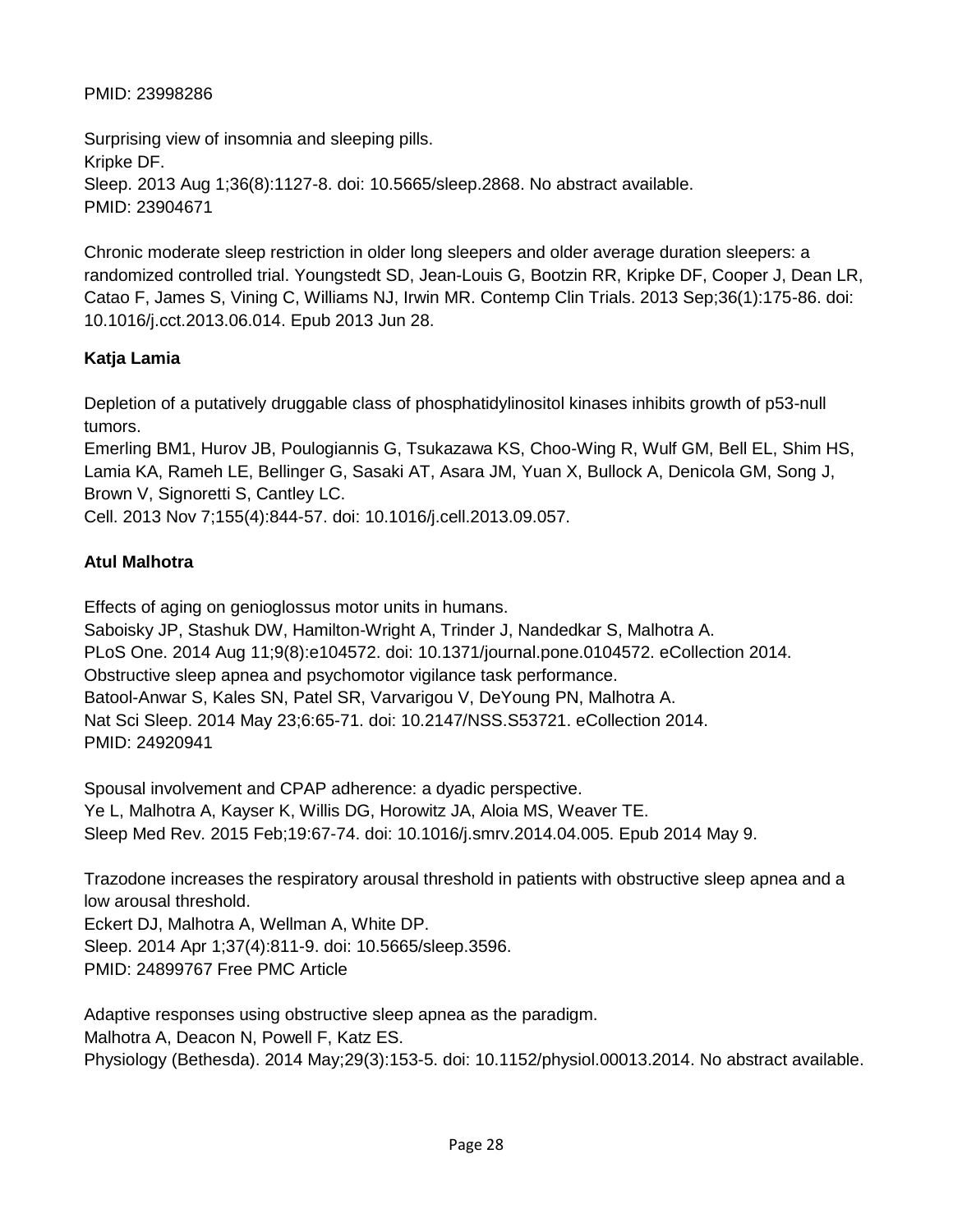Pilot study of nasal expiratory positive airway pressure devices for the treatment of childhood obstructive sleep apnea syndrome.

Kureshi SA, Gallagher PR, McDonough JM, Cornaglia MA, Maggs J, Samuel J, Traylor J, Marcus CL. J Clin Sleep Med. 2014 Jun 15;10(6):663-9. doi: 10.5664/jcsm.3796. PMID: 24932147

Cardiovascular mortality in obstructive sleep apnoea treated with continuous positive airway pressure or oral appliance: an observational study.

Anandam A, Patil M, Akinnusi M, Jaoude P, El-Solh AA.

Respirology. 2013 Nov;18(8):1184-90. doi: 10.1111/resp.12140.

PMID: 23731062

Obesity and sleep apnea are independently associated with adverse left ventricular remodeling and clinical outcome in patients with atrial fibrillation and preserved ventricular function.

Shah RV, Abbasi SA, Heydari B, Farhad H, Dodson JA, Bakker JP, John RM, Veves A, Malhotra A, Blankstein R, Jerosch-Herold M, Kwong RY, Neilan TG.

Am Heart J. 2014 Apr;167(4):620-6. doi: 10.1016/j.ahj.2014.01.002. Epub 2014 Jan 15.

Untreated sleep-disordered breathing: links to aging-related decline in sleep-dependent memory consolidation.

Djonlagic I, Guo M, Matteis P, Carusona A, Stickgold R, Malhotra A.

PLoS One. 2014 Jan 29;9(1):e85918. doi: 10.1371/journal.pone.0085918. eCollection 2014.

Hypoglossal-nerve stimulation for obstructive sleep apnea. Malhotra A. N Engl J Med. 2014 Jan 9;370(2):170-1. doi: 10.1056/NEJMe1314084. No abstract available.

## **Michael McCarthy**

Whole brain expression of bipolar disorder associated genes: structural and genetic analyses. McCarthy MJ, Liang S, Spadoni AD, Kelsoe JR, Simmons AN. PLoS One. 2014 Jun 18;9(6):e100204. doi: 10.1371/journal.pone.0100204. eCollection 2014.

Towards the clinical implementation of pharmacogenetics in bipolar disorder. Salloum NC, McCarthy MJ, Leckband SG, Kelsoe JR. BMC Med. 2014 May 30;12:90. doi: 10.1186/1741-7015-12-90. PMID: 24885933

## **Pamela Mellon**

Influence of stress-induced intermediates on gonadotropin gene expression in gonadotrope cells. Breen KM, Mellon PL.

Mol Cell Endocrinol. 2014 Mar 25;385(1-2):71-7. doi: 10.1016/j.mce.2013.08.014. Epub 2013 Sep 4. Review.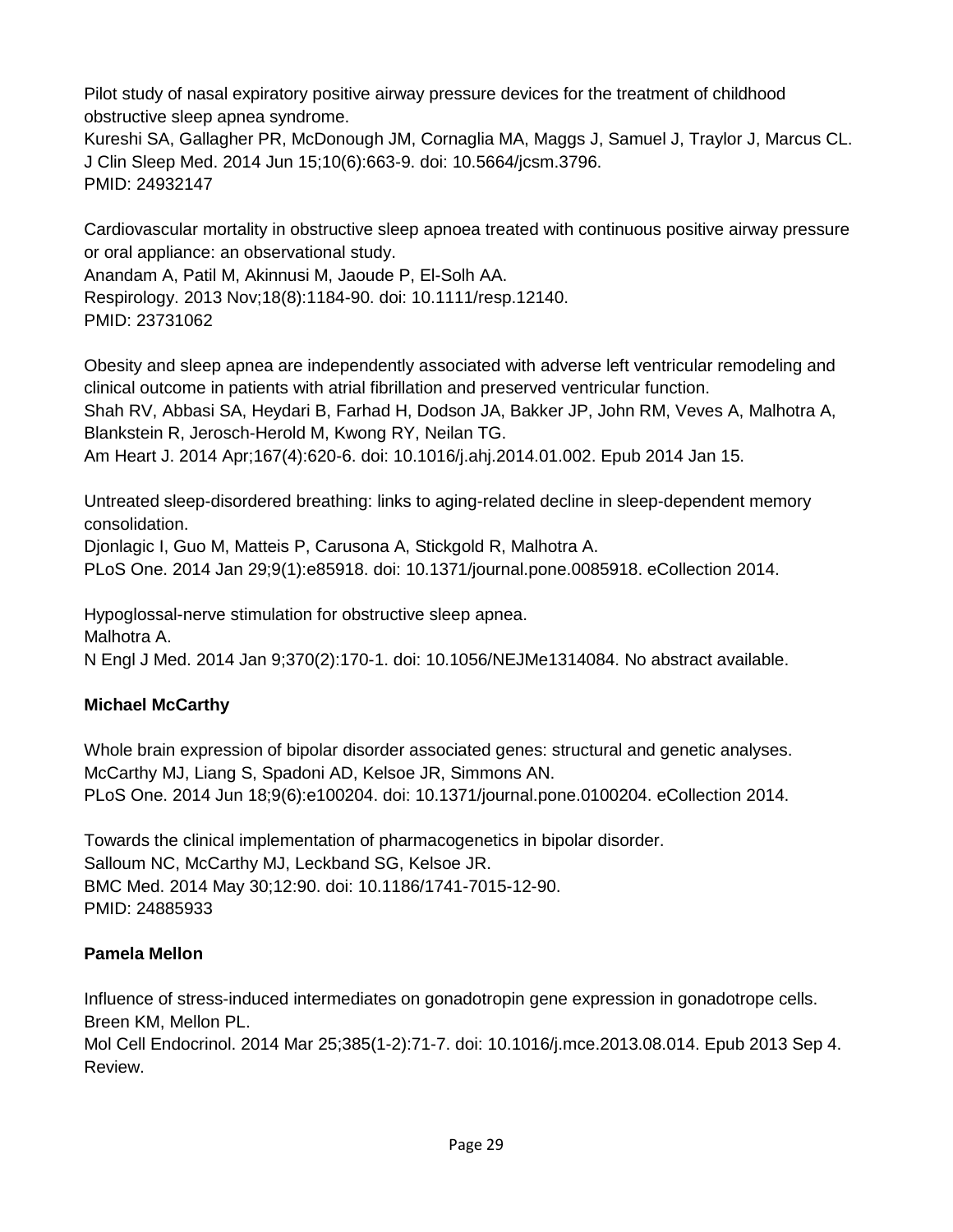## PMID: 24012628

Gene dosage of Otx2 is important for fertility in male mice. Larder R, Kimura I, Meadows J, Clark DD, Mayo S, Mellon PL. Mol Cell Endocrinol. 2013 Sep 5;377(1-2):16-22. doi: 10.1016/j.mce.2013.06.026. Epub 2013 Jun 27. PMID: 23811236

Kisspeptin regulates gonadotropin genes via immediate early gene induction in pituitary gonadotropes. Witham EA, Meadows JD, Hoffmann HM, Shojaei S, Coss D, Kauffman AS, Mellon PL. Mol Endocrinol. 2013 Aug;27(8):1283-94. doi: 10.1210/me.2012-1405. Epub 2013 Jun 14. PMID: 23770611

## **Marc Montminy**

Leptin-mediated increases in catecholamine signaling reduce adipose tissue inflammation via activation of macrophage HDAC4.

Luan B, Goodarzi MO, Phillips NG, Guo X, Chen YD, Yao J, Allison M, Rotter JI, Shaw R, Montminy M. Cell Metab. 2014 Jun 3;19(6):1058-65. doi: 10.1016/j.cmet.2014.03.024. Epub 2014 Apr 24. PMID: 24768298

Glucagon regulates gluconeogenesis through KAT2B- and WDR5-mediated epigenetic effects. Ravnskjaer K, Hogan MF, Lackey D, Tora L, Dent SY, Olefsky J, Montminy M. J Clin Invest. 2013 Oct;123(10):4318-28. doi: 10.1172/JCI69035. Epub 2013 Sep 24.

## **Caroline Nievergelt**

The catecholamine biosynthetic enzyme dopamine β-hydroxylase (DBH): first genome-wide search positions trait-determining variants acting additively in the proximal promoter. Mustapic M, Maihofer AX, Mahata M, Chen Y, Baker DG, O'Connor DT, Nievergelt CM. Hum Mol Genet. 2014 Dec 1;23(23):6375-84. doi: 10.1093/hmg/ddu332. Epub 2014 Jun 30. PMID: 24986918

Heart rate variability characteristics in a large group of active-duty marines and relationship to posttraumatic stress.

Minassian A, Geyer MA, Baker DG, Nievergelt CM, O'Connor DT, Risbrough VB; Marine Resiliency Study Team.

Psychosom Med. 2014 May;76(4):292-301. doi: 10.1097/PSY.0000000000000056. PMID: 24804881

Candidate SNP associations of optimism and resilience in older adults: exploratory study of 935 community-dwelling adults.

Rana BK, Darst BF, Bloss C, Shih PA, Depp C, Nievergelt CM, Allison M, Parsons JK, Schork N, Jeste DV.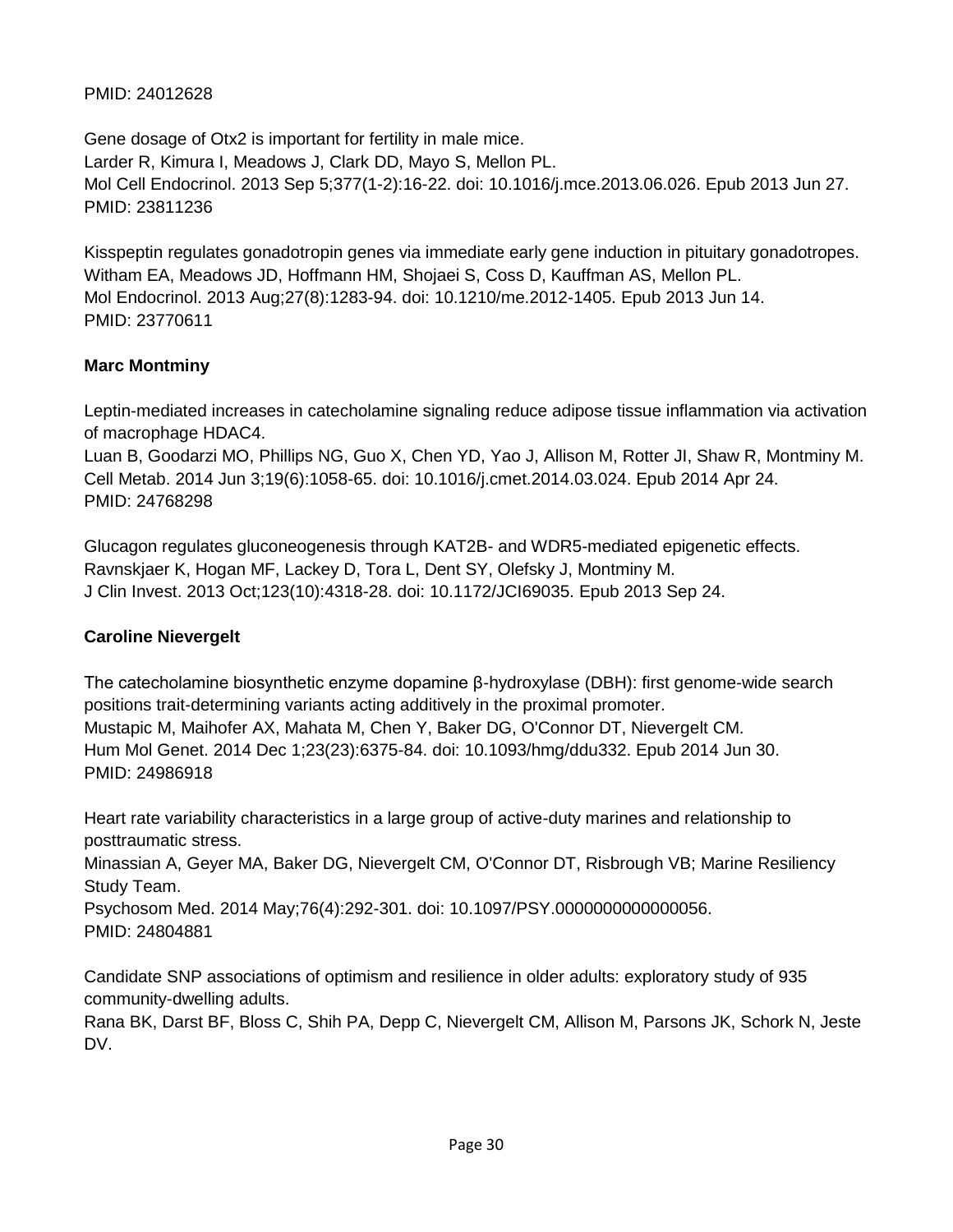Am J Geriatr Psychiatry. 2014 Oct;22(10):997-1006.e5. doi: 10.1016/j.jagp.2014.03.009. Epub 2014 Mar 26. PMID: 24791650

Identification of pathways for bipolar disorder: a meta-analysis. Nurnberger JI Jr, Koller DL, Jung J, Edenberg HJ, Foroud T, Guella I, Vawter MP, Kelsoe JR; Psychiatric Genomics Consortium Bipolar Group.

JAMA Psychiatry. 2014 Jun;71(6):657-64. doi: 10.1001/jamapsychiatry.2014.176. PMID: 24718920

Assessment of plasma C-reactive protein as a biomarker of posttraumatic stress disorder risk. Eraly SA, Nievergelt CM, Maihofer AX, Barkauskas DA, Biswas N, Agorastos A, O'Connor DT, Baker DG; Marine Resiliency Study Team.

JAMA Psychiatry. 2014 Apr;71(4):423-31. doi: 10.1001/jamapsychiatry.2013.4374. PMID: 24576974

Chip-based direct genotyping of coding variants in genome wide association studies: utility, issues and prospects.

Nievergelt CM, Wineinger NE, Libiger O, Pham P, Zhang G, Baker DG; Marine Resiliency Study Investigators, Schork NJ.

Gene. 2014 Apr 25;540(1):104-9. doi: 10.1016/j.gene.2014.01.069. Epub 2014 Feb 9.

Genetic implication of a novel thiamine transporter in human hypertension.

Zhang K, Huentelman MJ, Rao F, Sun EI, Corneveaux JJ, Schork AJ, Wei Z, Waalen J, Miramontes-Gonzalez JP, Hightower CM, Maihofer AX, Mahata M, Pastinen T, Ehret GB; International Consortium for Blood Pressure Genome-Wide Association Studies, Schork NJ, Eskin E, Nievergelt CM, Saier MH Jr, O'Connor DT.

J Am Coll Cardiol. 2014 Apr 22;63(15):1542-55. doi: 10.1016/j.jacc.2014.01.007. Epub 2014 Feb 5. PMID: 24509276

Who are the Okinawans? Ancestry, genome diversity, and implications for the genetic study of human longevity from a geographically isolated population.

Bendjilali N, Hsueh WC, He Q, Willcox DC, Nievergelt CM, Donlon TA, Kwok PY, Suzuki M, Willcox BJ. J Gerontol A Biol Sci Med Sci. 2014 Dec;69(12):1474-84. doi: 10.1093/gerona/glt203. Epub 2014 Jan 20.

PMID: 24444611

Heritable influence of DBH on adrenergic and renal function: twin and disease studies.

Pasha DN, Davis JT, Rao F, Chen Y, Wen G, Fung MM, Mahata M, Zhang K, Trzebinska D, Mustapic M, Hightower CM, Lipkowitz MS, Ji M, Ziegler MG, Nievergelt CM, O'Connor DT.

PLoS One. 2013 Dec 31;8(12):e82956. doi: 10.1371/journal.pone.0082956. eCollection 2013. Erratum in: PLoS One. 2014;9(6):e100351.

PMID: 24391727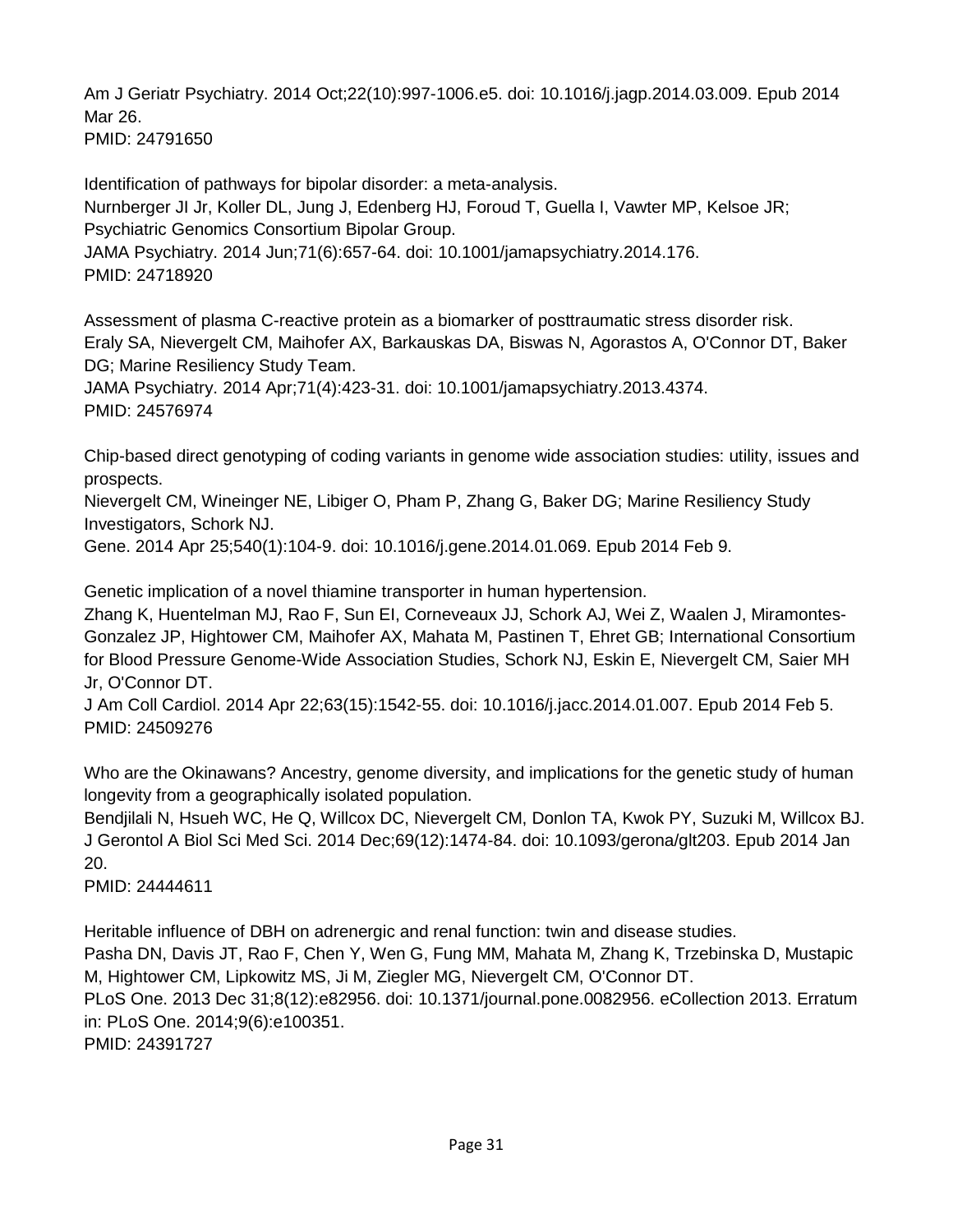Association between traumatic brain injury and risk of posttraumatic stress disorder in active-duty Marines.

Yurgil KA, Barkauskas DA, Vasterling JJ, Nievergelt CM, Larson GE, Schork NJ, Litz BT, Nash WP, Baker DG; Marine Resiliency Study Team.

JAMA Psychiatry. 2014 Feb;71(2):149-57. doi: 10.1001/jamapsychiatry.2013.3080. PMID: 24337530

Human heart rate: heritability of resting and stress values in twin pairs, and influence of genetic variation in the adrenergic pathway at a microribonucleic acid (microrna) motif in the 3'-UTR of cytochrome b561 [corrected].

Zhang K, Deacon DC, Rao F, Schork AJ, Fung MM, Waalen J, Schork NJ, Nievergelt CM, Chi NC, O'Connor DT.

J Am Coll Cardiol. 2014 Feb 4;63(4):358-68. doi: 10.1016/j.jacc.2013.09.025. Epub 2013 Oct 16. Erratum in: J Am Coll Cardiol. 2014 Mar 25;63(11):1122. PMID: 24140660

Genetic relationship between five psychiatric disorders estimated from genome-wide SNPs. Cross-Disorder Group of the Psychiatric Genomics Consortium, Lee SH, Ripke S, Neale BM, Faraone SV, Purcell SM, Perlis RH, Mowry BJ, Thapar A, Goddard ME, Witte JS, Absher D, Agartz I, Akil H, Amin F, Andreassen OA, Anjorin A, Anney R, Anttila V, Arking DE, Asherson P, Azevedo MH, Backlund L, Badner JA, Bailey AJ, Banaschewski T, Barchas JD, Barnes MR, Barrett TB, Bass N, Battaglia A, Bauer M, Bayés M, Bellivier F, Bergen SE, Berrettini W, Betancur C, Bettecken T, Biederman J, Binder EB, Black DW, Blackwood DH, Bloss CS, Boehnke M, Boomsma DI, Breen G, Breuer R, Bruggeman R, Cormican P, Buccola NG, Buitelaar JK, Bunney WE, Buxbaum JD, Byerley WF, Byrne EM, Caesar S, Cahn W, Cantor RM, Casas M, Chakravarti A, Chambert K, Choudhury K, Cichon S, Cloninger CR, Collier DA, Cook EH, Coon H, Cormand B, Corvin A, Coryell WH, Craig DW, Craig IW, Crosbie J, Cuccaro ML, Curtis D, Czamara D, Datta S, Dawson G, Day R, De Geus EJ, Degenhardt F, Djurovic S, Donohoe GJ, Doyle AE, Duan J, Dudbridge F, Duketis E, Ebstein RP, Edenberg HJ, Elia J, Ennis S, Etain B, Fanous A, Farmer AE, Ferrier IN, Flickinger M, Fombonne E, Foroud T, Frank J, Franke B, Fraser C, Freedman R, Freimer NB, Freitag CM, Friedl M, Frisén L, Gallagher L, Gejman PV, Georgieva L, Gershon ES, Geschwind DH, Giegling I, Gill M, Gordon SD, Gordon-Smith K, Green EK, Greenwood TA, Grice DE, Gross M, Grozeva D, Guan W, Gurling H, De Haan L, Haines JL, Hakonarson H, Hallmayer J, Hamilton SP, Hamshere ML, Hansen TF, Hartmann AM, Hautzinger M, Heath AC, Henders AK, Herms S, Hickie IB, Hipolito M, Hoefels S, Holmans PA, Holsboer F, Hoogendijk WJ, Hottenga JJ, Hultman CM, Hus V, Ingason A, Ising M, Jamain S, Jones EG, Jones I, Jones L, Tzeng JY, Kähler AK, Kahn RS, Kandaswamy R, Keller MC, Kennedy JL, Kenny E, Kent L, Kim Y, Kirov GK, Klauck SM, Klei L, Knowles JA, Kohli MA, Koller DL, Konte B, Korszun A, Krabbendam L, Krasucki R, Kuntsi J, Kwan P, Landén M, Långström N, Lathrop M, Lawrence J, Lawson WB, Leboyer M, Ledbetter DH, Lee PH, Lencz T, Lesch KP, Levinson DF, Lewis CM, Li J, Lichtenstein P, Lieberman JA, Lin DY, Linszen DH, Liu C, Lohoff FW, Loo SK, Lord C, Lowe JK, Lucae S, MacIntyre DJ, Madden PA, Maestrini E, Magnusson PK, Mahon PB, Maier W, Malhotra AK, Mane SM, Martin CL, Martin NG, Mattheisen M, Matthews K, Mattingsdal M, McCarroll SA, McGhee KA, McGough JJ, McGrath PJ, McGuffin P, McInnis MG, McIntosh A, McKinney R, McLean AW, McMahon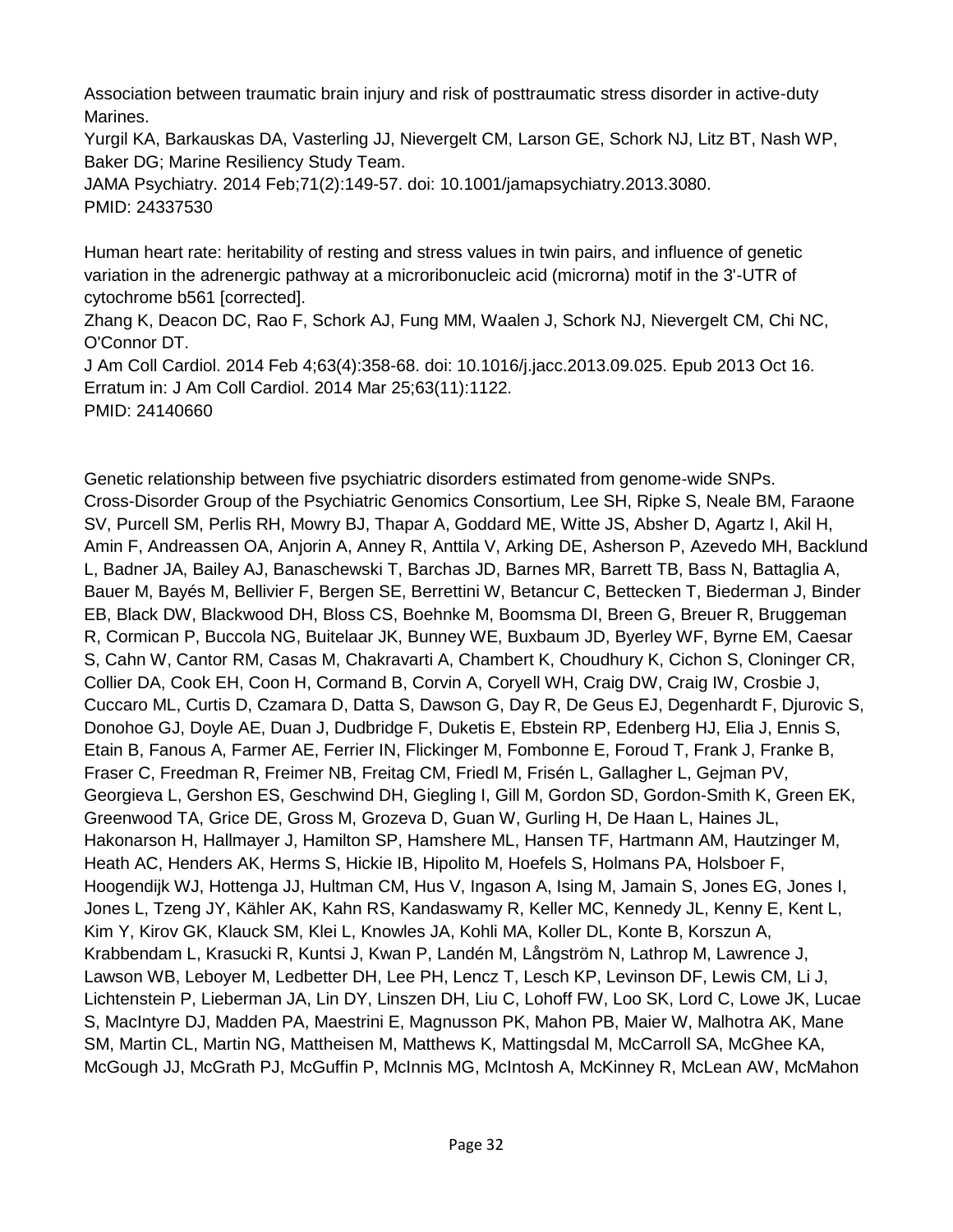FJ, McMahon WM, McQuillin A, Medeiros H, Medland SE, Meier S, Melle I, Meng F, Meyer J, Middeldorp CM, Middleton L, Milanova V, Miranda A, Monaco AP, Montgomery GW, Moran JL, Moreno-De-Luca D, Morken G, Morris DW, Morrow EM, Moskvina V, Muglia P, Mühleisen TW, Muir WJ, Müller-Myhsok B, Murtha M, Myers RM, Myin-Germeys I, Neale MC, Nelson SF, Nievergelt CM, Nikolov I, Nimgaonkar V, Nolen WA, Nöthen MM, Nurnberger JI, Nwulia EA, Nyholt DR, O'Dushlaine C, Oades RD, Olincy A, Oliveira G, Olsen L, Ophoff RA, Osby U, Owen MJ, Palotie A, Parr JR, Paterson AD, Pato CN, Pato MT, Penninx BW, Pergadia ML, Pericak-Vance MA, Pickard BS, Pimm J, Piven J, Posthuma D, Potash JB, Poustka F, Propping P, Puri V, Quested DJ, Quinn EM, Ramos-Quiroga JA, Rasmussen HB, Raychaudhuri S, Rehnström K, Reif A, Ribasés M, Rice JP, Rietschel M, Roeder K, Roeyers H, Rossin L, Rothenberger A, Rouleau G, Ruderfer D, Rujescu D, Sanders AR, Sanders SJ, Santangelo SL, Sergeant JA, Schachar R, Schalling M, Schatzberg AF, Scheftner WA, Schellenberg GD, Scherer SW, Schork NJ, Schulze TG, Schumacher J, Schwarz M, Scolnick E, Scott LJ, Shi J, Shilling PD, Shyn SI, Silverman JM, Slager SL, Smalley SL, Smit JH, Smith EN, Sonuga-Barke EJ, St Clair D, State M, Steffens M, Steinhausen HC, Strauss JS, Strohmaier J, Stroup TS, Sutcliffe JS, Szatmari P, Szelinger S, Thirumalai S, Thompson RC, Todorov AA, Tozzi F, Treutlein J, Uhr M, van den Oord EJ, Van Grootheest G, Van Os J, Vicente AM, Vieland VJ, Vincent JB, Visscher PM, Walsh CA, Wassink TH, Watson SJ, Weissman MM, Werge T, Wienker TF, Wijsman EM, Willemsen G, Williams N, Willsey AJ, Witt SH, Xu W, Young AH, Yu TW, Zammit S, Zandi PP, Zhang P, Zitman FG, Zöllner S; International Inflammatory Bowel Disease Genetics Consortium (IIBDGC), Devlin B, Kelsoe JR, Sklar P, Daly MJ, O'Donovan MC, Craddock N, Sullivan PF, Smoller JW, Kendler KS, Wray NR. Nat Genet. 2013 Sep;45(9):984-94. doi: 10.1038/ng.2711. Epub 2013 Aug 11. PMID: 23933821

Inference of human continental origin and admixture proportions using a highly discriminative ancestry informative 41-SNP panel. Nievergelt CM, Maihofer AX, Shekhtman T, Libiger O, Wang X, Kidd KK, Kidd JR.

Investig Genet. 2013 Jul 1;4(1):13. doi: 10.1186/2041-2223-4-13.

PMID: 23815888

Genetic variation at the delta-sarcoglycan (SGCD) locus elevates heritable sympathetic nerve activity in human twin pairs.

Hightower CM, Zhang K, Miramontes-González JP, Rao F, Wei Z, Schork AJ, Nievergelt CM, Biswas N, Mahata M, Elkelis N, Taupenot L, Stridsberg M, Ziegler MG, O'Connor DT.

J Neurochem. 2013 Dec;127(6):750-61. doi: 10.1111/jnc.12346. Epub 2013 Jul 19. PMID: 23786442

Characterization of cerebrospinal fluid (CSF) and plasma NPY levels in normal volunteers over a 24-h timeframe.

Baker DG, Bertram TM, Patel PM, Barkauskas DA, Clopton P, Patel S, Geracioti TD Jr, Haji U, O'Connor DT, Nievergelt CM, Hauger RL.

Psychoneuroendocrinology. 2013 Oct;38(10):2378-82. doi: 10.1016/j.psyneuen.2013.04.020. Epub 2013 Jun 10.

## **Barbara Parry**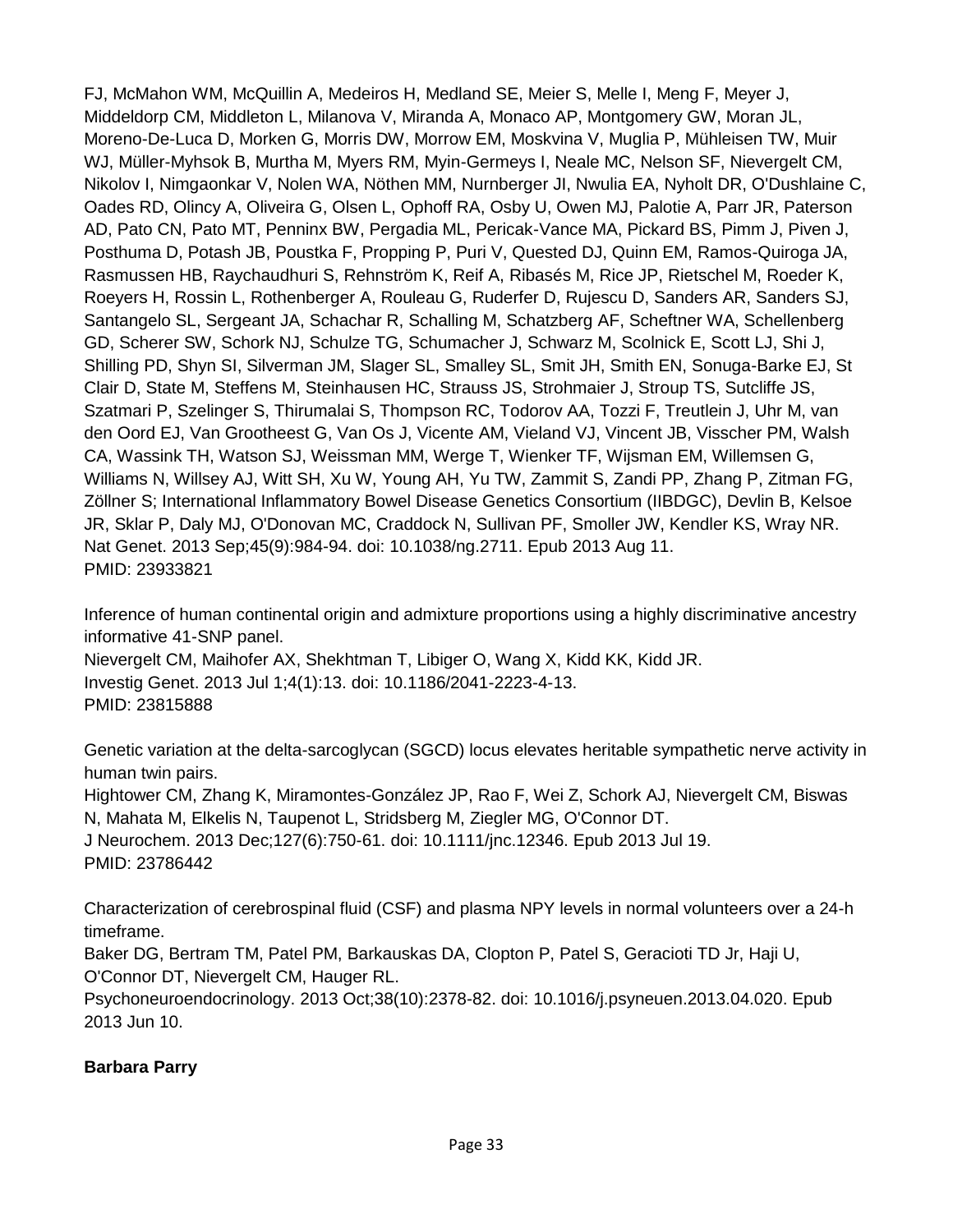Antepartum depression severity is increased during seasonally longer nights: relationship to melatonin and cortisol timing and quantity.

Meliska CJ1, Martínez LF, López AM, Sorenson DL, Nowakowski S, Kripke DF, Elliott J, Parry BL. Chronobiol Int. 2013 Nov;30(9):1160-73. doi: 10.3109/07420528.2013.808652. Epub 2013 Sep 3.

## **Jose Pruneda-Paz**

Curr Biol. 2014 Jul 7;24(13):1518-24. doi: 10.1016/j.cub.2014.05.029. Epub 2014 Jun 19. Transcriptional regulation of LUX by CBF1 mediates cold input to the circadian clock in Arabidopsis. Chow BY1, Sanchez SE1, Breton G2, Pruneda-Paz JL2, Krogan NT3, Kay SA4.

## **Timothy Rickard**

Specificity of children's arithmetic learning. Walker D, Bajic D, Mickes L, Kwak J, Rickard TC. J Exp Child Psychol. 2014 Jun;122:62-74. doi: 10.1016/j.jecp.2013.11.018. Epub 2014 Feb 8. The specificity of learned parallelism in dual-memory retrieval. Strobach T, Schubert T, Pashler H, Rickard T. Mem Cognit. 2014 May;42(4):552-69. doi: 10.3758/s13421-013-0382-x. PMID: 24170418

## **Nikolai Rulkov**

Phys Rev E Stat Nonlin Soft Matter Phys. 2013 Oct;88(4):042907. Epub 2013 Oct 11. Emergence of antiphase bursting in two populations of randomly spiking elements. Maslennikov OV1, Kasatkin DV, Rulkov NF, Nekorkin VI.

## **Terry Sejnowski**

Prospective Optimization. Sejnowski TJ, Poizner H, Lynch G, Gepshtein S, Greenspan RJ. Proc IEEE Inst Electr Electron Eng. 2014 May;102(5). doi: 10.1109/JPROC.2014.2314297. PMID: 25328167

Regulating Cortical Oscillations in an Inhibition-Stabilized Network. Jadi MP, Sejnowski TJ. Proc IEEE Inst Electr Electron Eng. 2014 Apr 21;102(5). doi: 10.1109/JPROC.2014.2313113. PMID: 24966414

## **Nicholas Spitzer**

Development of GABA circuitry of fast-spiking basket interneurons in the medial prefrontal cortex of erbb4-mutant mice.

Yang JM, Zhang J, Chen XJ, Geng HY, Ye M, Spitzer NC, Luo JH, Duan SM, Li XM.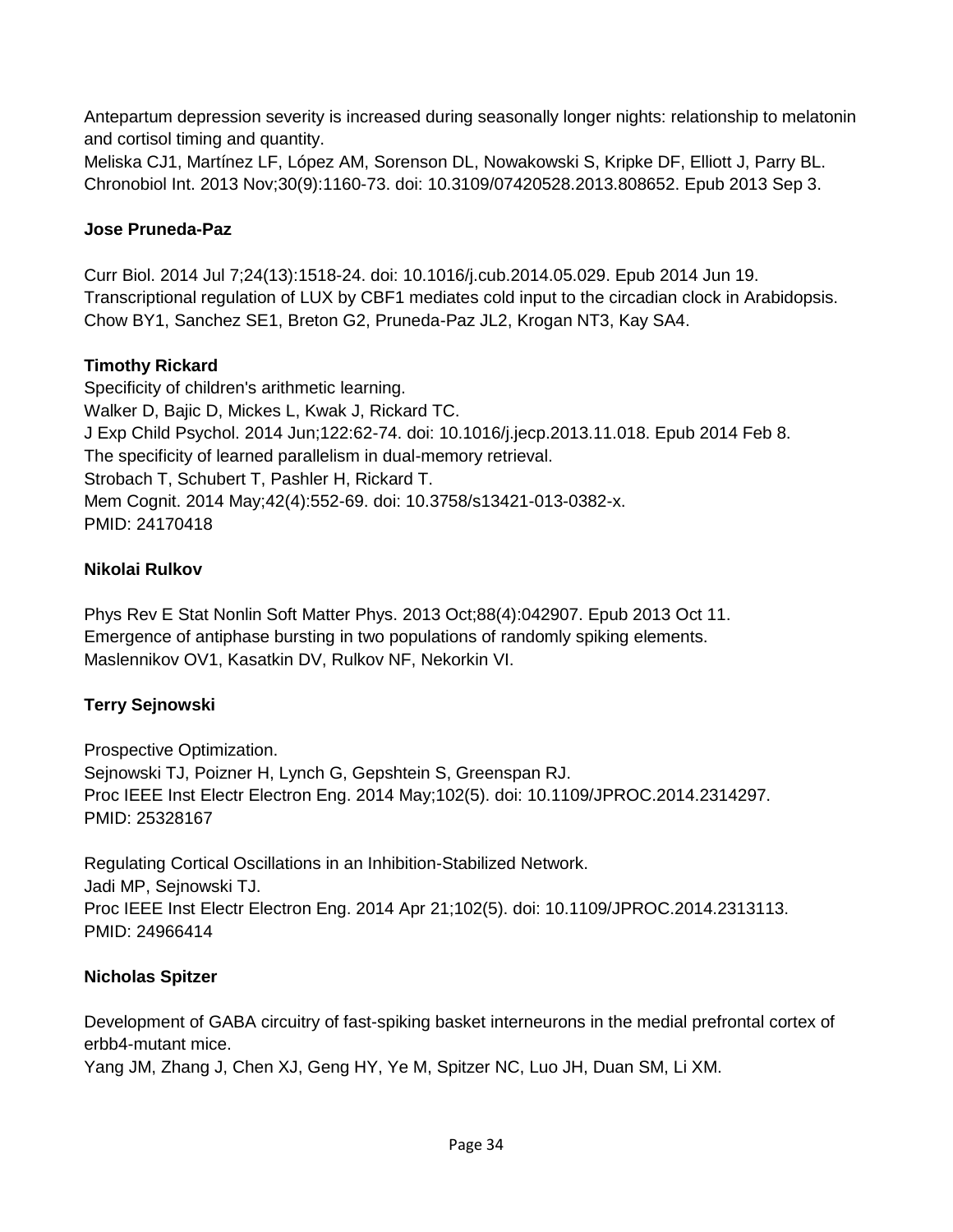J Neurosci. 2013 Dec 11;33(50):19724-33. doi: 10.1523/JNEUROSCI.1584-13.2013. PMID: 24336736

The challenge of connecting the dots in the B.R.A.I.N.

Devor A, Bandettini PA, Boas DA, Bower JM, Buxton RB, Cohen LB, Dale AM, Einevoll GT, Fox PT, Franceschini MA, Friston KJ, Fujimoto JG, Geyer MA, Greenberg JH, Halgren E, Hämäläinen MS, Helmchen F, Hyman BT, Jasanoff A, Jernigan TL, Judd LL, Kim SG, Kleinfeld D, Kopell NJ, Kutas M, Kwong KK, Larkum ME, Lo EH, Magistretti PJ, Mandeville JB, Masliah E, Mitra PP, Mobley WC, Moskowitz MA, Nimmerjahn A, Reynolds JH, Rosen BR, Salzberg BM, Schaffer CB, Silva GA, So PT, Spitzer NC, Tootell RB, Van Essen DC, Vanduffel W, Vinogradov SA, Wald LL, Wang LV, Weber B, Yodh AG. Neuron. 2013 Oct 16;80(2):270-4. doi: 10.1016/j.neuron.2013.09.008.

PMID: 24139032

Imaging and manipulating calcium transients in developing Xenopus spinal neurons. Spitzer NC, Borodinsky LN, Root CM. Cold Spring Harb Protoc. 2013 Jul 1;2013(7):653-64. doi: 10.1101/pdb.prot066803. PMID: 23818661

Non-cell-autonomous mechanism of activity-dependent neurotransmitter switching. Guemez-Gamboa A, Xu L, Meng D, Spitzer NC. Neuron. 2014 Jun 4;82(5):1004-16. doi: 10.1016/j.neuron.2014.04.029. PMID: 24908484

## **Lev Tsimring**

Rapid and tunable post-translational coupling of genetic circuits. Prindle A, Selimkhanov J, Li H, Razinkov I, Tsimring LS, Hasty J. Nature. 2014 Apr 17;508(7496):387-91. doi: 10.1038/nature13238. Epub 2014 Apr 9. PMID: 24717442

Noise in biology. Tsimring LS. Rep Prog Phys. 2014;77(2):026601. doi: 10.1088/0034-4885/77/2/026601. Epub 2014 Jan 20. Review. PMID: 24444693

Measuring competitive fitness in dynamic environments. Razinkov IA, Baumgartner BL, Bennett MR, Tsimring LS, Hasty J. J Phys Chem B. 2013 Oct 24;117(42):13175-81. doi: 10.1021/jp403162v. Epub 2013 Aug 7. PMID: 23841812

Typical trajectories of coupled degrade-and-fire oscillators: from dispersed populations to massive clustering. Fernandez B, Tsimring LS.